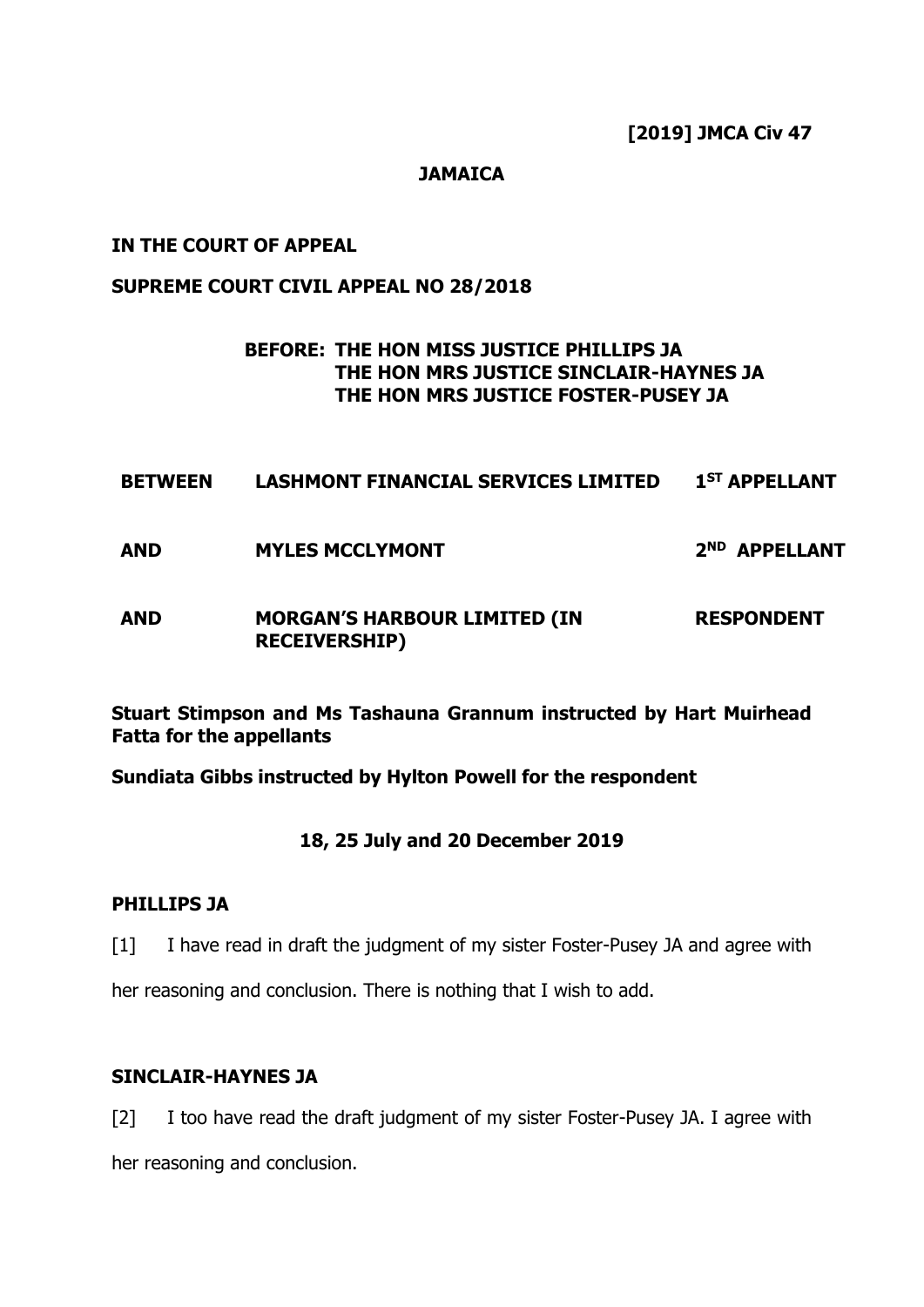#### **FOSTER-PUSEY JA**

[3] Lashmont Financial Services Limited ("Lashmont"), the  $1<sup>st</sup>$  appellant, was assigned a debenture over the assets of Morgan's Harbour Limited, the respondent. Lashmont took steps to enforce the security, including appointing receiver-managers.

[4] The receiver-managers worked with a view to selling the assets. Lashmont took certain steps in the course of the receivership. This included issuing a number of instructions to the receiver-managers, with which they disagreed. This led to a souring of the relationship between Lashmont and the receiver-managers, and Lashmont decided to terminate their services. The receiver-managers nevertheless proceeded to enter into an agreement with the entity identified as the preferred bidder for the purchase of the assets.

[5] The receiver-managers went to court to, among other things, challenge their termination. Edwards J (as she then was) found that the termination was ineffective, as it was pursued arising out of bad faith by Lashmont as debenture holder.

[6] The issues which arise for determination on this appeal are:

- a. Whether a debenture holder (Lashmont, in this instance) is bound to exercise its powers (including a power to terminate receiver-managers), in good faith;
- b. Whether there were issues in dispute which ought to have been resolved by way of cross-examination of the affiants, before Edwards J could have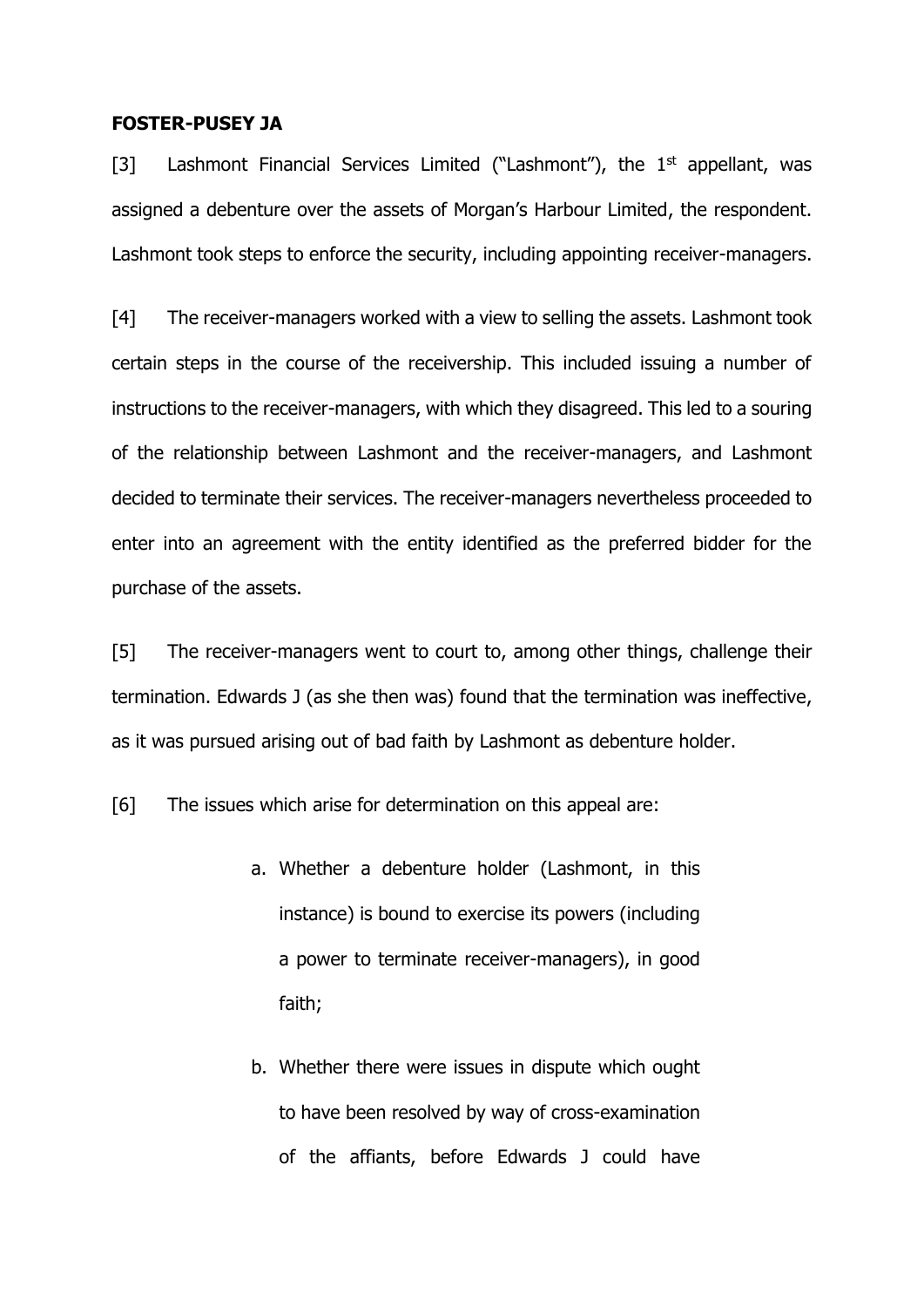concluded that Lashmont, in seeking to terminate the receiver-managers, had acted in bad faith; and

c. What is the status of the agreement entered into between the preferred bidder and the receivermanagers?

As a corollary matter, it will also be necessary to address the matter of the occupation of the Morgan's Harbour Hotel property.

[7] Later on, when the grounds of appeal and arguments are examined, it will be observed that issue (a) reflects the arguments made in the matter in respect of grounds of appeal (b) and (c). Unfortunately, the arguments made and the grounds outlined by the appellants, are somewhat different. This judgment addresses the arguments made in the course of the hearing.

### **Background**

[8] The relevant facts were helpfully outlined in the judgment of Edwards J from whose decision this appeal has been made. I have taken the liberty of adopting aspects of that very detailed outline of facts for the purposes of the background in this matter.

[9] Morgan's Harbour Limited is the current long term lessee of six parcels of land, amounting to approximately 23 acres, from the Government of Jamaica, through the Commissioner of Lands who is the head lessee. This includes the lease of lands on which is situated, what was formerly known as the Morgan's Harbour Hotel ("the Hotel"), which operates in the town of Port Royal. The lease expires in 2053. The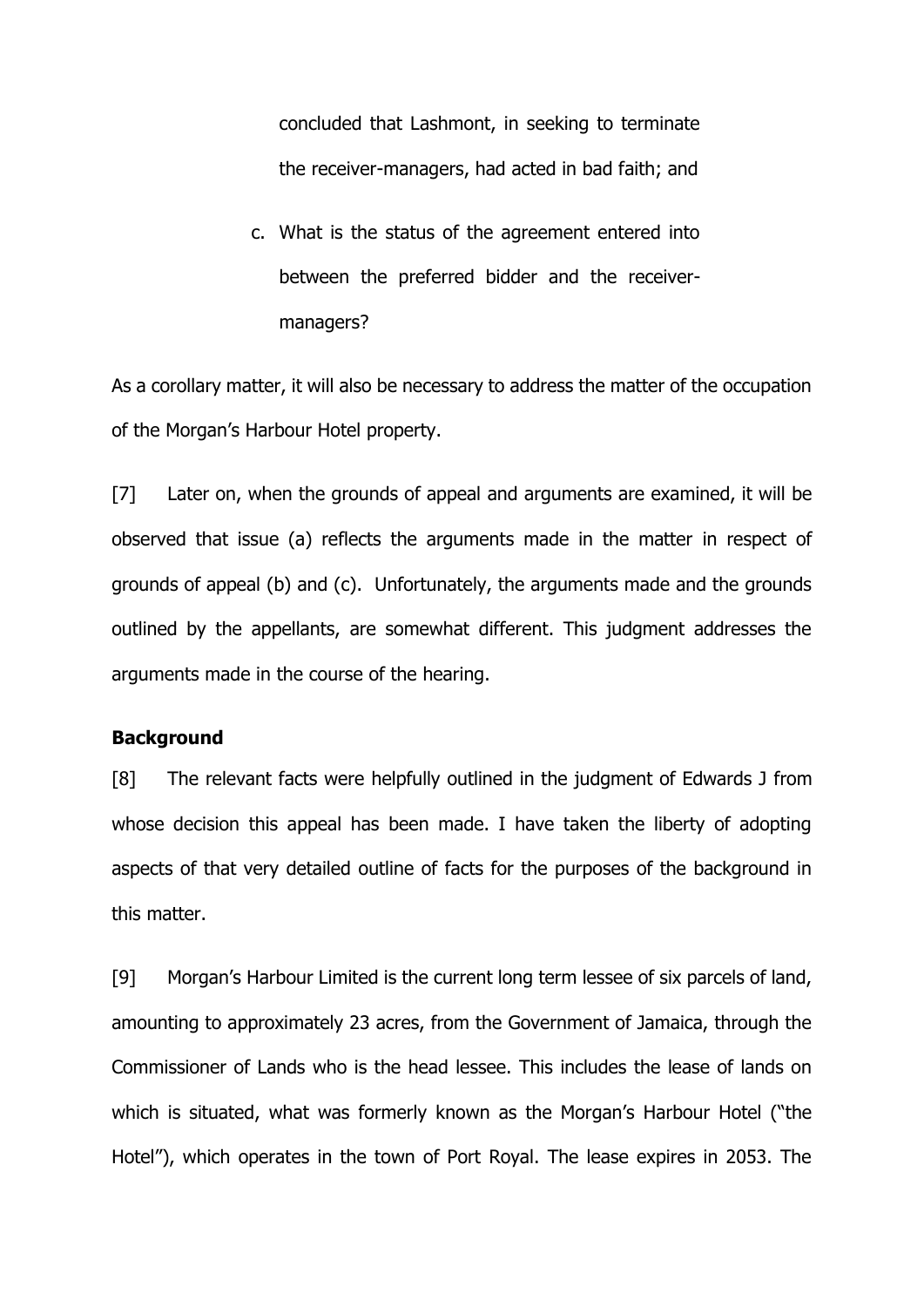assets of Morgan's Harbour Limited, inclusive of this long term lease on lands, sealodges, hotel, marina and club in Port Royal, have been up for sale by the directors and shareholders since 2013.

[10] Lashmont is a company which has shown an interest in purchasing the leasehold rights to the properties since 2013, and has been in possession of the hotel's lands (Brown Lands), as a sub-lessee from 2013. The sub-lease was to have terminated by effluxion of time on 11 March 2015. Myles McClymont ("the 2nd appellant") is the principal of Lashmont.

[11] The National Investment Bank of Jamaica ("NIBJ"), now the Development Bank of Jamaica ("DBJ"), had provided to Morgan's Harbour Limited a facility amount of JA\$50,000,000.00. This was secured by a debenture dated 6 May 2005 over the assets of Morgan's Harbour Limited.

[12] In 2013, Lashmont agreed to purchase the leasehold rights to the properties, but this sale agreement was later cancelled. Morgan's Harbour Limited and Lashmont, thereafter entered into what was, effectively, a sub-lease agreement for 18 months with an option to purchase. After this sub-lease expired, Lashmont offered to purchase the leasehold rights at a price unacceptable to the directors and shareholders of Morgan's Harbour Limited. The  $2<sup>nd</sup>$  appellant, who is the majority shareholder and managing director of Lashmont, later informed the directors of Morgan's Harbour Limited, that Lashmont had, in fact, settled Morgan's Harbour Limited's indebtedness to the DBJ in 2014, and had been assigned, by deed of assignment, the debenture agreement granted by Morgan's Harbour Limited to DBJ over its assets.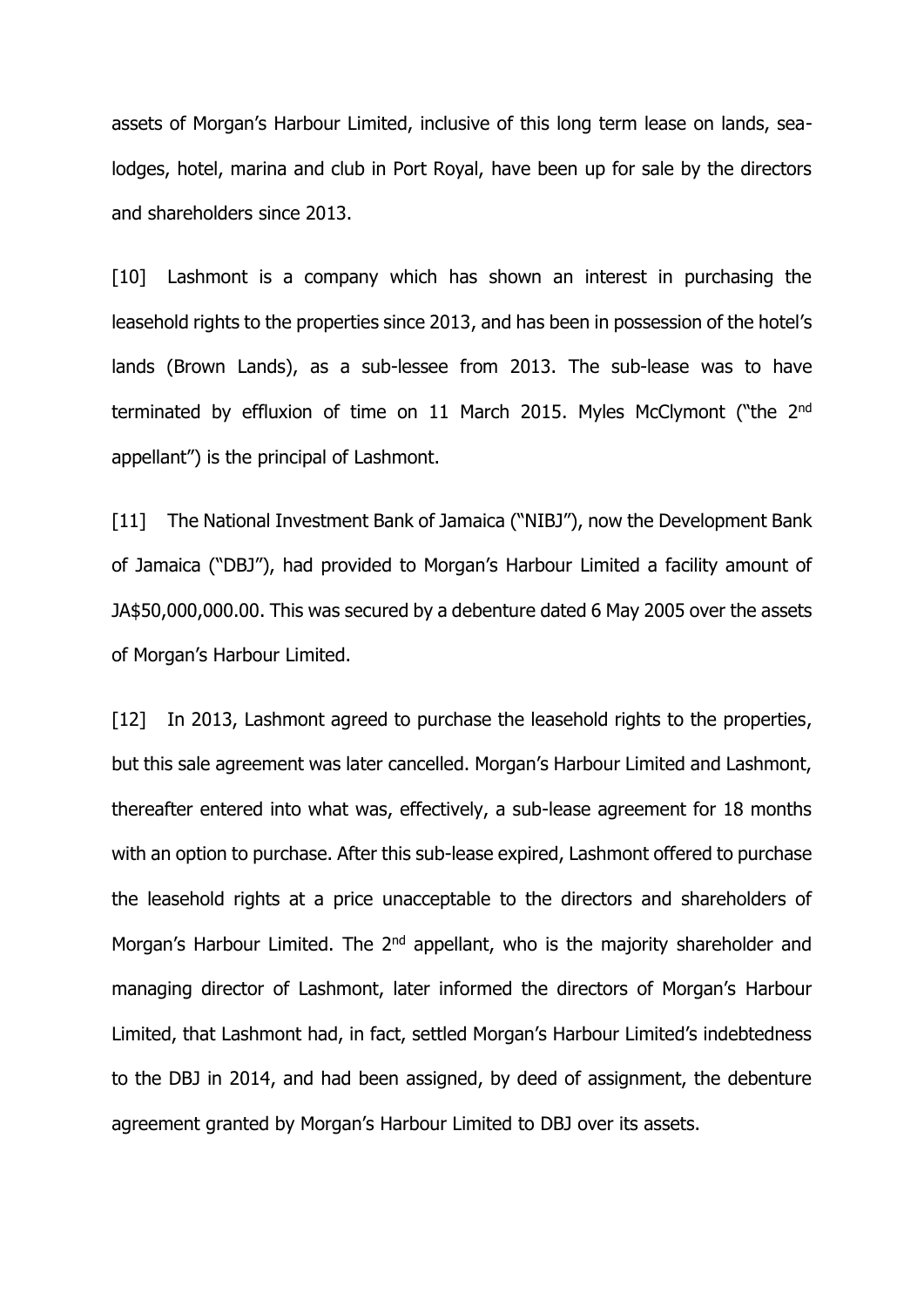[13] Although the sub-lease expired on 11 March 2015, Lashmont continued to "hold over" beyond its expiry. During the period of holding over on the property, Lashmont, (now also the debenture holder), thereafter called on the debt which was not being serviced by Morgan's Harbour Limited. At that time, the assets were on the market for sale. A notice of intention to enforce security with a demand for the sum of \$79,021,627.49 was served by Lashmont on Morgan's Harbour Limited. Lashmont also took the further step of, by deed of agreement dated 23 September 2015, appointing joint receiver-managers over the assets of the company. The receiver-managers took control of the company and its assets with a view to selling the assets and realizing Lashmont's security as the debenture holder.

[14] In the meantime, the receiver-managers entered into a short term arrangement with Lashmont for a further sub-lease, as it appeared to them that the continued operation of the hotel by Lashmont, for and on behalf of the receiver-managers, would allow for it to secure a higher sale price. The hotel, situated on Brown Lands, was being operated by Lashmont under the name of Grand Port Royal Hotel Marina and Spa. The 2<sup>nd</sup> appellant is described as the owner/manager in a site visit report dated 7 October 2015 and prepared by the Tourism Product Development Company ("TPDCo").

[15] The receiver-managers set about doing the extensive work necessary to achieve the goal of selling the assets of the company in receivership, to pay off the debt to the debenture holder/Lashmont. This included packaging the assets to improve their marketability so as to realize the best price available in the market. A broad range of activities were outlined in the affidavits by the receiver-managers, commencing in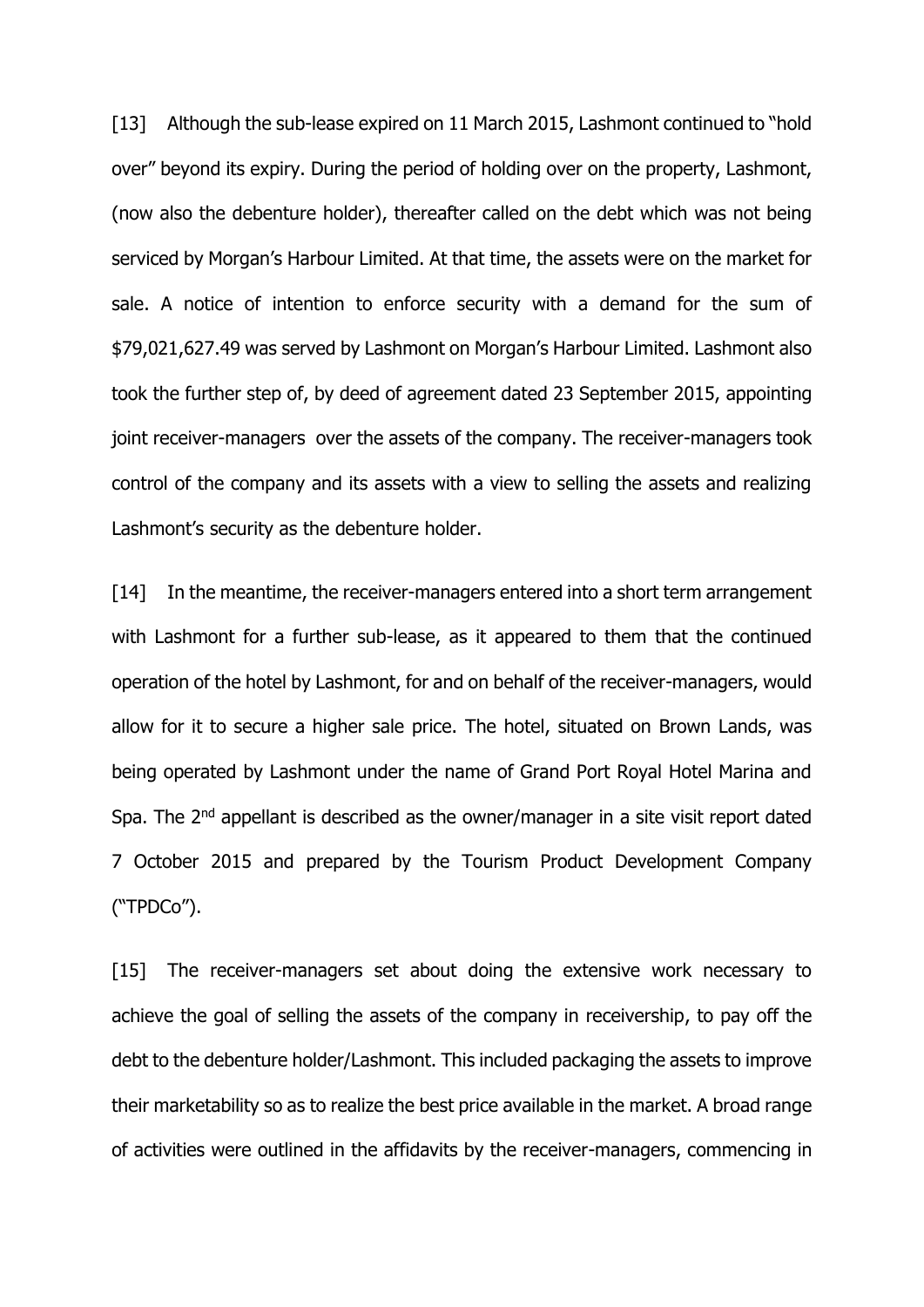October 2015 and leading up to and including January 2017. The work included the following:

- i. Engaging the TPDCo to conduct an assessment of the hotel;
- ii. Acquiring written approval from the National Land Agency ("NLA") for the sub-letting of the property;
- iii. Engaging valuators to value the property;
- iv. Engaging the NLA to confirm the boundaries of the properties;
- v. Preparing a teaser document;
- vi. Finalizing an information memorandum;
- vii. Issuing advertisements in respect of offers for the assets;
- viii. Conducting preliminary due diligence on interested parties;
- ix. Reviewing the six bids received as at 5 December 2016, one of which was from NURU, a shareholder of which was the  $2<sup>nd</sup>$  appellant, principal shareholder of Lashmont; and
- x. Ranking the bids.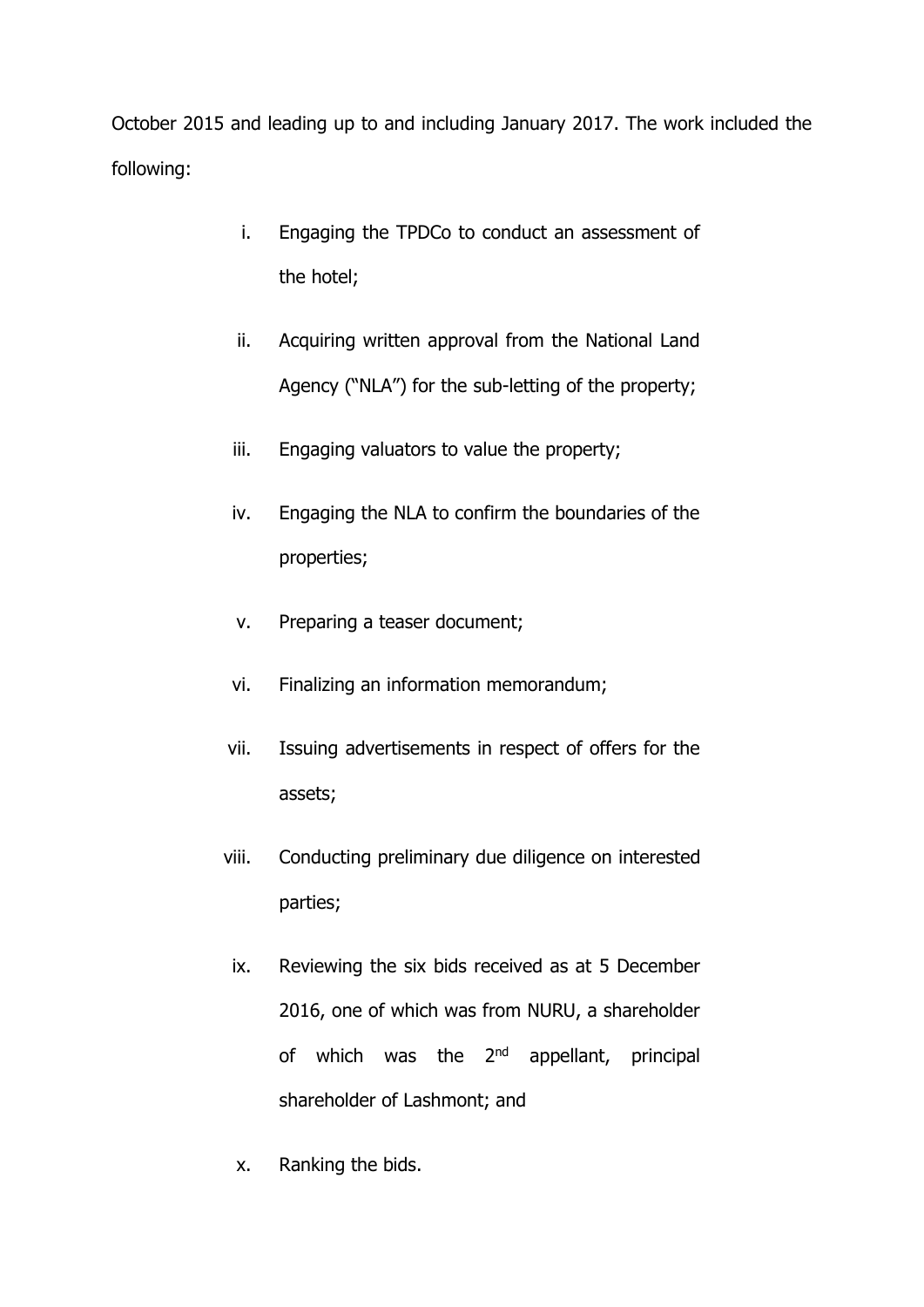[16] At this point it is useful to provide some more information on NURU. Lashmont, having placed the company in receivership, and having appointed receiver-managers, sought itself to purchase the assets of the company it had placed in receivership. Cautioned by legal advice that such a move might not be prudent and may not survive close scrutiny, the appellants then arranged for the bid to be made by an affiliate company called NURU. The second appellant, a principal of Lashmont, is also the principal of NURU. NURU participated in the competitive bidding process.

[17] The receiver-managers indicated that it was the first time that they had experienced an appointer of receiver-managers participating in the bidding process for sale of assets, through an entity created by the appointer. In order to maintain the integrity of the bidding process, they decided that some details of the receivership and the bidding process would not be shared with Lashmont.

[18] On 25 January 2017 the receiver-managers received a request from Lashmont's attorneys-at-law that they should "hold off' on selecting a preferred bidder. On 3 February 2017 the receiver-managers advised the appellants that they were finalizing the selection of the preferred bidder. They proceeded to complete evaluation of all the bids. The preferred bidder was selected, was advised of its selection, and negotiations commenced.

[19] The receiver-managers then advised Lashmont, in its capacity as their appointer, as well as all unsuccessful bidders, that a preferred bidder had been selected.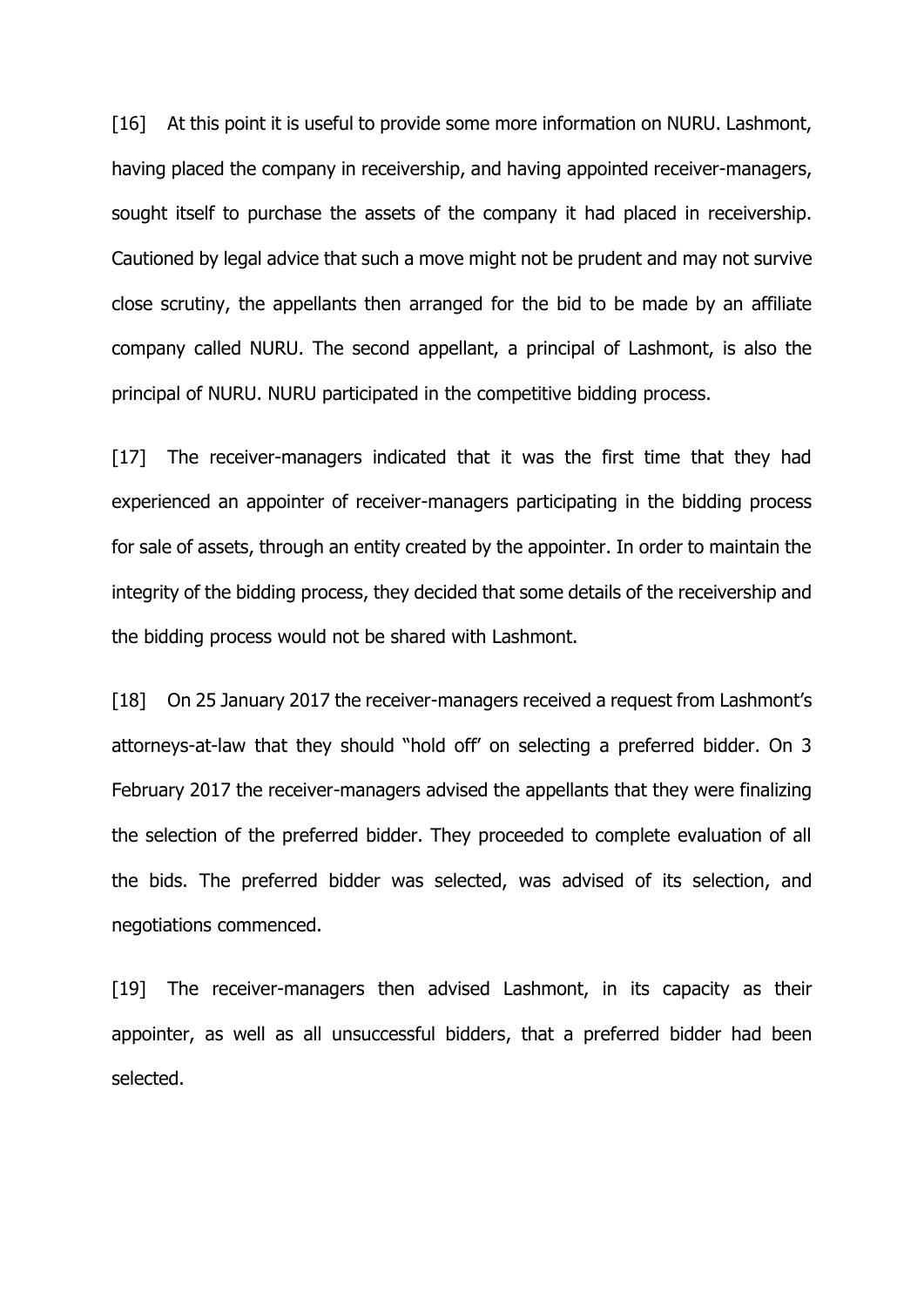[20] NURU was not selected as the preferred bidder. It was instead, the third highest bidder and, by virtue of the criteria set by the receiver-managers, was the second preferred bidder.

[21] By letter dated 20 February 2017, the preferred bidder sought clarification on the proposed deed of assignment and short term lease agreement. The preferred bidder then asked to abandon the short term lease agreement and indicated that it would await perfection of the deed of assignment before taking possession. Negotiations continued, aspects of which also required the receiver-managers to receive legal advice. At one stage, the preferred bidder sought a cure letter in respect of certain licenses and permits which were required by the hotel. The matter was however resolved without a cure letter being provided.

[22] The preferred bidder visited Jamaica over the period 7 to 9 May 2017, and met with various stakeholders including the NLA, which verbally agreed to the assignment of the lease to the preferred bidder. At that point there was an agreement in principle to all the terms of the deed of assignment.

[23] Whilst the amendments to the draft agreement were being made to facilitate the execution of the final agreement, on 8 June 2017, the receiver-managers received a request from Lashmont's attorneys-at-law that they suspend further action for the disposal of the assets, on the basis that Lashmont "may have reached an agreement with the shareholders of" Morgan's Harbour Limited.

[24] By electronic correspondence on 8 June 2017, the receiver-managers advised Lashmont that there was no compelling basis to suspend disposal of the assets and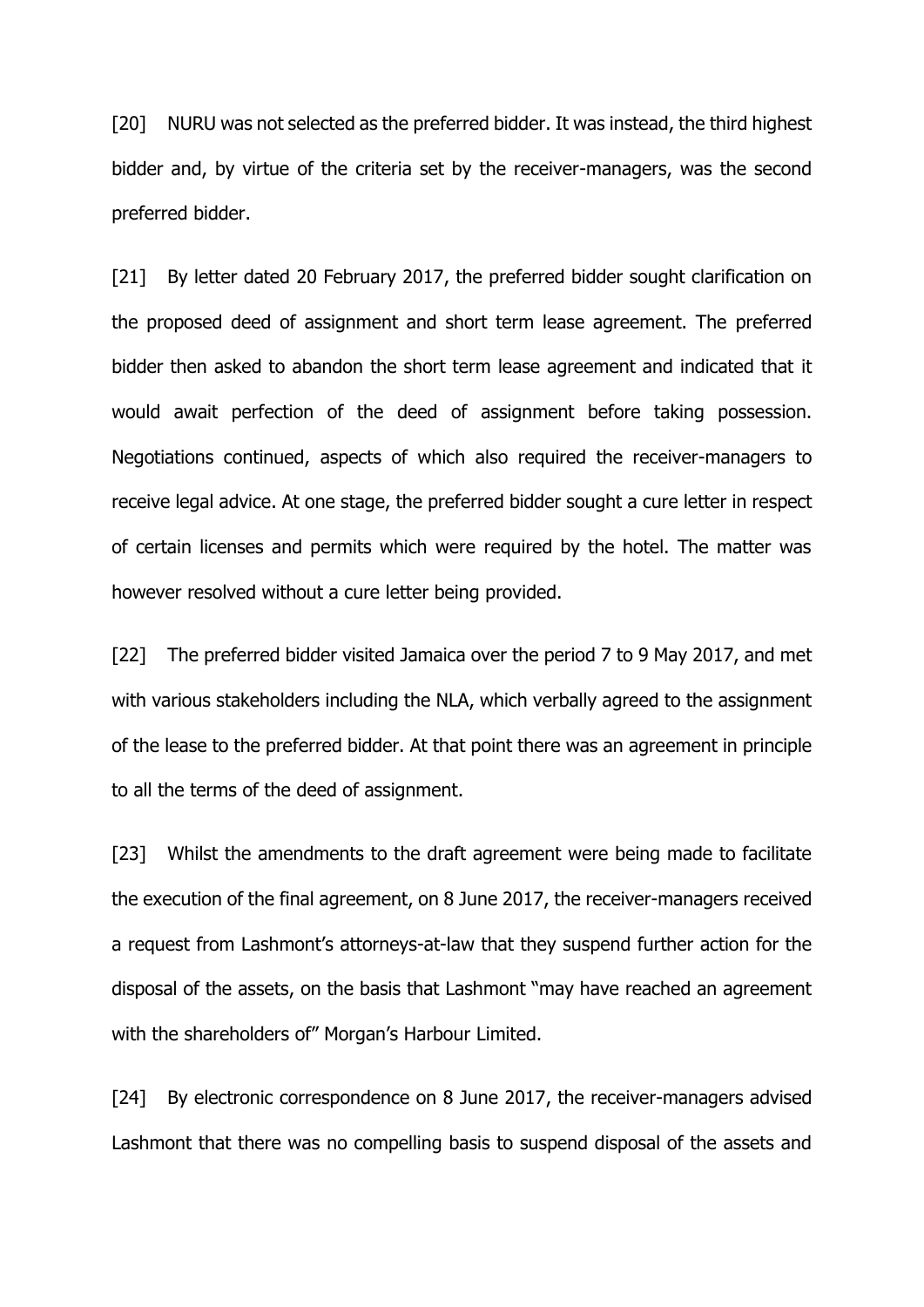the sale was too far advanced to be halted. On 9 June 2017 the receiver-managers received a letter from Lashmont's attorneys-at-law terminating their appointment with the termination to take effect within 30 days from 8 June 2017. The receiver-managers were asked to provide a list of outstanding expenses and their fees. It was also indicated; "For the avoidance of doubt we ask that you immediately cease any further negotiations for sale of the assets over which you were appointed receiver-managers".

[25] The receiver-managers indicated that, while they would seek legal advice on the matter, they were not of the view that they could just stop the process, especially in light of the fact that they had made a public offer, a winning bidder was selected and they were in a very advanced stage of finalising the terms of the offer. In addition, Lashmont's affiliated company, NURU, was a bidder whose bid was not successful, legal documents were with the successful bidder for execution and various agencies had been advised of the pending assignment of the lease to the successful bidder. They refused to accept their termination as lawful at that stage of the exercise of their power of sale and proceeded with their work in receivership. An agreement was entered with the preferred bidder, who also paid a deposit.

[26] In so far as the lease agreement between the receiver-managers and Lashmont is concerned, by letter dated 26 October 2017, the receiver-managers wrote to Lashmont indicating that the lease agreement had long expired and "must be formally reviewed". In addition, they advised Lashmont that the amount then due under the lease agreement, after prior payments of US\$140,200.00, was US\$110,275.00.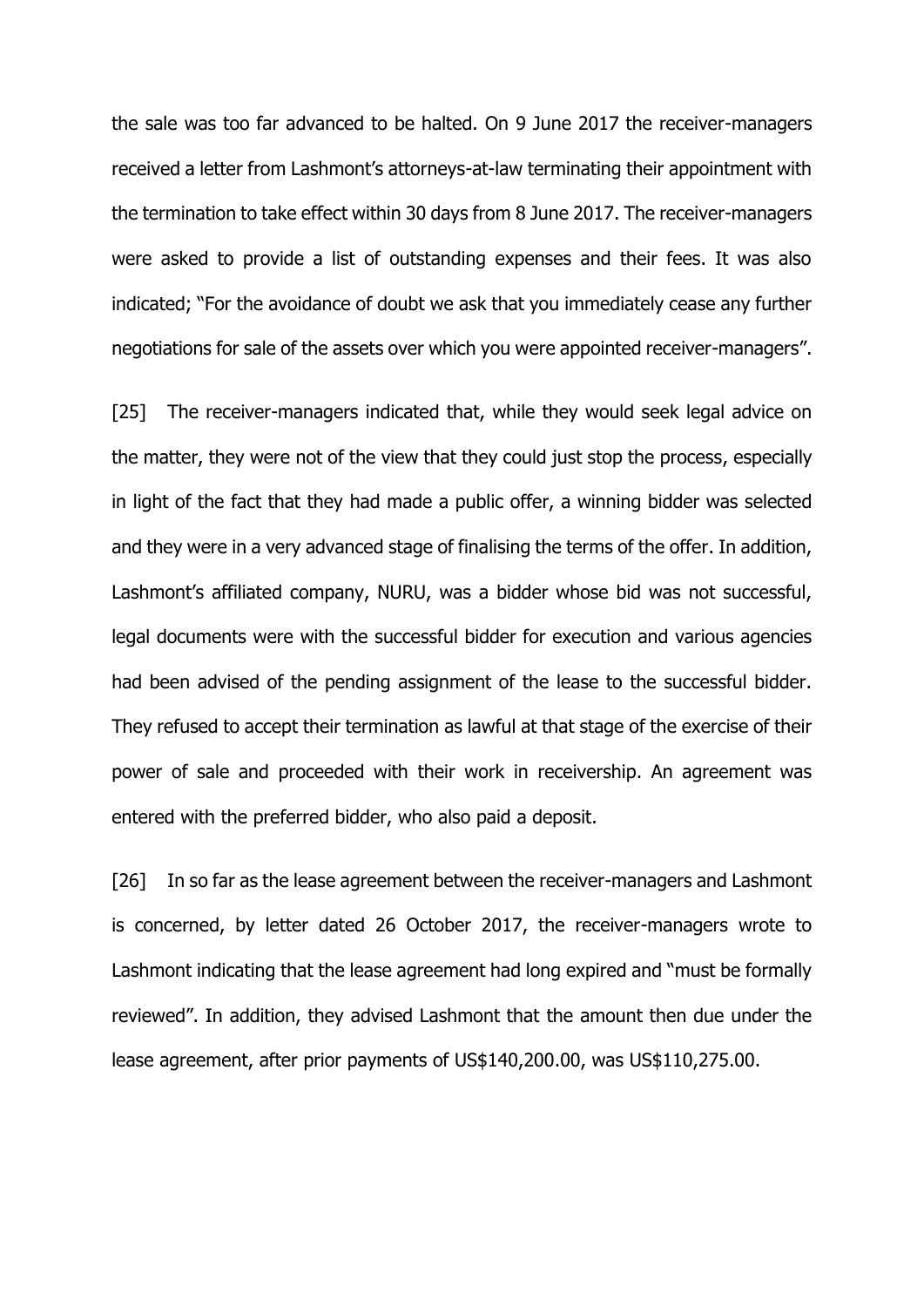[27] The receiver-managers indicated that they provided 10 written updates/reports to Lashmont on the receivership process, including the progress of the assignment to the preferred bidder.

[28] Having refused to accept their termination, the receiver-managers, by fixed date claim form filed 24 November 2017, went to the court for directions and for certain orders to be made.

[29] The 2<sup>nd</sup> appellant swore affidavits on Lashmont's behalf. He referred to the fact that the date for publication of the information memorandum was extended on several occasions and it was eventually published six months after the date originally agreed. In relation to NURU, he stated that it was disclosed in the bid document which it submitted, that he was its principal.

[30] In relation to the request from Lashmont that the receiver-managers hold off selecting a preferred bidder, he indicated that this was with a view to Lashmont obtaining certain information regarding the work of the receiver-managers. The request for the holding off was necessary due to the lack of reports and updates from the receiver-managers. Further, given the lack of reports "it was important to get a clear understanding from the receiver-managers as to how the debt would be calculated and settled on conclusion of an assignment of the hotel's assets…".

[31] Lashmont's attorneys-at-law made several requests to see the deed of assignment to be signed by the preferred bidder, all of which were refused by the receiver-managers. Lashmont needed to see the document so as to ensure that the documents did not deviate from any document that had been included in the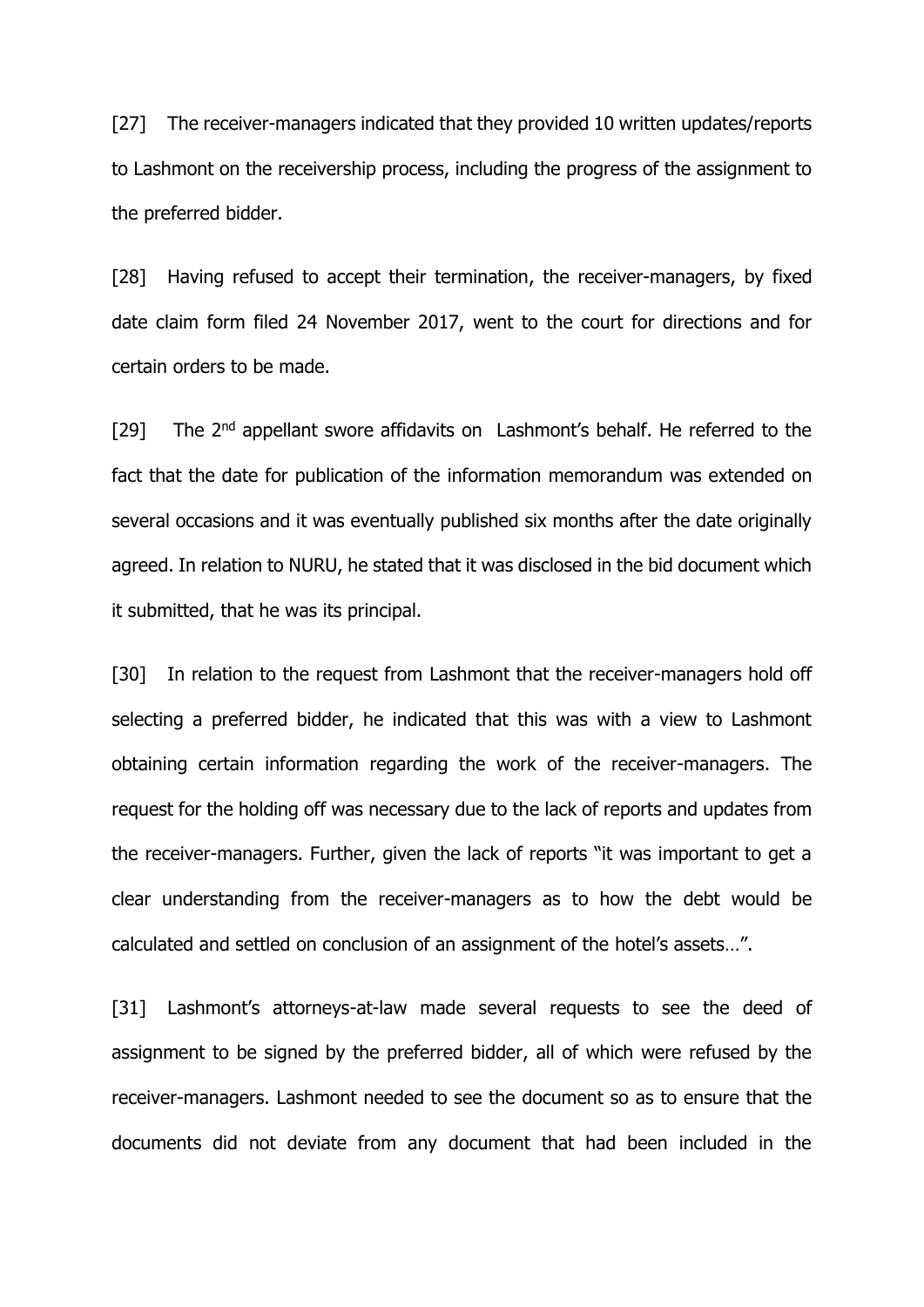information memorandum inviting bids. In Lashmont's understanding, all potential bidders were to be on a level playing field, and subsequent amendments to any bid document after the selection of a preferred bidder would mean that the bidding process would have been tainted.

[32] The 2<sup>nd</sup> appellant stated that, until the receiver-managers filed the court claim in this matter, they had not seen any of the correspondence that had come from the preferred bidder. Having had sight of the letter of 20 February 2017, which had been written by the preferred bidder, Lashmont expressed the view in its affidavit evidence, albeit belatedly, that there had clearly been some irregularity in the bid process, which the receiver-managers had not disclosed. One example was the fact that the preferred bidder stated in the said letter that its bid was based "upon placing the funds into an agreed escrow account for release upon clean transfer of leasehold rights". However, the information memorandum had been clear that the bid letter was to be accompanied by "an unconditional offer for the leasehold rights…". In its view, a bid to place all sums in escrow pending clean transfer of leasehold rights amounted to a conditional offer.

[33] In May 2017 when the deed of assignment was still unsettled between Morgan's Harbour Limited and the preferred bidder, with no timeframe provided for completion and the completion date long passed, Lashmont said that it instructed the receivermanagers to move on to the 2<sup>nd</sup> or 3<sup>rd</sup> ranked bidder. However, these instructions were not followed.

[34] Lashmont indicated that the request for suspension of the process was made following an update from the receiver-managers in which it was indicated that they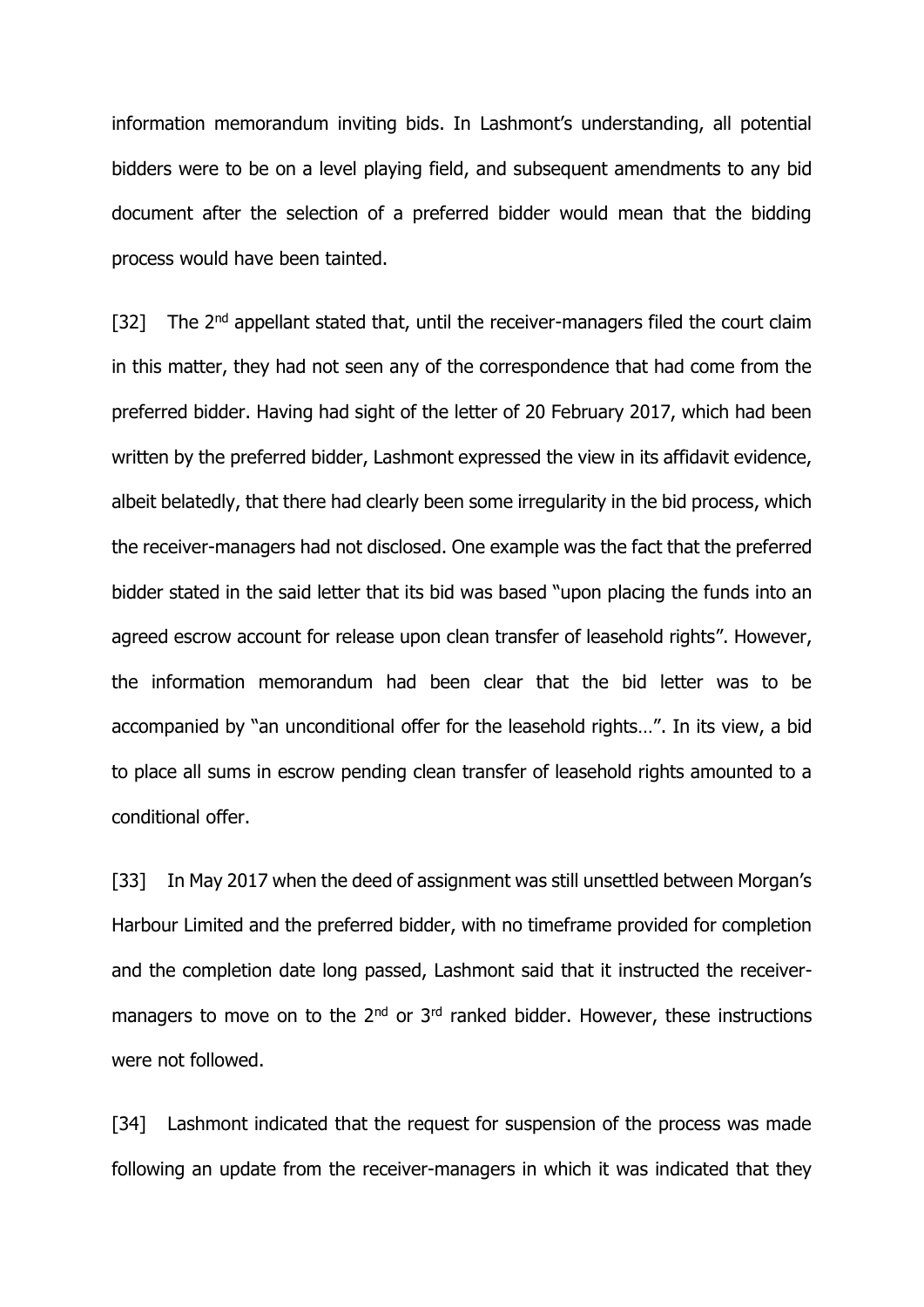did not expect agreements to be signed until the following week. Lashmont stated that they had been so advised on several previous occasions. One day following their having been advised that the finalizing of the agreements would not be expected before the following week, Lashmont was then told that the documents were with the successful bidder for execution. Lashmont did not feel comfortable relying on that report and therefore issued the termination letter dated 8 June 2017.

[35] Lashmont expressed the view that the receiver-managers did not exercise their best judgment in their handling of the bidding process. Furthermore, since Lashmont was the appointer of the receiver-managers, it was entitled to know crucial information which was likely to impact on its ability to recover the debt due to it under the debenture. This included:

- i. Proof of the ability of the preferred bidder to complete the transaction; and
- ii. Amendments to the assignment and other documents in the bid package which would result in a prejudicing of the bidding process and potentially affect the timeframe for recovery of debt by the debenture holder.

[36] Lashmont indicated that its relationship with the receiver-managers had broken down, they had lost confidence in them and no longer wished for them to act. A new receiver-manager had therefore been appointed effective 8 December 2017, and that receiver-manager had taken conduct of the receivership of Morgan's Harbour Limited.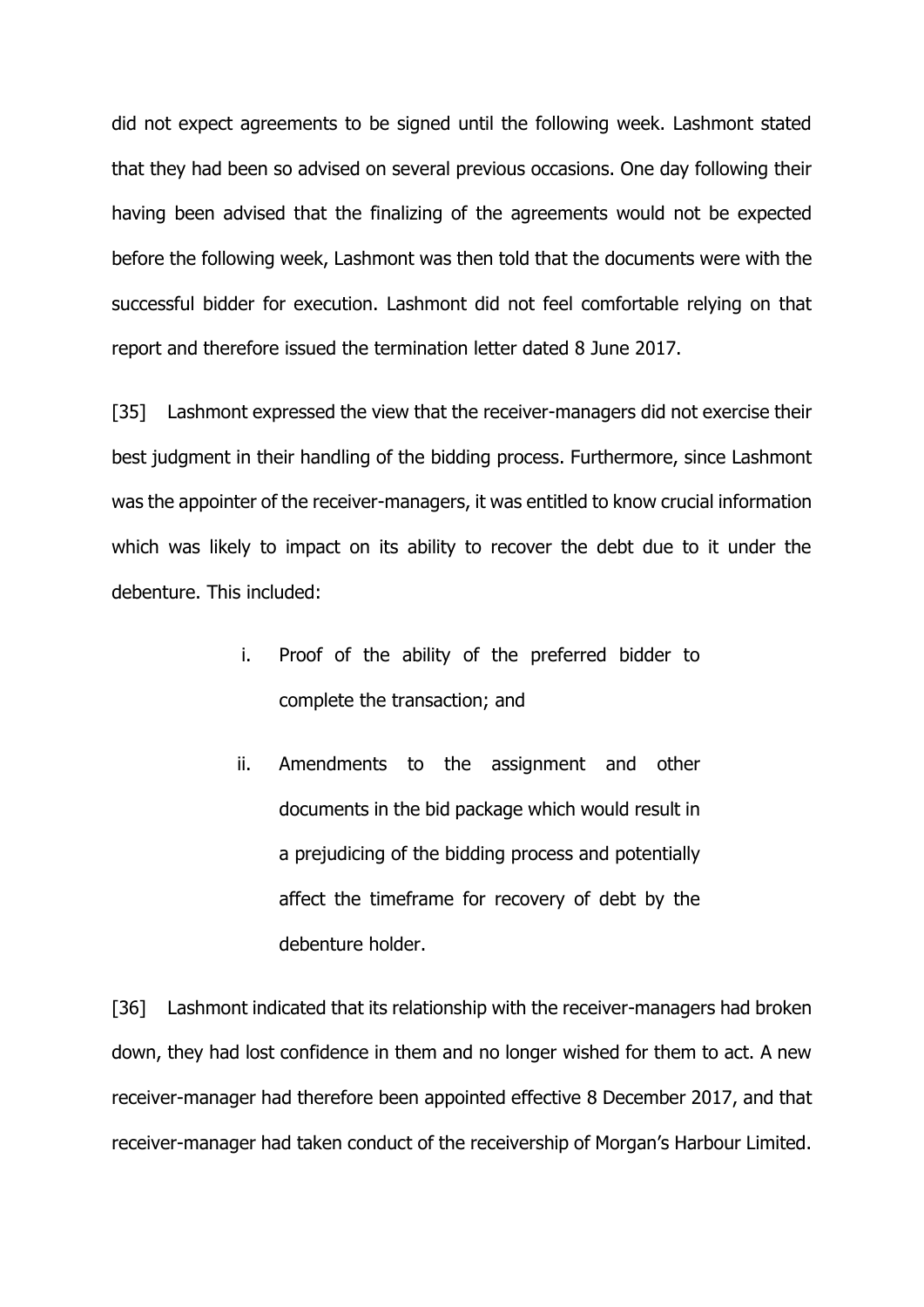[37] Mr Neville Blythe, on 17 January 2018, filed an affidavit in the matter in support of the application by the receiver-managers. He was the chairman of the board of directors of Morgan's Harbour Limited and a majority shareholder. His principal allegation was that the appellants intended to, and schemed to acquire the hotel without giving due consideration to the owners/shareholders.

# **The claim**

[38] The claim was brought by the receiver-managers in the name of Morgan's Harbour Limited (In Receivership). The joint receiver-managers are Mr Wilfred Baghaloo and Mr Caydion Campbell of Price Waterhouse Coopers. They sought against the appellants, the following orders:

- 1. A declaration that the Joint Receiver-Managers having been validly appointed be allowed to continue with the powers of sale exercised by them pursuant to the Convertible Debenture under which they were duly appointed;
- 2. A declaration that the Joint Receiver-Managers having been validly appointed, be allowed to conclude the sale of assets to the Preferred Bidder pursuant to the signed Deed of Assignment between the Preferred Bidder and the Joint Receiver-Managers;
- 3. A declaration that the First [appellant] vacate and quietly yield and fully deliver up its occupation of the Leasehold Properties as occupier;
- 4. A declaration that the First [appellant] vacate and quietly yield and fully deliver up its occupation of the Leasehold Properties as occupier and operator for and on behalf of the Joint Receiver-Managers within thirty (30) days of completion of the sale to the Preferred Bidder;
- 5. A declaration that the Joint Receiver-Managers be allowed to comply with the terms of the duly executed Deed of Assignment which requires the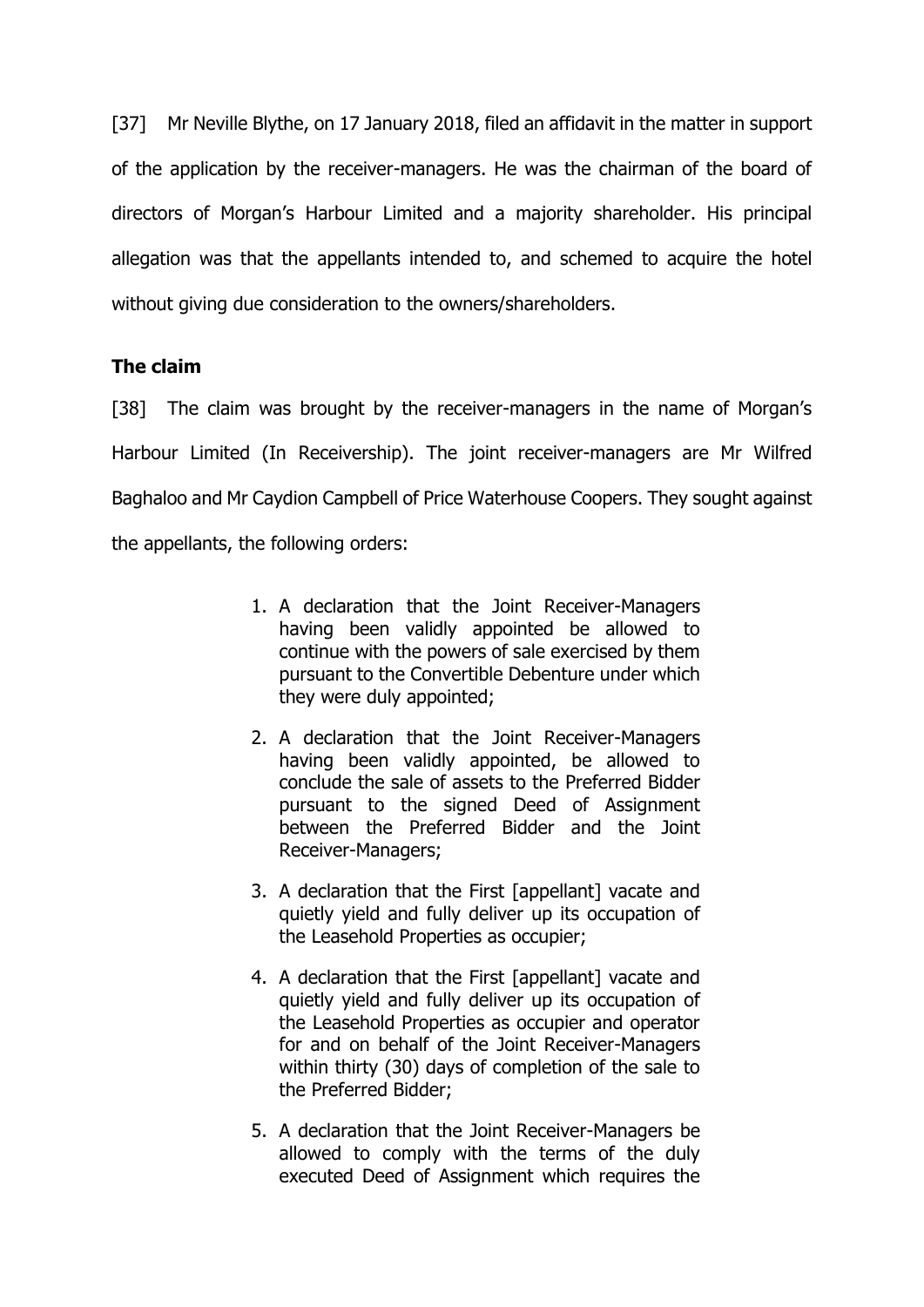Joint Receiver-Managers to deliver vacant possession of the Leasehold Properties to the Preferred Bidder;

- 6. A declaration that the First [appellant] as Debenture Holder has no automatic right to ownership of the assets covered by the Debenture and is only entitled to repayment of monies in satisfaction of the debt due to him after realization of the assets covered by the Debenture in accordance to the Companies Act;
- 7. Further and/or in the alternative, that if the Joint Receiver-Managers are not so Ordered to continue in the exercise of powers of sale and to conclude the sale to the Preferred Bidder, that the following Orders be collectively granted;
	- i. That the appointment of the Receiver-Managers be terminated forthwith as of the date specified by the Court as the effective date of termination; and
	- ii. That on or before the day being the effective date of termination of the Joint Receiver-Managers pursuant to the above Order of the Court, that the First [appellant] pay in full by way of direct deposit to a Bank account designated in writing by the Attorneys-at-Law for and on behalf of the Joint Receiver-Managers in readily available funds the fees of the Joint Receiver-Managers including such to cover all expenses of the Receivership up to and including the effective date of termination, as well as such costs and charges necessary to record and notify the Companies Office of Jamaica and such other agencies as required, of the termination of the appointment of the Receiver-Managers;
	- iii. That on or before the effective date of termination of the Joint Receiver-Managers, the First [appellant] provide an Indemnity in the form of a bankers' guarantee from a local reputable financial institution to the Joint Receiver-Managers to indemnify the Joint Receiver-Managers and their agents, servants and assigns from all action howsoever arising including suits from the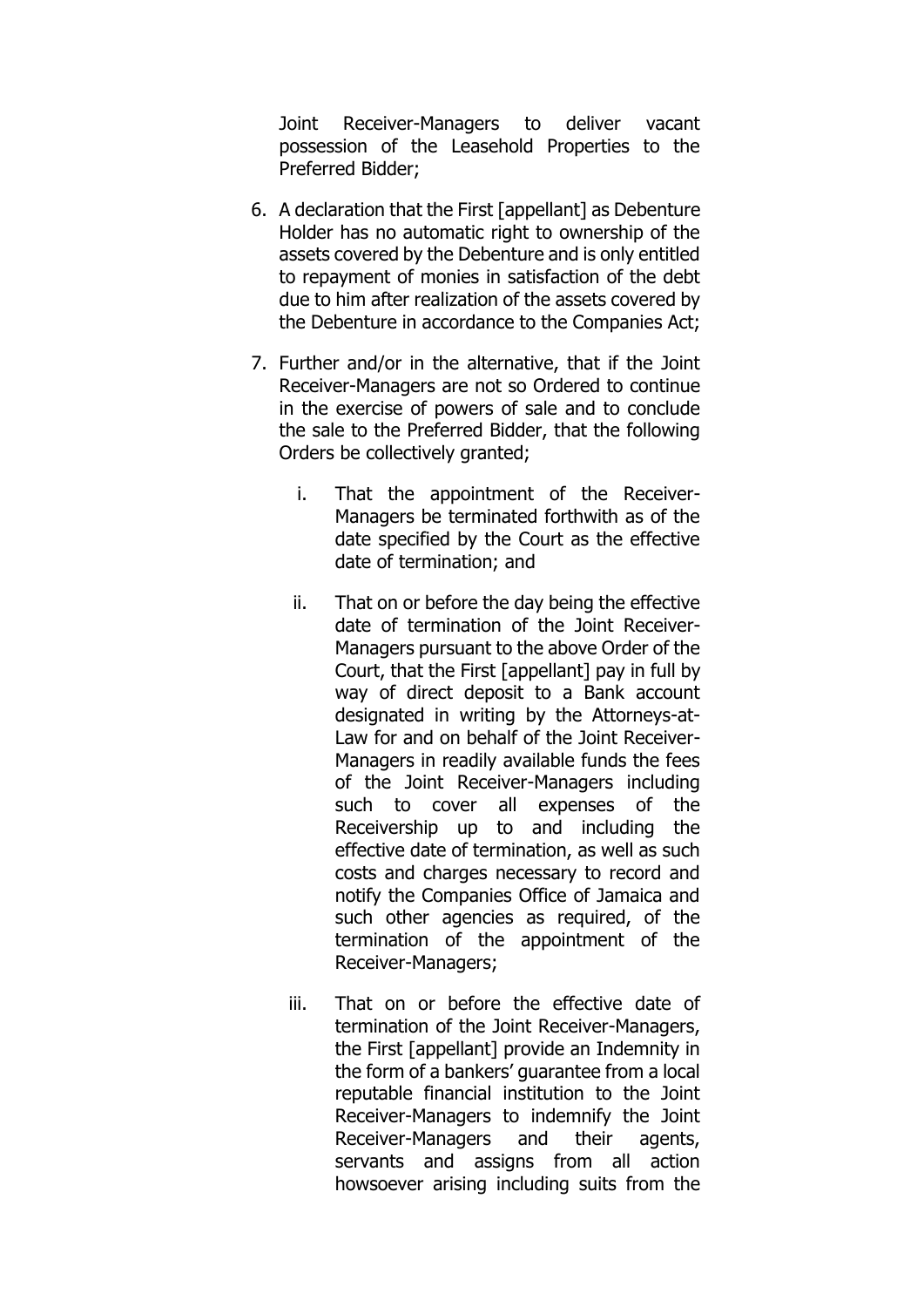Preferred bidder and/or other stakeholders of the [respondent];

and

- iv. That on or before the effective date of termination of the appointment of the Joint Receiver-Managers, the First [appellant] be simultaneously removed as Operator of the Hotel under its agreement with the Joint Receiver-Managers; and
- v. That on or before the effective date of termination of the Joint Receiver-Manager that the First [appellant] simultaneously vacate and quietly yield and fully deliver up its occupation of Brown Lands; and
- vi. That on the effective date of termination of the Joint Receiver-Manager, the Joint Receiver-Managers hand back the Company, Morgan's Harbour Limited to the Directors for the said Directors to resume full management powers and authorities.
- 8. The costs be costs in the claim."

[39] The claim was made pursuant to section 79 of the Insolvency Act, which enables a receiver-manager or other interested party to apply to the court for directions.

## **The proceedings below and the orders granted by Edwards J**

[40] The matter was heard on 18 and 29 January 2018.

[41] At the hearing of the matter, two directors and shareholders of Morgan's Harbour Limited attended, accompanied by their attorneys-at-law. The learned judge ruled that they could remain, however they took no part in the proceedings. As indicated earlier, Mr Neville Blythe had filed an affidavit in support of the application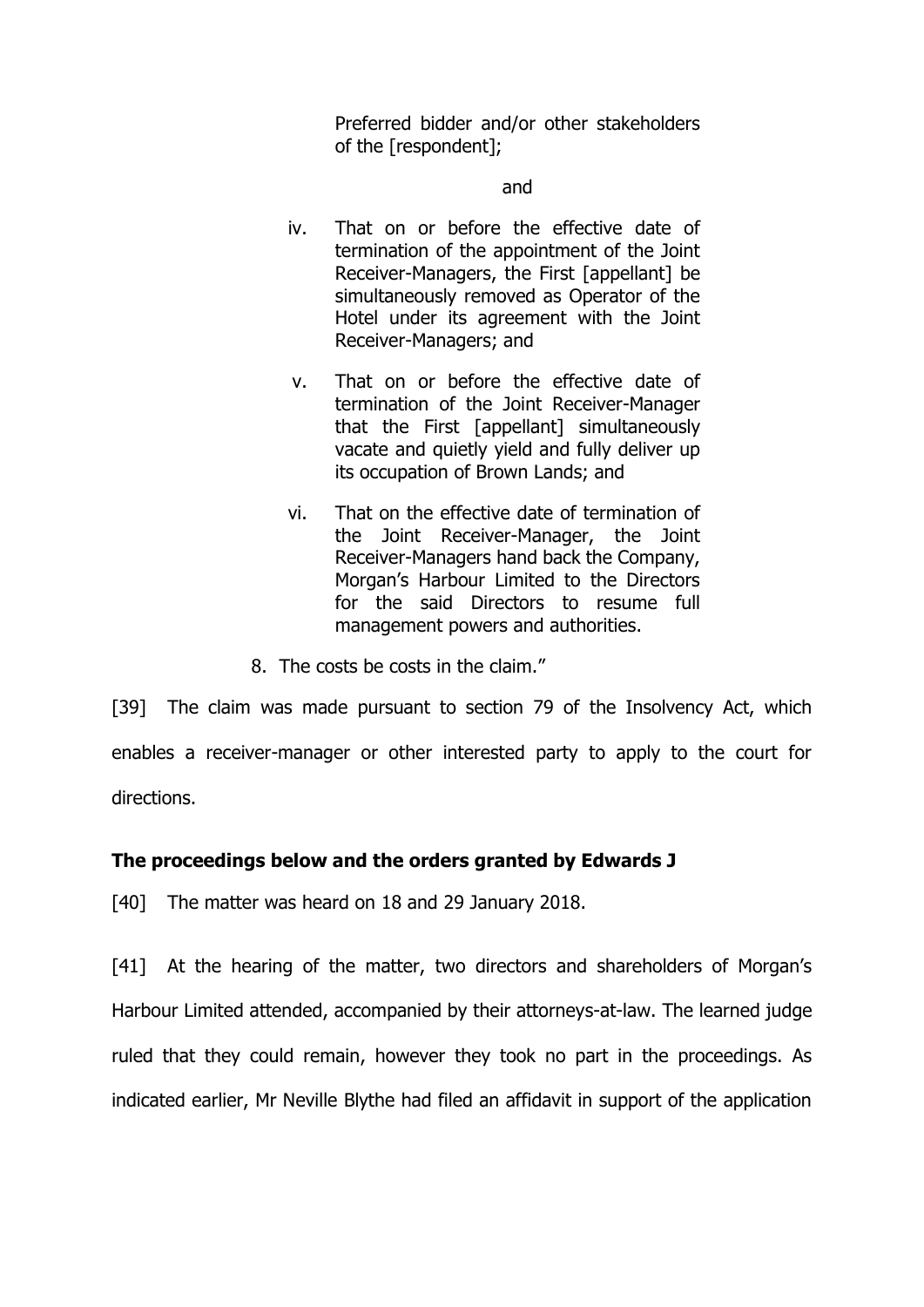by the receiver-managers. However, later in this judgment, we will comment on how

this evidence was treated.

[42] On 12 February 2018, Edwards J made the following orders:

"IT IS HEREBY ORDERED AND DECLARED THAT:

- 1. The First [appellant] as a Debenture Holder has no automatic right to ownership of the assets covered by the Convertible Debenture and is only entitled to repayment of monies in satisfaction of the debt due to it after realization of the assets covered by the Convertible Debenture in accordance with the Companies Act.
- 2. The Joint Receiver-Managers were validly appointed pursuant to the Convertible Debenture.
- 3. The Joint Receiver-Managers are permitted to continue with the powers of sale exercised by them pursuant to the Convertible Debenture under which they were duly appointed.
- 4. The Joint Receiver-Managers are permitted to exercise their powers of sale to conclude the sale of assets to the Preferred Bidder pursuant to the signed Deed of Assignment between the Preferred Bidder and the Joint Receiver-Managers.
- 5. The Joint Receiver-Managers are permitted to comply with the terms of the duly executed Deed of Assignment which require the Joint Receiver-Managers to deliver vacant possession of the Leasehold Properties to the Preferred Bidder.
- 6. The First [appellant] is ordered to vacate and quietly yield and fully deliver up its occupation of the Leasehold Properties as occupier and operator for and on behalf of the Joint Receiver-Managers within thirty (30) days of completion of the sale to the Preferred Bidder.
- 7. The First [appellant] is ordered to vacate and quietly yield and fully deliver up its occupation of the Leasehold Properties as occupier.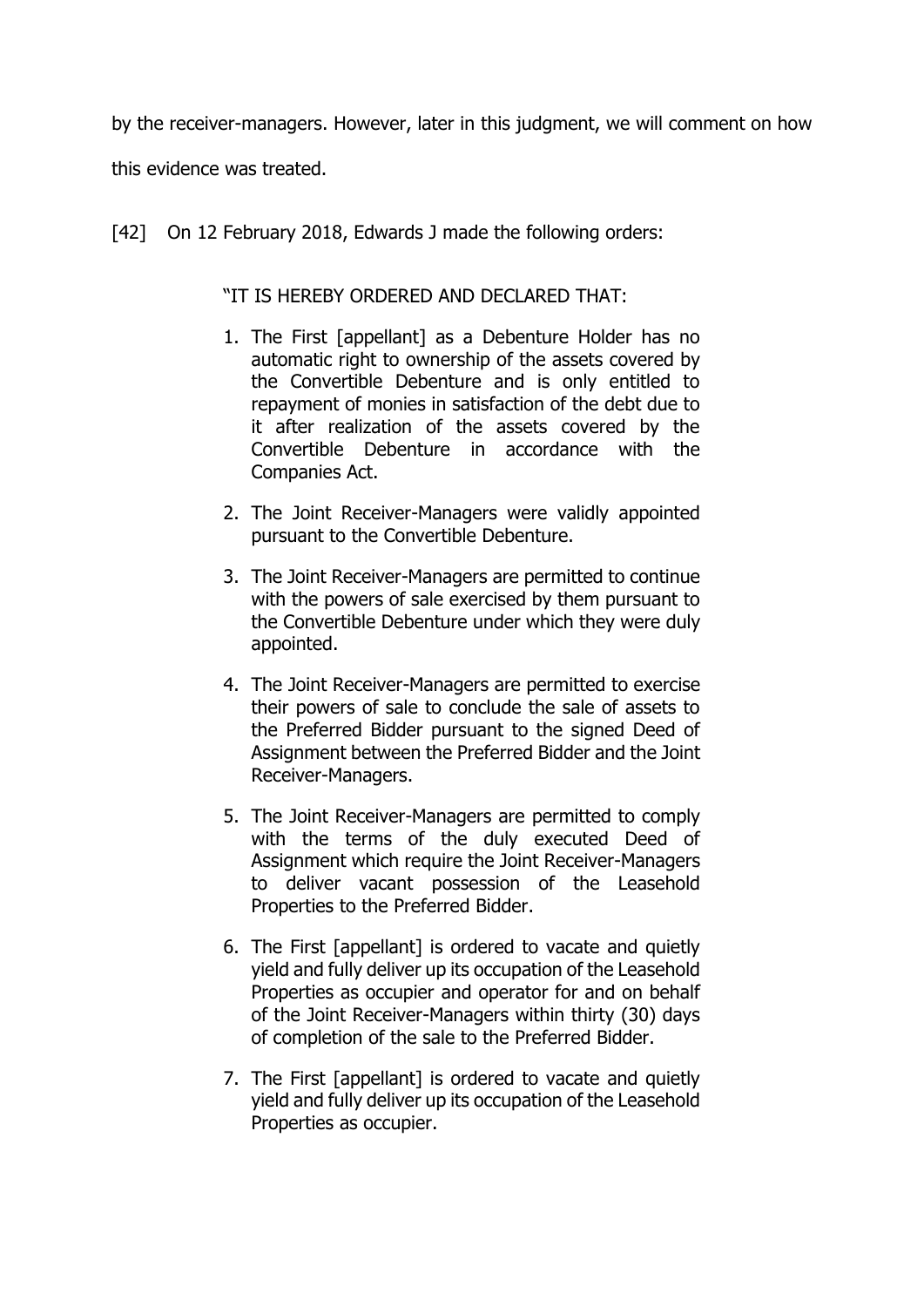- 8. Costs of this Claim is awarded to the [respondent] against the [appellants] to be agreed or taxed.
- 9. ….

## 10.Leave to appeal is denied."

[43] The appellants have indicated that, while they are challenging orders 3 to 8, orders 1 and 2 are not disputed. Orders 1 and 3 to 7, which were granted by Edwards J, mirrored paragraphs 1 to 6 of the fixed date claim form which had been filed by the respondent through the receiver-managers.

[44] Upon review, it is seen that orders 6 and 7 are somewhat inconsistent. Order 7 required the appellants to vacate the "Leasehold properties" unconditionally, while order 6 has linked the obligation to vacate the properties to the completion of the sale to the preferred bidder.

### **The appeal**

[45] The appellants have appealed the judgment by way of amended notice of appeal filed on 9 April 2018. Several aspects of the notice of appeal were withdrawn at the commencement of the appeal hearing, and in the end, only the following grounds were pursued with certain orders being sought:

"3.

(a) …

(b) The learned judge erred in her construction of the contract of appointment when she implied into the terms of the contract that the services of the receivermanagers may only be terminated if they were in breach of their duties to the Respondent or the 1<sup>st</sup> Appellant.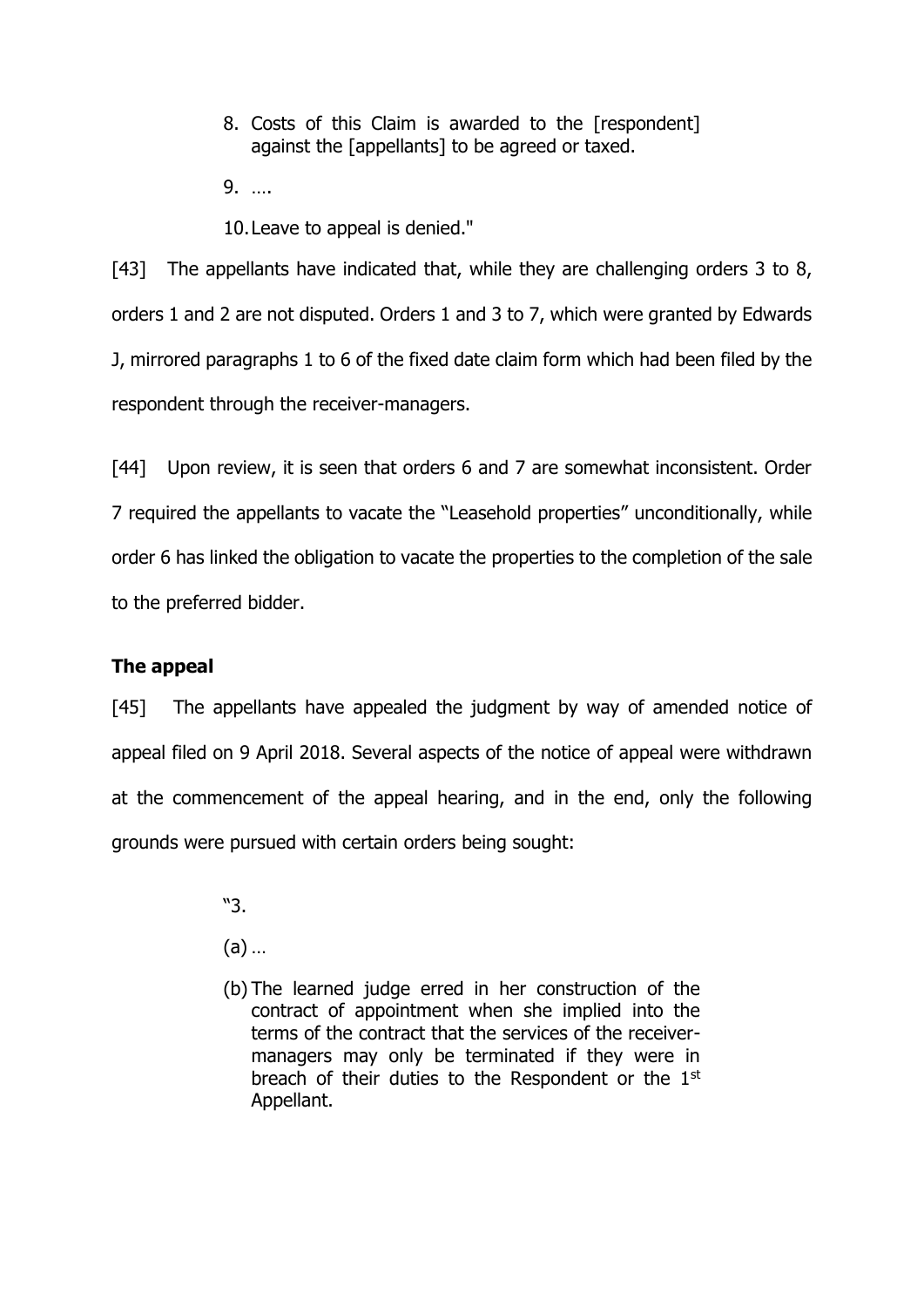- (c) The learned judge erred in law in implying that a receiver can only be terminated from his duty by his appointer if there is a valid reason for doing so.
- (d) The learned judge failed to have the witnesses crossexamined on issues which were in dispute before accepting the witnesses evidence as fact.
- 4. ORDERS SOUGHT:
- 1. The appeal be allowed and the orders of the learned judge be set aside.
- 2. A Declaration that the Joint Receivers breached their duty of good faith to the debenture holder.
- 3. A Declaration that the Notice of Termination tendered by the Appellants' Attorneys-at-Law be found to be valid.
- 4. A Declaration that, by virtue of the Notice tendered by the Appellants' Attorneys-at-Law, the joint Receivership has been validly terminated.
- 5. A declaration that the New Receiver appointed by the Debenture Holder has been validly appointed.
- 6. That the Deed of Assignment between Preferred Bidder and Receiver be determined null and void.
- 7. Costs of the appeal to the Appellant, and costs below to be costs in the claim."

[46] Mr Stimpson, counsel for the appellants, acknowledged that the orders outlined at numbers 2 to 6 above had not been sought by the appellants in the court below, and consequently, could not be sought from this court. The grounds which therefore remained, and which were argued, were 3(b) and 3(c) and as an alternative ground 3(d).

# **The main legal conclusions to which Edwards J arrived**

[47] At the end of her detailed judgment, at paragraph [127], Edwards J outlined

her conclusions on the issues as follows: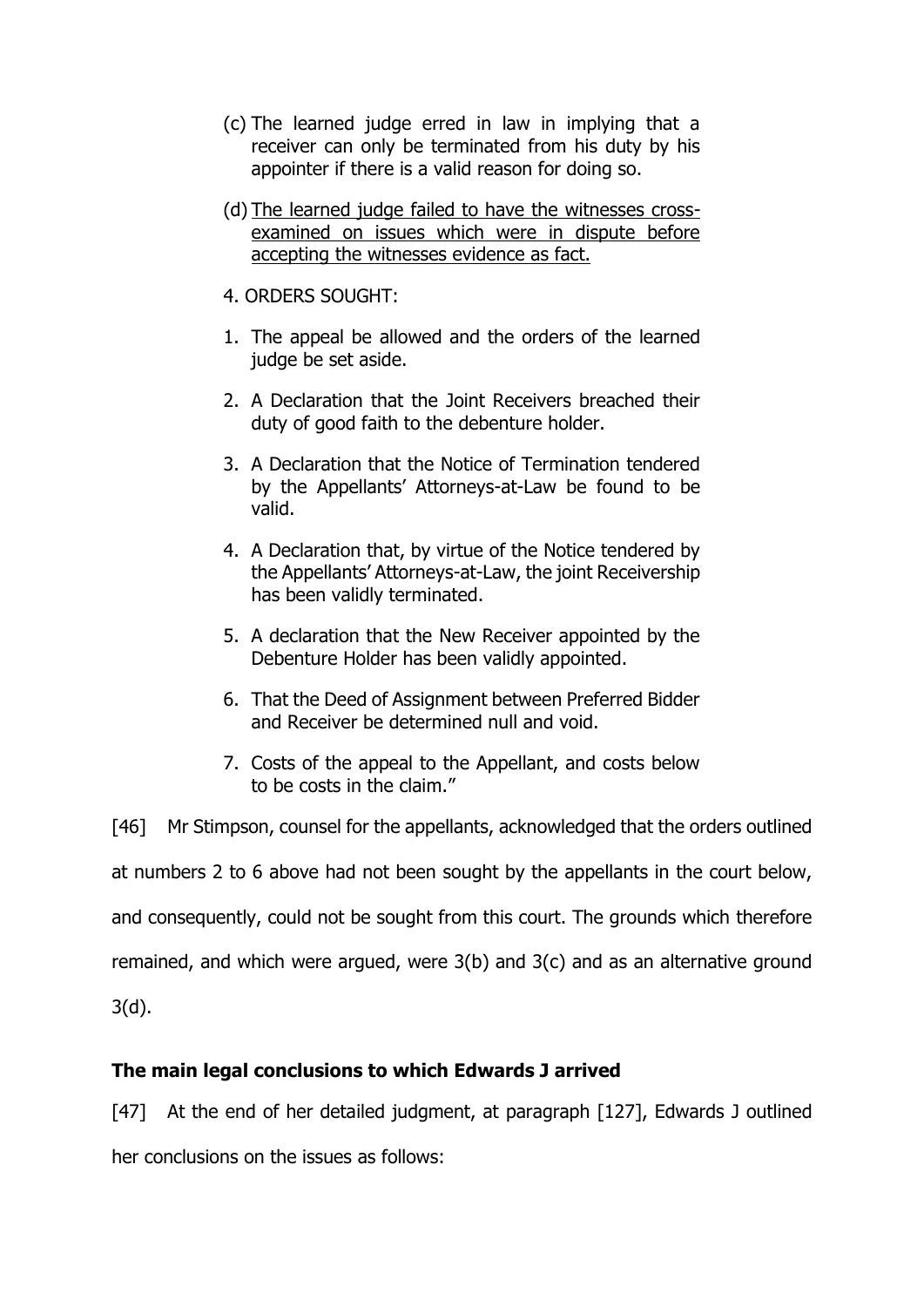- "i) The debenture holder has the right to terminate a receiver appointed by him but in doing so he must act bona fide in good faith and for proper purposes. The right to terminate must not be exercised, for example, for the purpose of wilfully sacrificing the interest of the company in receivership for the interest of a third party purchaser of the company's assets.
- ii) A receiver acting honestly and in good faith is duty bound to seek the direction of the Court, if he is terminated in such circumstances.
- iii) Where the Court has found that the debenture holder was acting in bad faith and for improper purposes in terminating a receiver who was exercising his power of sale in carrying out his duty to the debenture holder, the court will hold, on equitable grounds that such a termination is invalid and a court of equity will set it aside.
- iv) There is also authority on which I am inclined to rely, to the effect that the authority given to an agent (of which a receiver is one such) cannot be withdrawn at the point where the power of sale was being executed or had been executed. Therefore any withdrawal by termination of such authority was at least improper and at most invalid."

[48] The appeal is therefore focused on challenging the legal conclusions at paragraphs (i) and (iii) above, and then, as indicated earlier, separately raises the question as to whether cross-examination was required before Edwards J could have arrived at her conclusion that the debenture holders had acted in bad faith.

# **Status of occupation of the hotel property and the sale**

[49] There is no stay of execution in place. The appellants had applied for a stay of execution of the orders made by Edwards J. That application was refused by Pusey JA (Ag) on 16 July 2018. See the judgment at [2018] JMCA App 20. Pusey JA (Ag) concluded that the appeal had no reasonable prospect of success and the balance of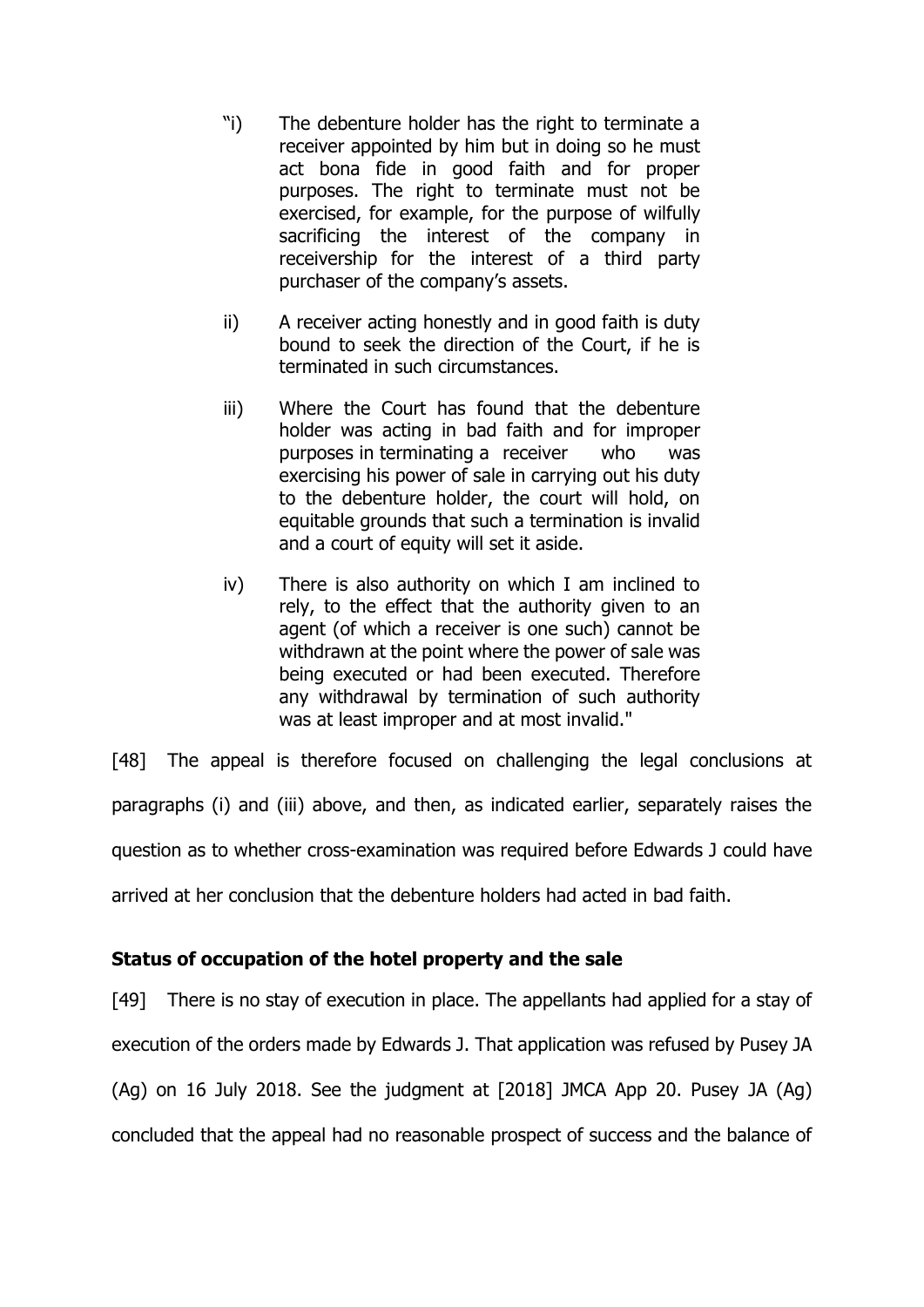convenience did not lie with the appellants. At paragraph [29] of the judgment he stated:

> "Therefore as debenture holder it must be in the [appellants'] interest that the long outstanding sale be completed, and consequently the balance of convenience for the [appellants] and the respondents, is for the sale to proceed."

According to Mr Stimpson, the appellants, however, remain in possession of the property as they believe they are entitled to do so, in light of the wording of order 6, which requires that they vacate the premises "within thirty (30) days of completion of the sale to the Preferred Bidder". Mr. Stimpson has indicated to the court that the sale is yet to be completed, hence the appellants are still on the property.

#### **The appellants' submissions**

[50] In arguing grounds (b) and (c) together, Mr Stimpson submitted that the crux of the appeal is whether the notice of termination served on the receiver-managers by the appellants was valid and effective. In determining this issue, the court will need to consider whether the terms of the deed of appointment of the receivermanagers should have been the sole basis on which the learned judge made her decision. He argued that clause 7 of the deed of appointment establishes that the only requirement for termination of the receiver-managers, is the giving of 30 days' notice. There is no need for a reason to be given. Questions as to the motive for the termination and whether the termination was justified, fair or reasonable in the circumstances, were irrelevant, given the clear terms of the provision in the deed of appointment for termination of the receiver-managers. Upon receipt of the notice of termination, the receiver-managers ought to have proceeded to immediately wind up the work that they were carrying out.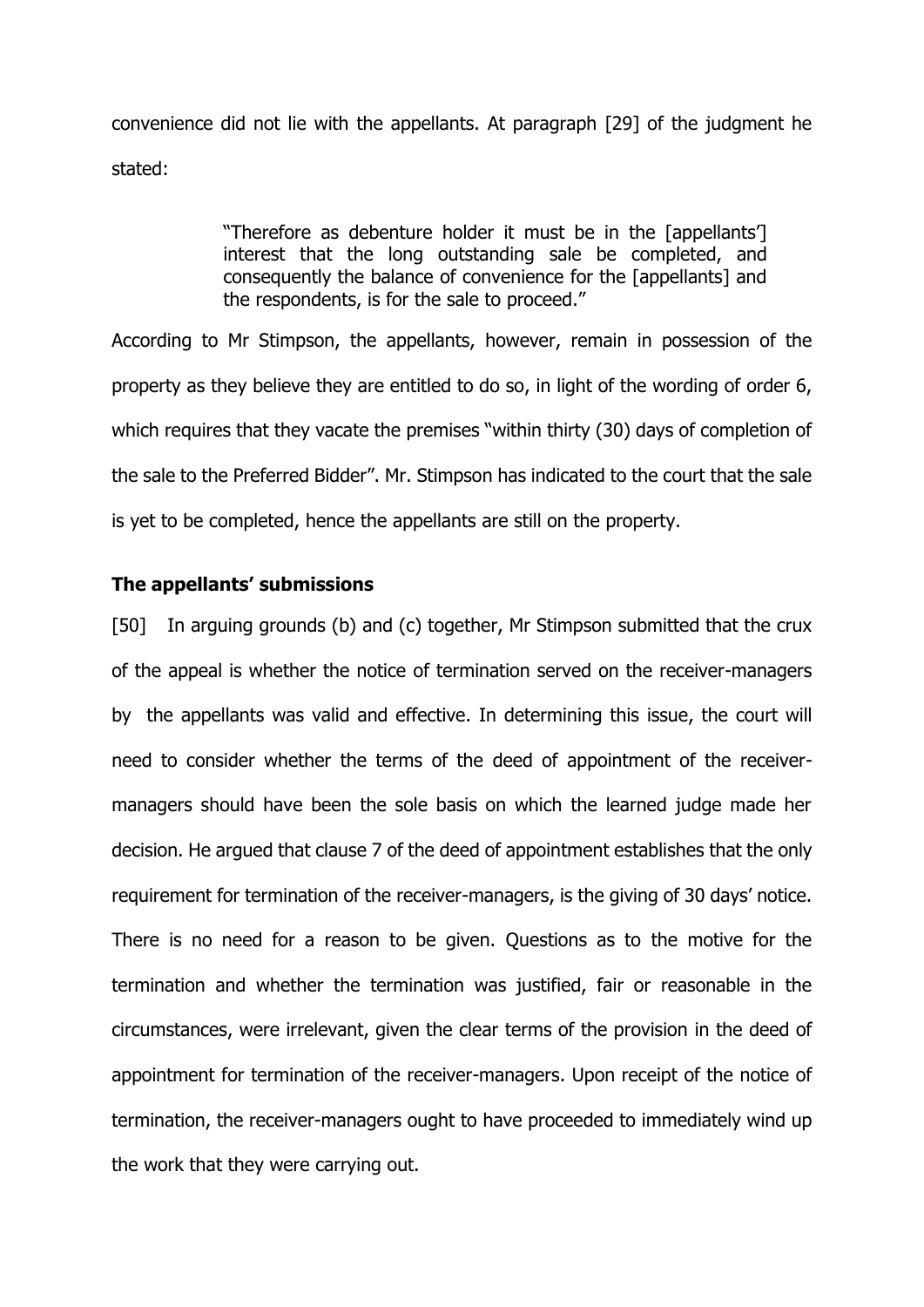[51] The learned judge, to the contrary, disregarded article 7 of the deed of appointment or gave it far less weight than she should have. In fact, the learned judge took into account circumstances which preceded the notice of termination, and decided the question of its validity and effectiveness on the basis of equitable principles. Mr Stimpson argued that Edward J's approach was incorrect because the contract that governed the hiring and firing of the receiver-managers did not require justification for their termination and did not incorporate equitable principles. He further argued that only the actions of the receiver-managers can be reviewed in light of equitable principles. Further, while the receiver-managers are agents for both the company and the debenture holder, they are primarily agents for the debenture holder. The learned judge, therefore, erred in finding that there was bad faith on the part of the debenture holders, and finding, further, that the notice of termination was ineffective.

[52] Counsel further argued that the assets in question could either have been taken over by the debenture holder or sold. Either option could have been pursued by the receiver-managers. Instead, the receiver-managers chose to put up the property for sale. He argued that it was not in dispute that at the time when the notice of termination was issued, there was no contract for sale between the preferred bidder and the receiver-managers. There was no evidence before the court that the proposed deed of assignment with the preferred bidder had been sent for execution. Up to the time when the notice was issued, no contract had been concluded. What would have been necessary for a contract to be in place was a signed agreement, not advanced negotiations. The receiver-managers, even after receipt of the notice of termination, continued trying to conclude negotiations with the preferred bidder. Counsel noted,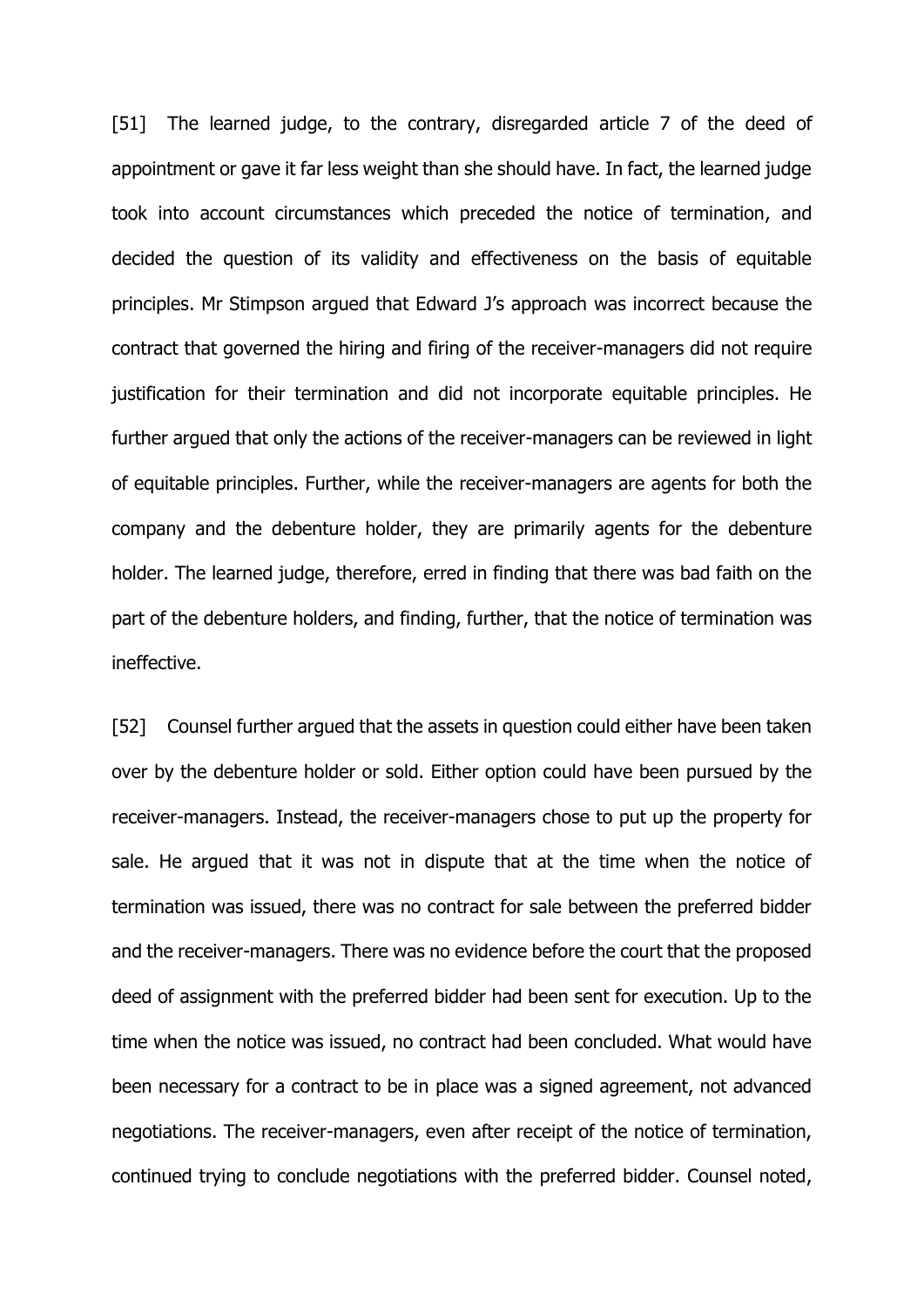however, that the learned judge had stated that it was irrelevant as to whether, at the time when the notice of termination was issued, a contract of sale was completed.

[53] Mr Stimpson urged that the learned judge ought to have found that no reason needed to be given for the termination of the services of the receiver-managers and the motive for termination was irrelevant. Furthermore, equitable principles were not applicable. In support of this position, he relied on the case of **Downsview Nominees Ltd and Anor v First City Corporation Ltd and Anor** [1993] AC 295, a Privy Council decision emanating from New Zealand.

[54] If, however, the court was to feel that it was appropriate for the learned judge to have considered issues of equity, bad faith and whether the termination of the receiver-managers was justified, fair and reasonable, Mr Stimpson urged that the learned judge erred in failing to test the credibility of the witnesses before she concluded that the debenture holders had been acting in bad faith. This was crucial in light of the assertions of the receiver-managers. Counsel argued that calling the witnesses to be cross-examined would have allowed for a better assessment of the case by the learned judge before the imputing of mala fides on the part of the appellants, who were acting within the parameters of the deed of appointment.

[55] It was submitted by counsel that there can be no bad faith if the instances of termination were contemplated and agreed between the parties. Furthermore, the learned judge erred in accepting untested evidence of the receiver-managers that an agreement had been duly and validly entered into with the preferred bidder, and that said agreement would be sufficient to guarantee repayment of the debt.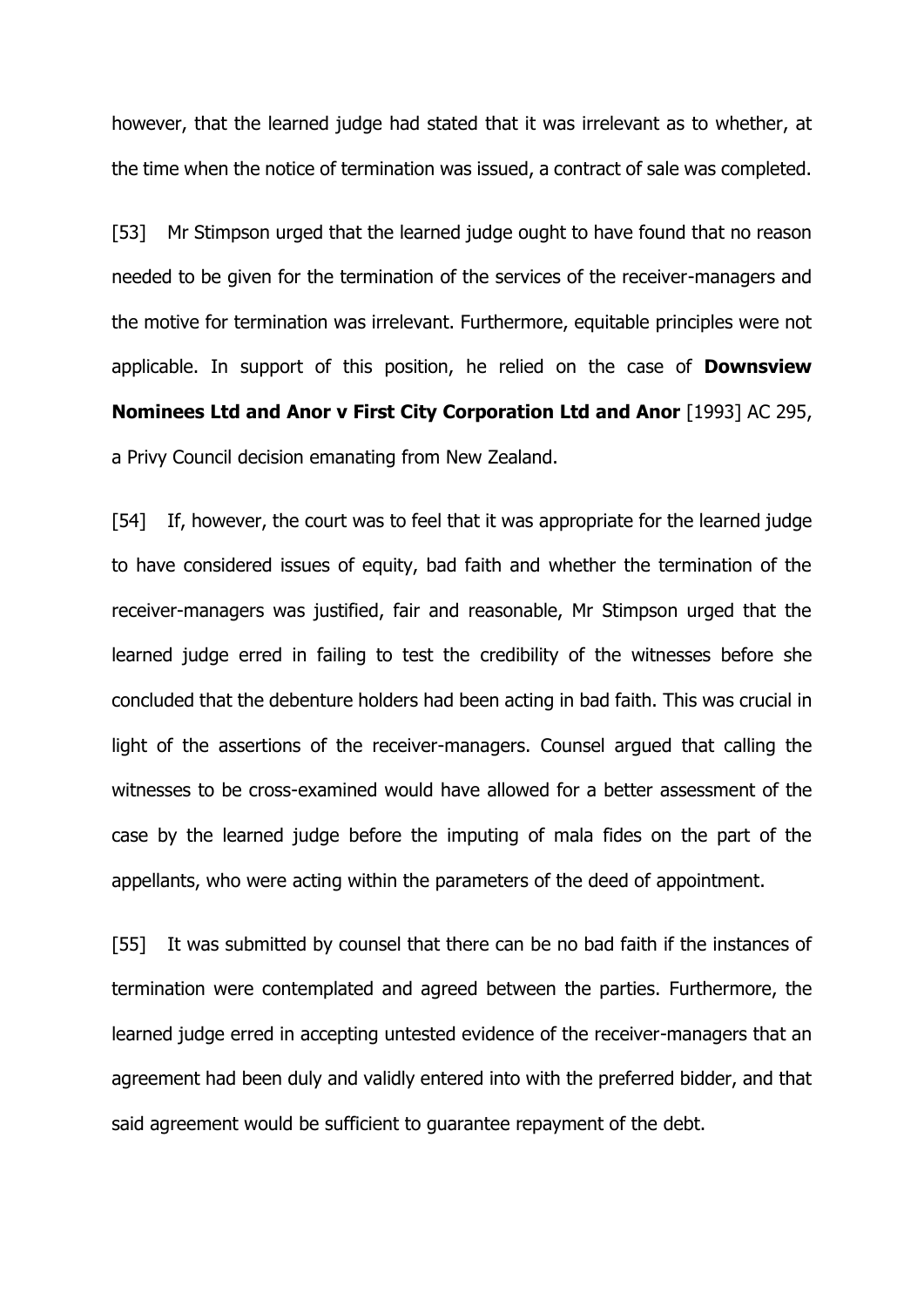[56] He referred to the affidavit of Neville Blythe which was filed in the proceedings, in which Mr Blythe imputed a certain motive to the appellants. He highlighted the fact that the 2nd appellant disputed aspects of Mr Blythe's affidavit and said they were untrue.

[57] The learned judge, counsel further submitted, could not have declared bad faith on the part of the receiver-managers, as she was not asked to resolve that issue in any of the pleadings.

[58] In the circumstances, counsel argued that there were disputed facts which were important to the consideration of the court. As a consequence, cross-examination should have taken place and the matter would need to be remitted to the Supreme Court for a re-hearing. He relied on the case of **Chin v Chin** [2001] UKPC 7 in support of his arguments.

#### **The respondent's submissions**

[59] Mr Gibbs, on behalf of the respondent, commenced by arguing that there were certain important and undisputed facts to which regard was to be had:

> i. For all intents and purposes, the proceedings in question were between Lashmont and Morgan's Harbour Limited, and the receiver-managers were not parties to the proceedings in their capacity as receiver-managers. Lashmont is a creditor of Morgan's Harbour Limited, also a sub-lessee. The lease has come to an end. Lashmont has no other legal interest in the property itself. While Lashmont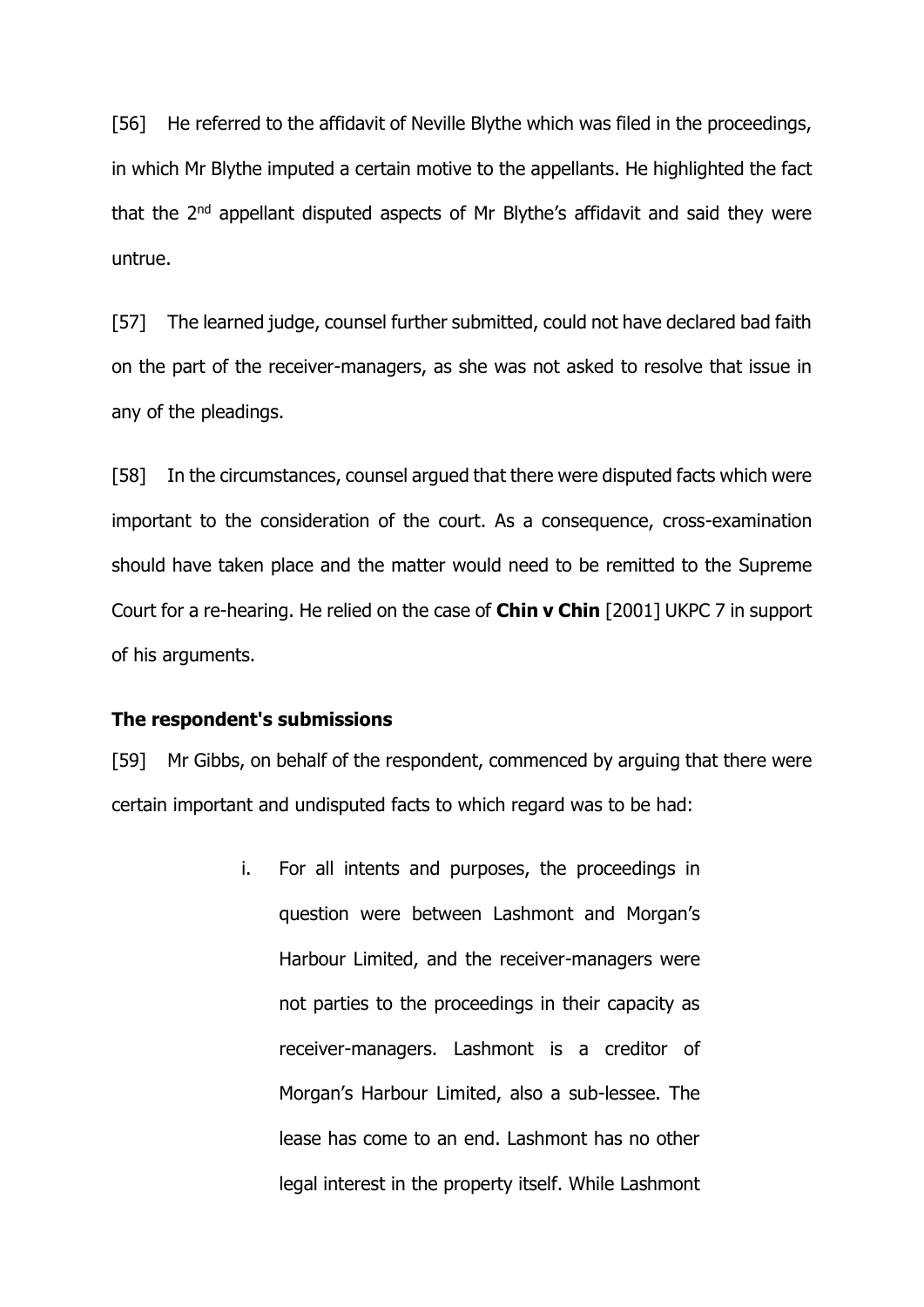has tried to acquire the property by different routes it has no legal right to do so.

ii. Morgan's Harbour Limited has entered into a leasehold interest with a third party who is not a party to and was not represented in these proceedings. There is no claim against the preferred bidder who has partially performed under the contract, as a deposit has been paid. At the time of the hearing, the preferred bidder had signed the deed of assignment. There were no pleadings before the court which indicated that the contract, partially performed by the preferred bidder, was at risk of being set aside. In such circumstances, the preferred bidder would not even apply to intervene.

[60] Mr Gibbs indicated that Lashmont, on its own evidence, has indicated that it has always been interested in acquiring the property. Lashmont created an entity, NURU, so as to participate in the bidding process being carried out by the receivermanagers. The learned judge in her reasons did not refer to any allegation of Lashmont seeking to acquire the property at a "depressed price".

[61] Moving on from the implications which must be considered in respect of the preferred bidder, and Lashmont's interest in acquiring the property, Mr Gibbs referred to section 79 of the Insolvency Act. He submitted that the section provided for the exercise of discretion by a judge, and such an exercise of discretion should not be set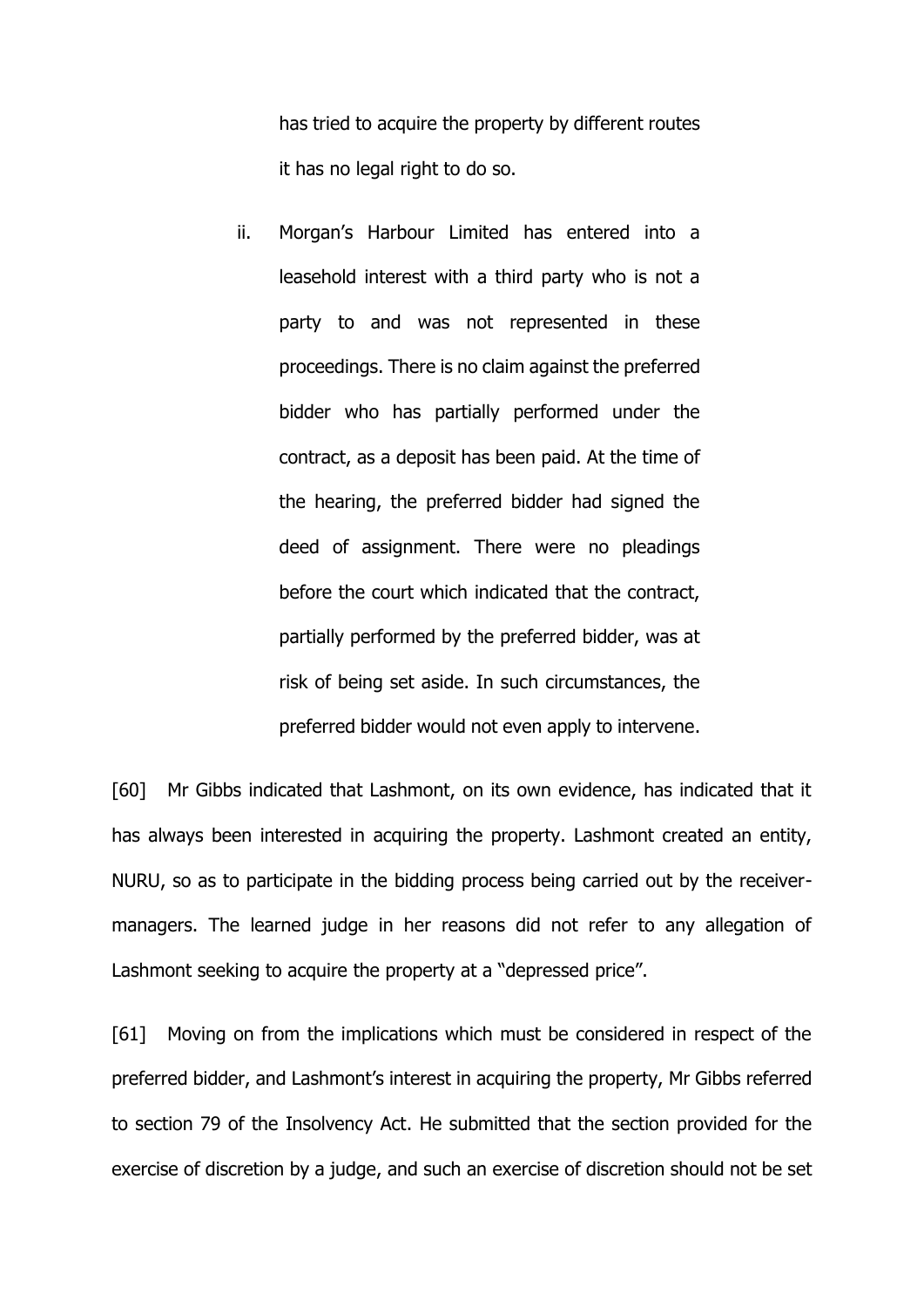aside, unless the judge was plainly wrong. In his view, section 79 of the Insolvency Act empowers a judge to take control of the receivership and make such directions as he or she sees fit in the circumstances. The learned judge had a discretion to order the receiver-managers to continue their work, regardless of the purported termination of their services by Lashmont.

[62] Mr Gibbs then specifically addressed the grounds of appeal. The appellants, pursuant to ground (b), complained that the learned judge "implied into the terms of the contract that the services of the receiver-managers may only be terminated if they were in breach of their duties to Morgan's Harbour or Lashmont". Counsel argued, however, that this statement mischaracterizes the basis of the learned judge's decision. He argued that Edwards J made no such finding. In his view the learned judge made the following two points:

> i. A debenture holder is akin to a mortgagee exercising a power of sale and must exercise a power of sale in good faith and for a proper purpose. These equitable duties, which are not affected by whether you have a contractual right to terminate, are to be also followed by the receivers appointed by a debenture holder. Lashmont acted in breach of those duties. (See **Downsview Nominees Ltd and Anor v First City Corporation Ltd and Anor** [1993] AC 295). If the debenture holder acts in breach of its equitable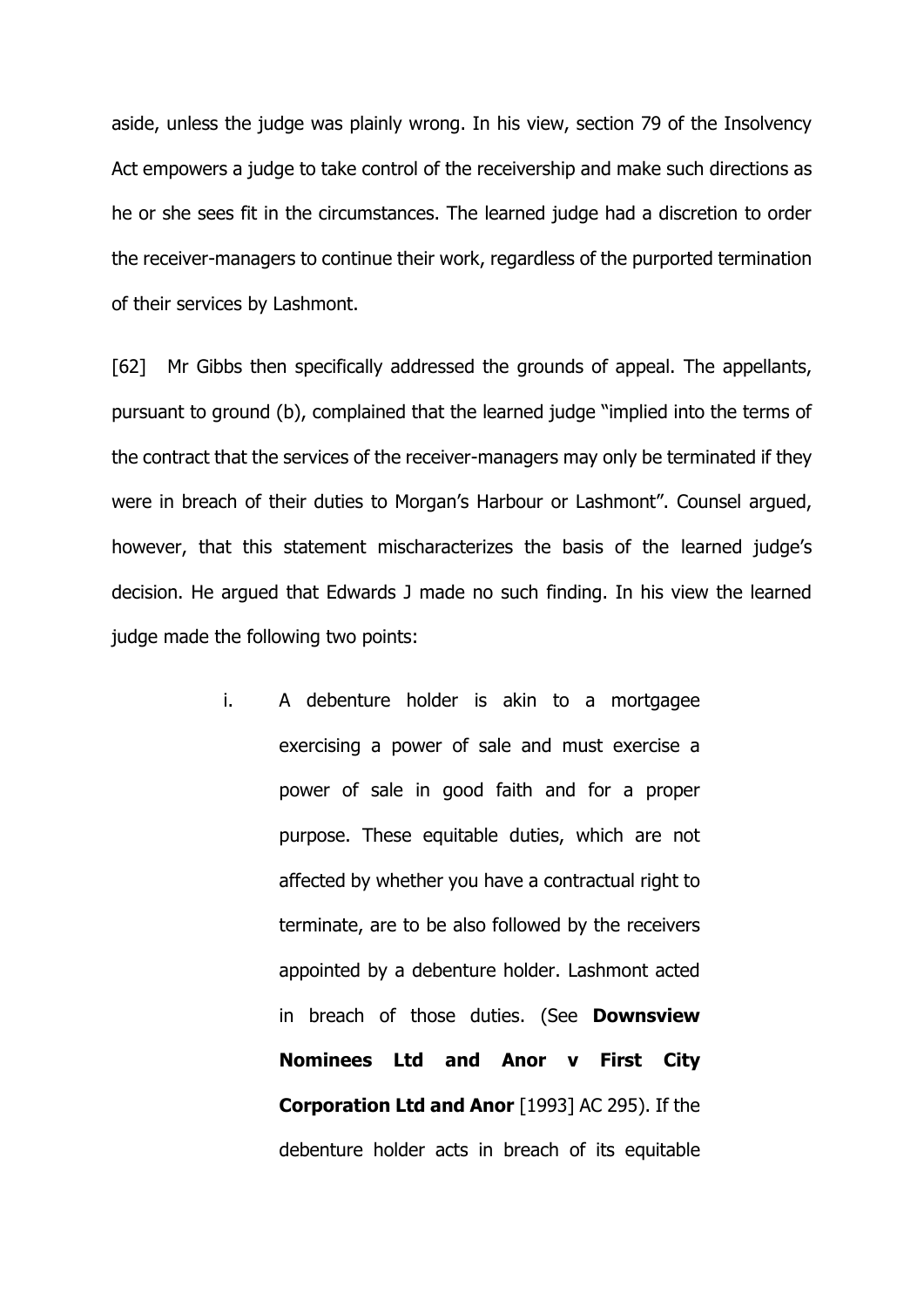duties, by, for example, purporting to exercise the power to terminate the receivers for an improper purpose and in bad faith, the court can intervene. The court could exercise its powers under section 79 of the Insolvency Act, including reappointing or appointing receivers.

ii. The receiver-managers were agents of Morgan's Harbour Limited, and if an agent partially performs an authorized act on behalf of his principal, the principal cannot then revoke the authority if the agent is then exposed to liability.

[63] Mr Gibbs argued that the learned judge was correct to find that equitable principles applied to the exercise of the debenture holder's power to terminate the receiver-managers.

[64] Neither of the above findings related to the learned judge implying a term into the deed of appointment. Mr Gibbs, therefore, submitted that both grounds of appeal (b) and (c) misrepresented the learned judge's findings.

[65] Mr Gibbs then addressed ground (d) which concerned whether crossexamination ought to have taken place before the learned judge could have found that there was bad faith on the part of the appellants. Counsel agreed that crossexamination is appropriate where there are disputes of fact. He submitted, however, that all the facts outlined in paragraph [108] of the learned judge's decision, which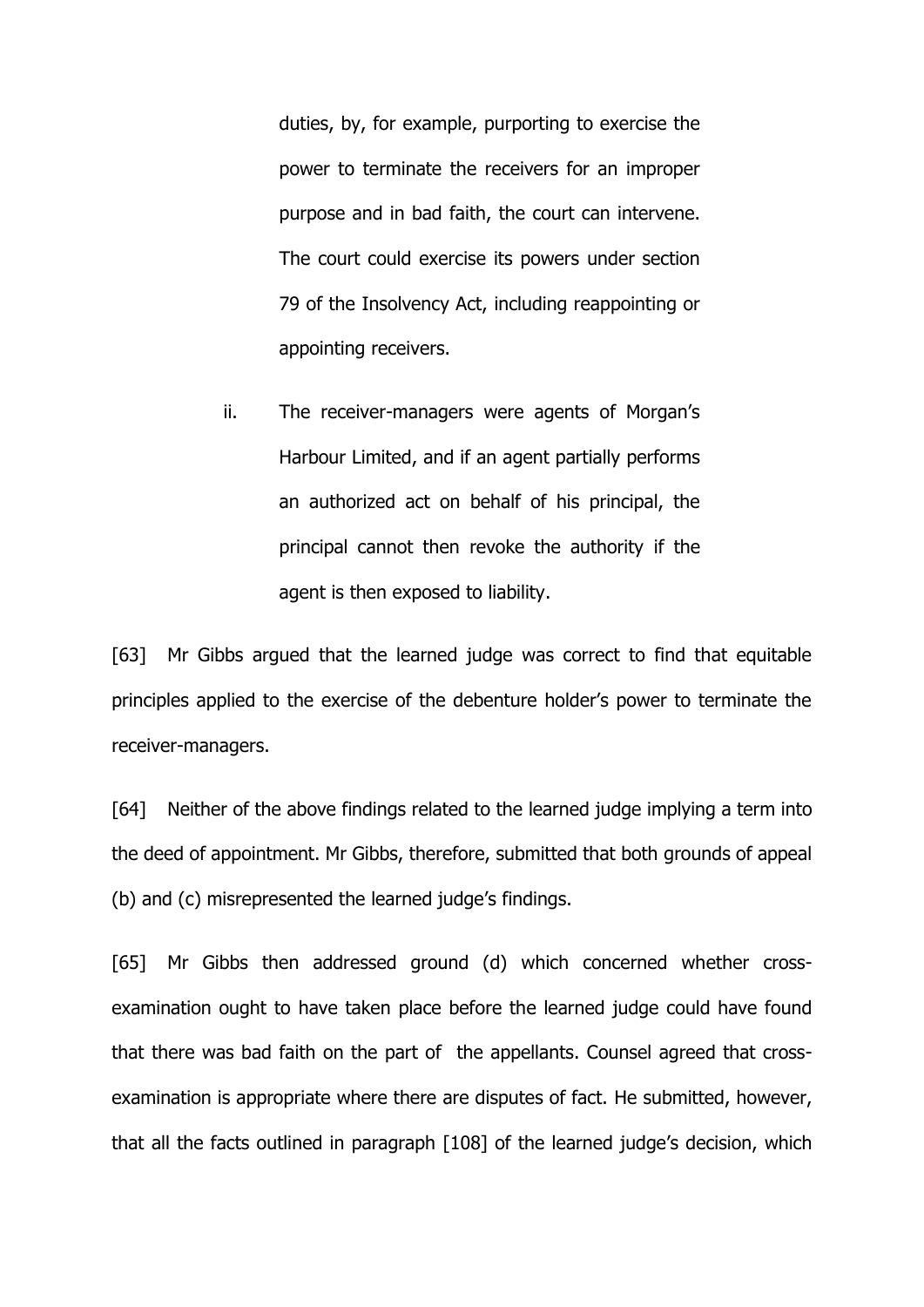led to her conclusion of bad faith, were agreed by affidavit evidence. He referred to various paragraphs in the affidavits of the 2<sup>nd</sup> appellant, in support of his submissions. Counsel argued:

- a. there was no dispute that the appellants, through an affiliated company, joined the pool of purchasers participating in the bidding process for the Morgan's Harbour Property;
- b. there was no dispute that Lashmont was insisting on being shown information which it was doubtful they ought to have seen since they were now a part of the bidders;
- c. there was no dispute that Lashmont requested that the sale to the preferred bidder be suspended;
- d. there was no dispute that Lashmont offered to match the sale price of the preferred bidder;
- e. there was no dispute that in May 2017 Lashmont instructed the receivers to move on to the  $2<sup>nd</sup>$  ranked bidder, which was their affiliate company with the third lowest bid;
- f. there was no dispute that the appellants interfered in the sale process being conducted by the receivers;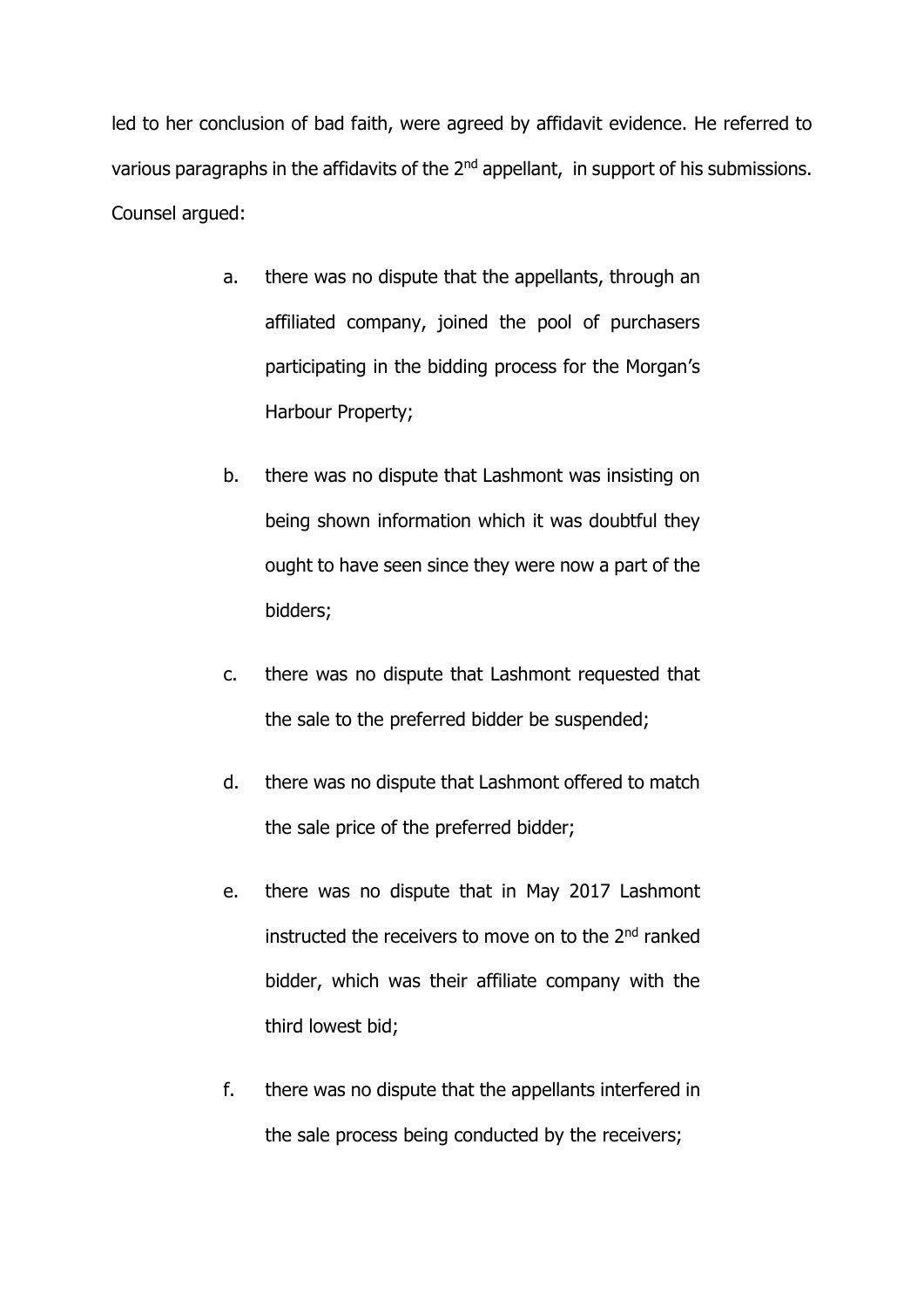- g. Lashmont had indeed sought to terminate the receivers on questionable grounds; and
- h. Lashmont had sought to appoint a new receiver-

manager.

[66] Counsel submitted that the above were undisputed and would not require cross-examination to take place.

[67] He then argued that, in any event, even if there were disputed facts affecting the learned judge's decision, it was for the appellants to apply for permission to crossexamine pursuant to rule 30.1(3) of the Civil Procedure Rules (CPR). The appellants could have applied to cross-examine the affiants, but, he argued, it appears that Lashmont did not see a disputed fact on which it wished to cross-examine.

[68] Mr Gibbs noted that the second basis on which the learned judge relied to arrive at her decision concerned agency, and related to legal principles and not factual issues. That decision would therefore not be affected by any factual determination of bad faith by the appellants.

## **The appellants' response/further points**

[69] Mr Stimpson agreed that the learned judge was exercising a discretionary power pursuant to section 79 of the Insolvency Act. He stated that the court sought to give directions in respect of the duties of the receiver-managers, had considered the effect of the notice of termination of the receiver-managers and concluded that there had to be a justification for termination. He argued that section 79 of the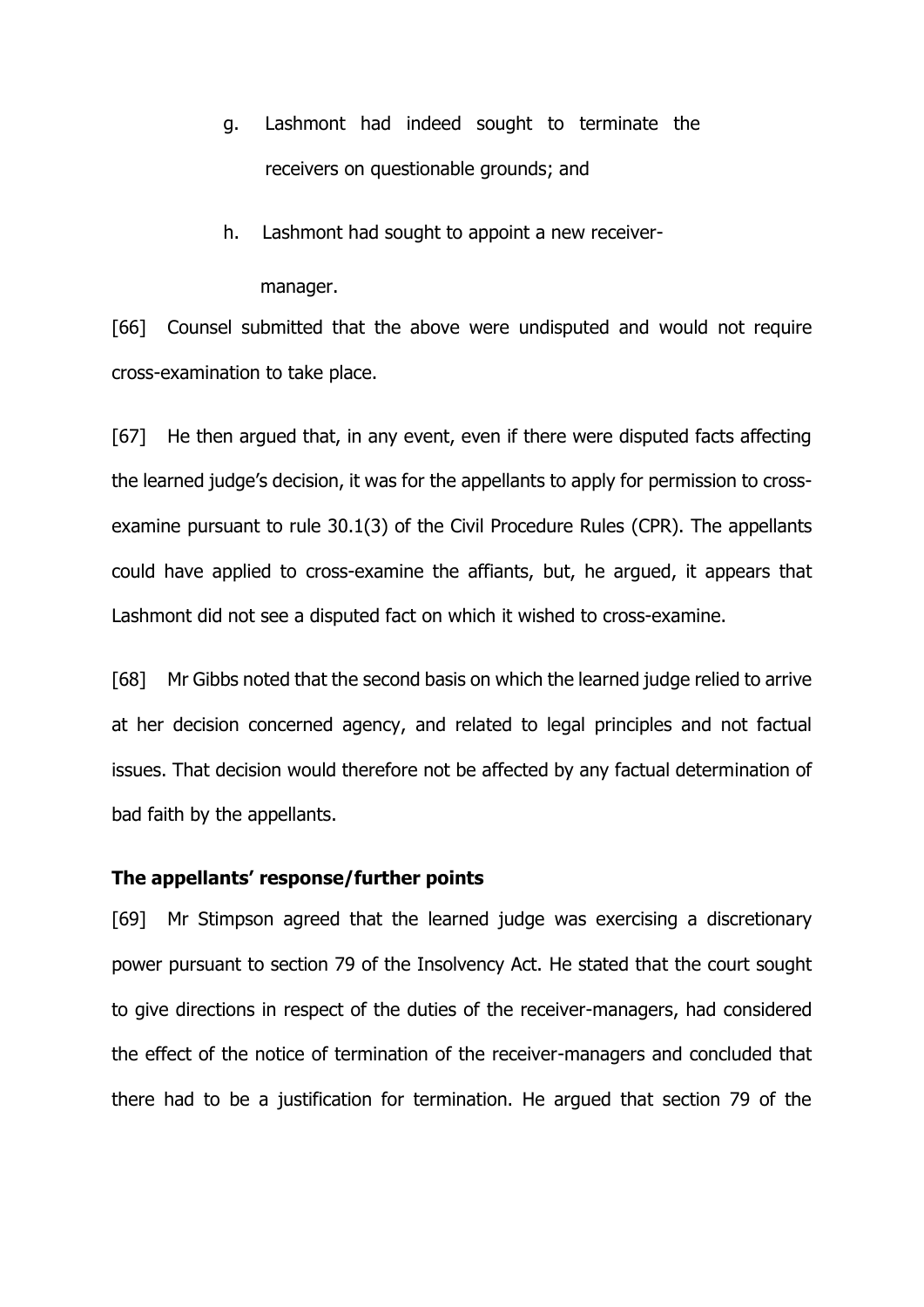Insolvency Act must have a purpose and it would not be proper for the court to exercise its discretion to override contractually agreed terms between the parties.

[70] In response to arguments touching on the possible impact on the preferred bidder, counsel urged that the relevant time for the court to consider in determining the propriety of the actions of the debenture holder, was the 8 June 2017 letter of termination, at which time there was no contract between the receiver-managers and the preferred bidder. Otherwise, in his view, the effluxion of time would frustrate the powers of the court. He argued that the receiver-managers sought to get the court to validate the actions they took subsequent to the termination letter, by attempting to have the court say that they were improperly terminated. If the receiver-managers acted without authority to execute an agreement post their termination, that agreement, he submitted, should not be seen as valid. Upon receipt of the notice of termination, the receiver-managers should have immediately wound up their activities. While the court can accept that by 22 June 2017 the agreement was signed in part, there was no clear evidence as to when the deposit was paid and no evidence of when the contract became binding. If the appeal is successful, the preferred bidder will be impacted. The preferred bidder will have to be compensated for any alleged breaches under its contracts with the receiver-managers. The innocent third party would be protected by the terms of the deed of assignment. The preferred bidder's recourse would have to be indemnified by Lashmont.

[71] He further argued that the question of motivation and justification should have been determined by cross-examination, in the course of which the demeanour of the witnesses would have been taken into account.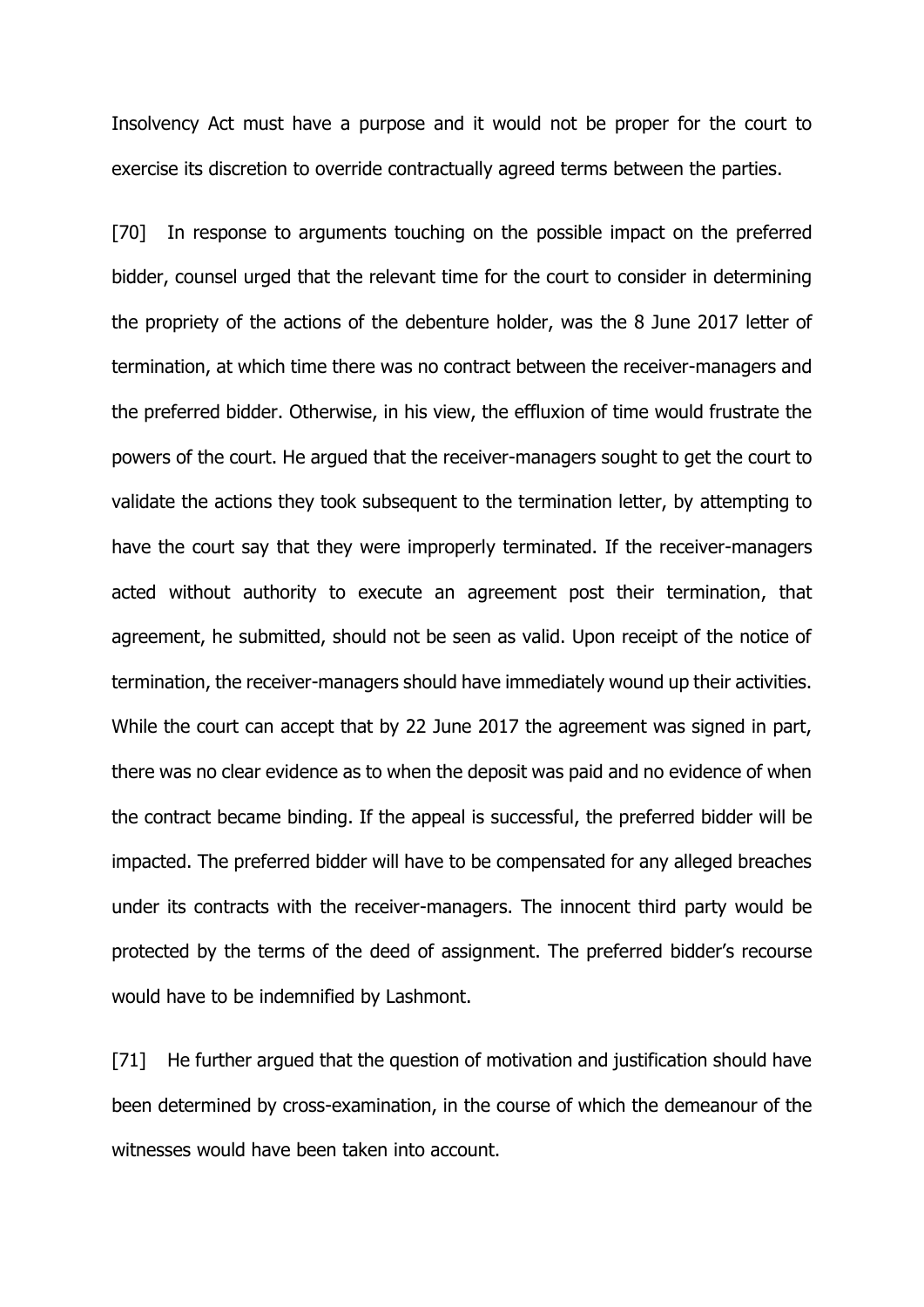### **The convertible debenture of 6 May 2005**

[72] This debenture was originally granted by Morgan's Harbour Limited to the NIBJ. The NIBJ then assigned it to Lashmont through a deed of assignment on 2 May 2014. There are certain provisions of the debenture which I will highlight as they assist in understanding the powers of the debenture holder and the receiver-managers which they may appoint.

[73] Clause 12(d) addresses the power of the debenture holder to appoint a receiver. It provides:

> "That the power of sale and distress and of appointing Receiver and/or Manager…shall be conferred upon and be exercisable by NIBJ under this Debenture…"

[74] Whenever reference is made to a receiver, it is deemed to include a reference to "a receiver and/or manager" who has various powers including the power to take possession of the mortgaged property, to manage the business, to sell or lease any of the tenancies of the business, as well as to "do any act or thing which a receiver appointed under section 32 of the Companies Act would have power to do" (clause 18 of the debenture).

[75] A receiver and/or manager appointed by the debenture holder is deemed to be an agent of the company. The company is "alone responsible and liable" for its acts, defaults and remuneration (clause 19 of the debenture).

[76] Clause 24 of the debenture is very important in light of certain submissions which were made in relation to the protection and status of a third party purchaser. It provides: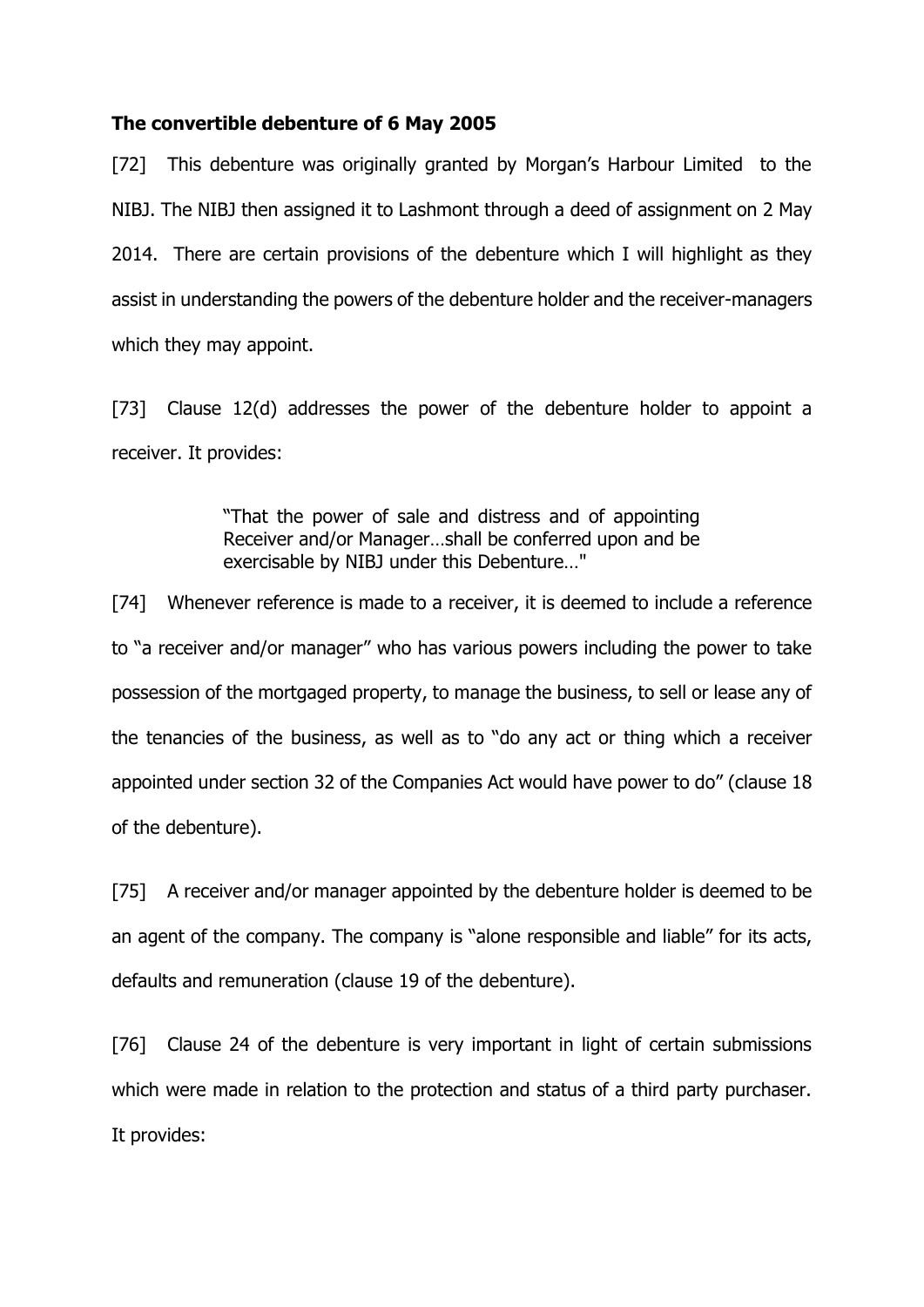"**No purchaser** mortgagor mortgagee or other person or company **dealing with** NIBJ or **any Receiver and/or Manager** appointed by it…**shall be concerned to enquire whether the power exercised or purported to be exercised has become exercisable or whether any money remains due on the security…or as to the necessity or expediency of the stipulations and conditions subject to which any sale shall have been made or otherwise as to the propriety or regularity of any sale** calling in collection or conversion or to see to the application of any moneys paid to NIBJ or such Receiver and/or Manager **and in the absence of male fides on the part of such purchaser** mortgagor mortgagee or other person or company **such dealings shall be deemed so far as regards the safety and protection of such purchaser** mortgagor mortgagee person or company **to be within the powers hereby conferred and to be valid and effectual** accordingly and the remedy of the Company and its assigns in respect of any impropriety or irregularity whatsoever in the execution of such trusts shall be in damages only." (Emphasis supplied)

## **Discussion and analysis**

### **The statutory framework**

[77] The claim was made pursuant to section 79 of the Insolvency Act, which states,

inter alia, that:

- "(1) A receiver or other interested party, may apply to the court for the directions in relation to any provision of this part.
- (2) **The Court shall** in relation to an application for directions under subsection (1) **give such directions, it considers proper in the circumstances including** an order-
	- (a) appointing, replacing or discharging a receiver or receiver-managers and approving his accounts;
	- (b) determining the notice to be given to any person, or dispensing with notice to any person;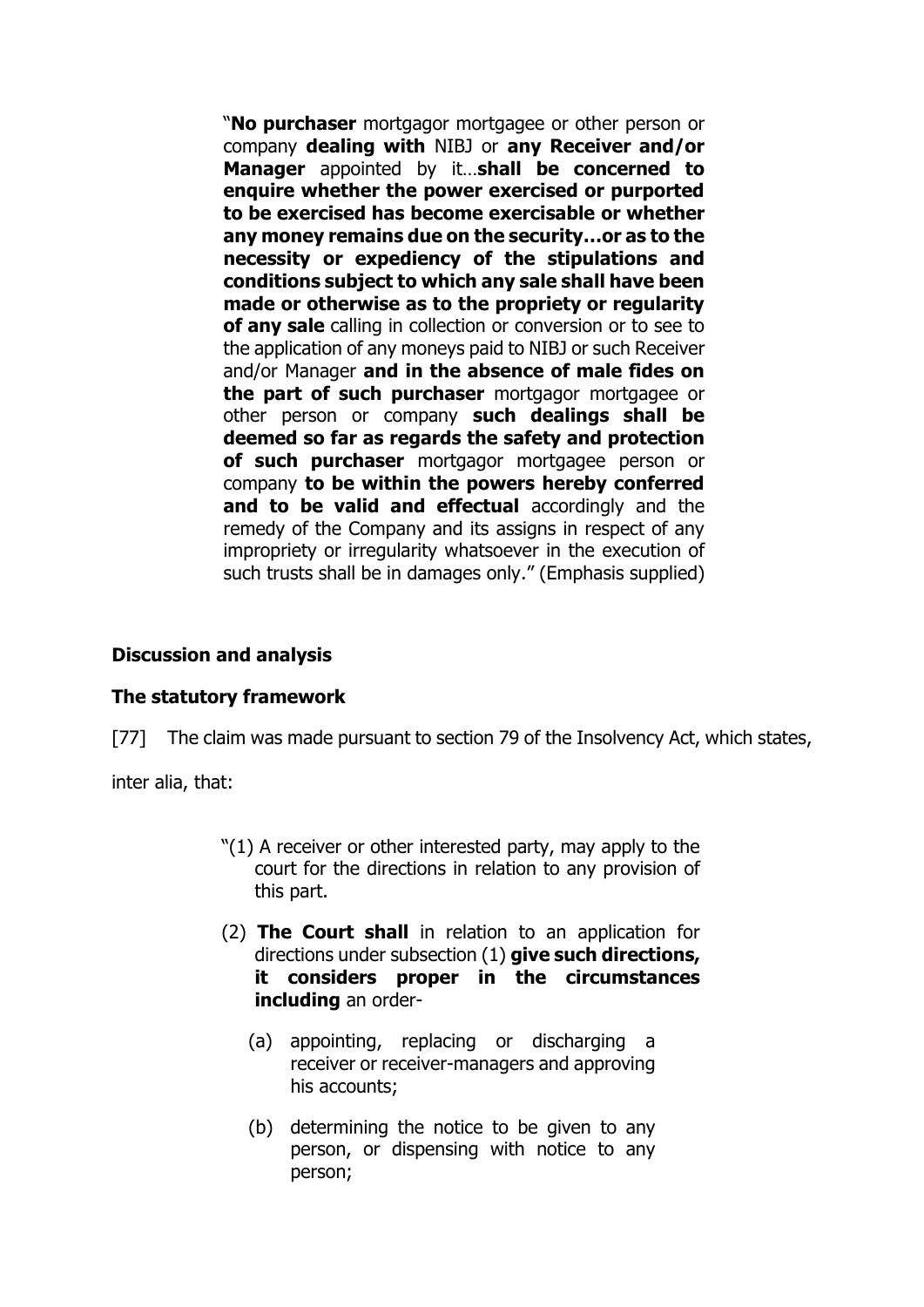- (c) declaring the right of persons before the Court or otherwise; or directing any person to do, or abstain from doing, anything in relation to the receivership;
- (d) fixing the remuneration of the receiver or receiver-manager;
- (e) requiring the receiver or receiver-manager, or a person by or on behalf of whom he is appointed –
	- (i) …
	- (ii) …
	- (iii) to confirm any act of the receiver or receiver-manager; and
- (f) **giving directions on any matter relating to the duties of the receiver or receivermanager**." (Emphasis supplied)

[78] The parties are agreed that section 79 of the Insolvency Act confers a discretionary power on the court. I agree that the section confers a discretion on the court to give such directions as it considers proper to a receiver and in respect of a receivership. The power appears to be quite broad and flexible especially in light of the wording of section 79(2)(f). The legal principles that apply when this court is reviewing the exercise of discretion by a judge are therefore relevant. This court will not lightly disturb a judge's exercise of discretion unless there is a demonstration of a misunderstanding of the law or the evidence before him, or his decision is such that no judge regardful of his duty would have reached it (see **The Attorney General of Jamaica v John MacKay** [2012] JMCA App 1).

[72] Neither party has argued that the learned judge exercised her discretion in an arbitrary or irrational manner or misunderstood the evidence before her. The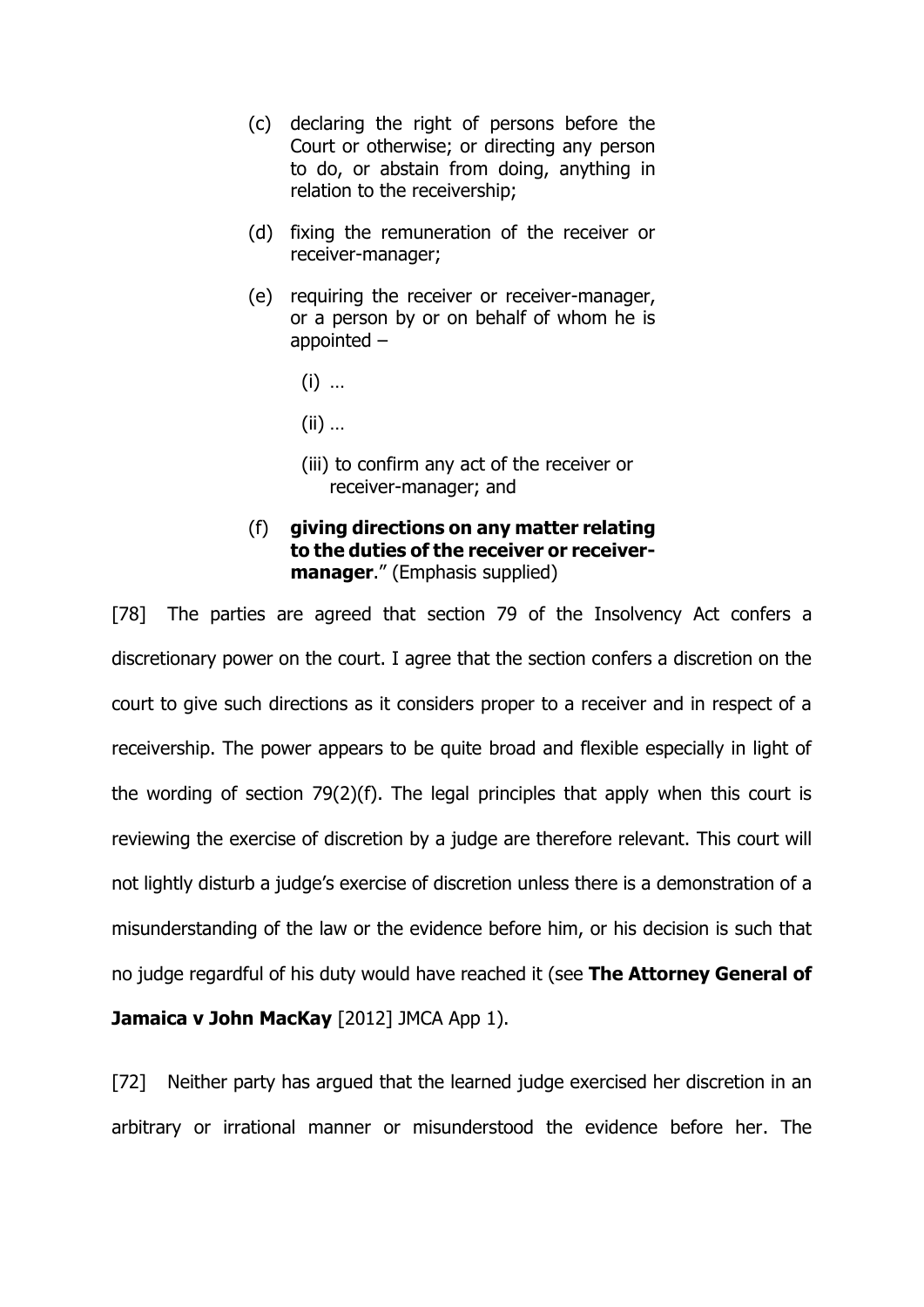appellants' argument is that the learned judge erred in law when she took into account and applied equitable principles in assessing the actions of the debenture holder.

[73] The Insolvency Act applies both to receivers appointed by the court and those appointed out of court. Section 73 (1) of the Act states that:

"A receiver shall when appointed by –

- (a) instrument, act in accordance with the conditions imposed under that instrument of appointment and any directions by the Court;
- (b) a Court order, act in accordance with the directions of the Court."

This provision indicates that when a receiver is appointed by an instrument (and not the court), he is bound to comply with the conditions imposed under that instrument of appointment. Separate and apart from these conditions, he is nevertheless required to act in accordance with any directions of the court.

[74] Section 74 of the Act outlines various duties of a receiver. It states:

" A receiver shall-

- (a) not later than fourteen days after being appointed receiver, publish a notice of his appointment in the form prescribed in one issue of a local daily newspaper in circulation throughout Jamaica;
- (b) take into his custody or control the collateral in accordance with the security agreement or order providing for his appointment;
- (c) **deal with any property of the debtor in his possession or control in a commercially reasonable manner;**

....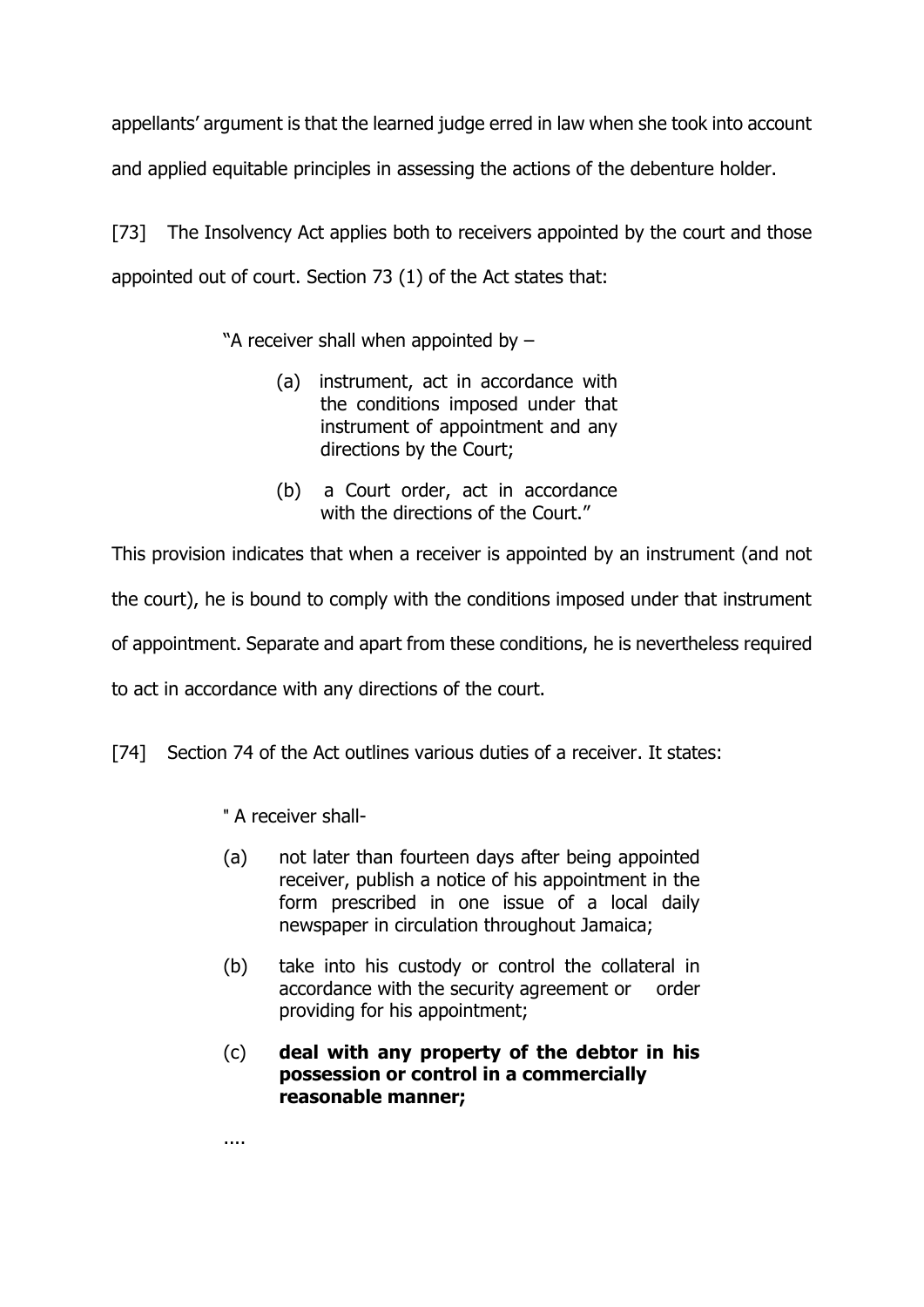- (g) indicate on every business letter, invoice, contract, or similar document used or executed in connection with the receivership, that he is acting as a receiver; and
- (h) **act honestly and in good faith**." (Emphasis supplied)

I have highlighted the fact that a receiver must deal with the debtor's property "in a commercially reasonable manner" and must "act honestly and in good faith".

# **The deed of agreement between Lashmont and the receiver-managers**

[75] By the deed of agreement dated 23 September 2015 ("the deed"), Lashmont appointed Caydion Campbell and Wilfred Baghaloo, chartered accountants, who were entitled to practice as licensed trustees ("the receiver-managers"), to undertake duties as joint receiver-managers of the company. Contemporaneously, Lashmont also signed a deed of indemnity out of the charged assets in favour of the receivermanagers.

[76] The receiver-managers were required to carry out the receivership:

"…with due diligence and efficiency…so as to maximize realization of all the present and future undertakings and assets of the Company charged under the Securities…".

[77] They were also obliged to act honestly and in good faith (article 1 of the deed). It is therefore seen that the receiver-managers, both pursuant to statute, and in this case by virtue of the deed of agreement, were duty-bound to act honestly and in good faith in the carrying out of their duties. This is, however, not the question in dispute. The question raised by the appellants is whether a debenture holder is also required to act in good faith.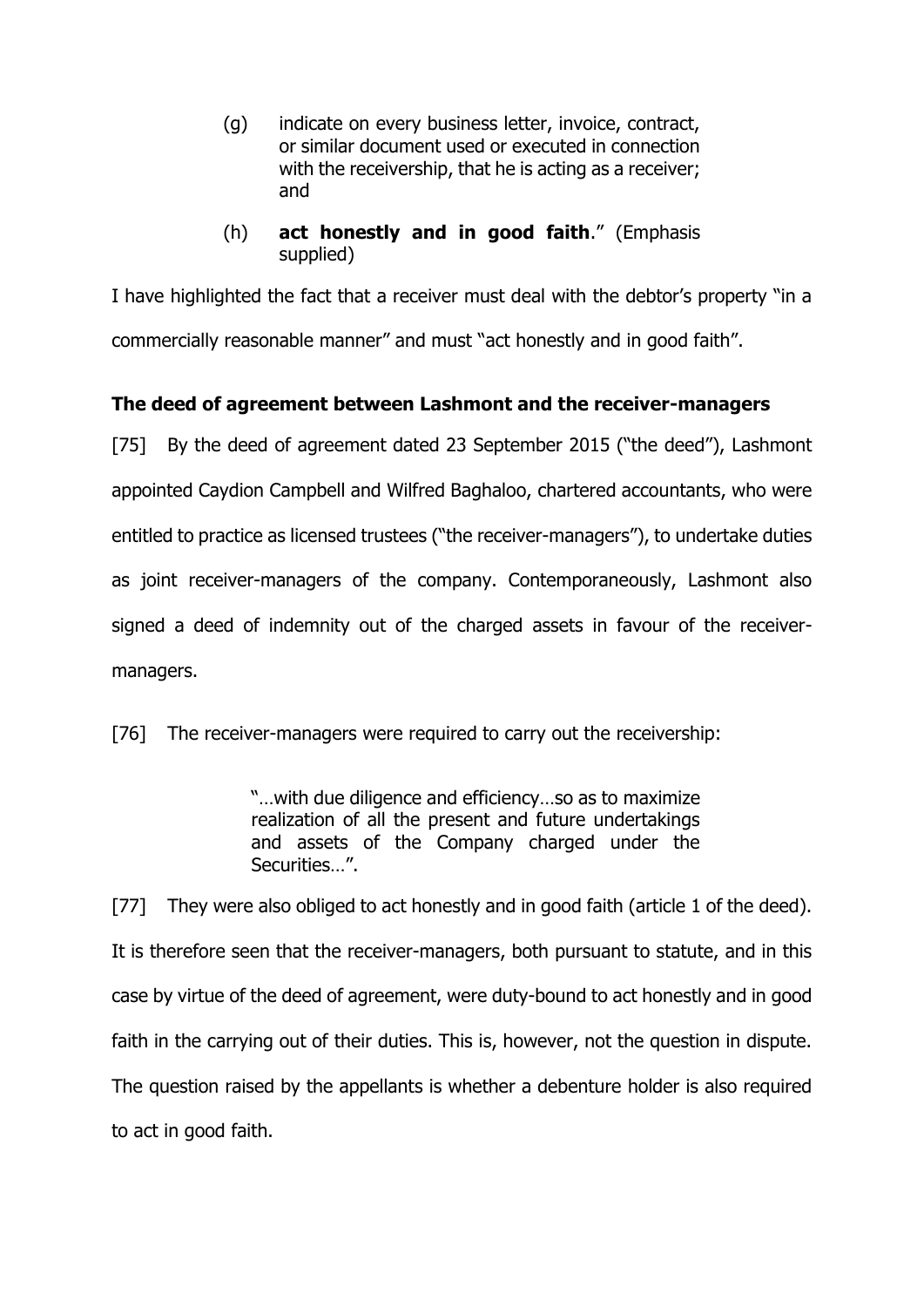## [78] Article 7 of the deed takes centre stage of the arguments at this point. It states:

"7.1 The Receivers and/or Appointor may terminate this Deed of Agreement upon not less than thirty (30) days written notice PROVIDED that should the Appointer terminate the appointment of CAYDION E. O. CAMPBELL and WILFRED B BAGHALOO as the Receivers upon the giving of appropriate notice as aforesaid;

7.1.1 The Appointor shall allow the Receivers reasonable time to carry out and complete their statutory duties and obligations under, *inter alia*, the Insolvency Act and the Companies Act and to give proper accounts in respect of the Receivership; and

7.1.2 Upon receipt of a notice mentioned in Article 7.1 by either party, the Receivers and Appointor shall take immediate steps to bring this agreement to a close in a prompt and orderly manner and reduce expenditure to a minimum.

7.2 Upon termination of this Deed of Agreement pursuant to Article 7.1 above, the Receivers shall be entitled to recover from Appointor all expenses incurred and all fees outstanding from the date of appointment up to and including the date of termination pursuant to the terms of the Deed of Indemnity in favour of the Receivers to be given by Appointor in the form appended hereto."

## **The deed of indemnity**

[79] The appointer signed a deed of indemnity ("the indemnity") as agreed. The receiver-managers were indemnified on a full indemnity basis from and against actions, losses etc. The proviso to the indemnity, however, required the receivermanagers to "first seek to satisfy any claim hereunder out of the charged assets or any instrument(s) of mortgage or other collateral charges or securities". It did not cover liabilities incurred by reason of the receiver-managers' failure to exercise their powers or perform their duties carefully, prudently and diligently. In addition, the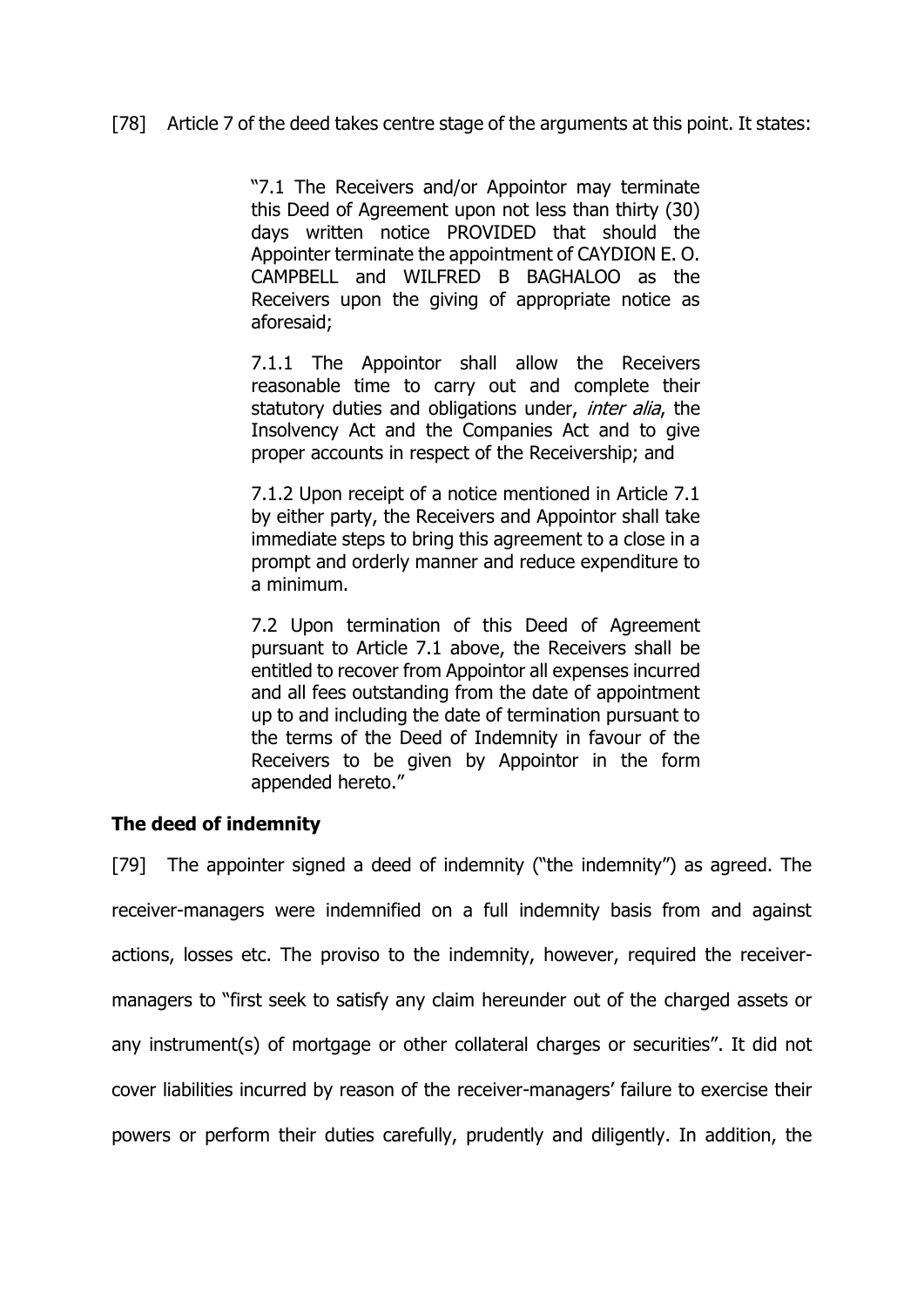indemnity remained in full force notwithstanding the discharge of the receivermanagers' appointment.

## **Further analysis**

## **Grounds (b) and (c)**

[80] It is correct, as Mr Stimpson has argued, that article 7 of the deed of appointment does not, in its terms, require that a reason be given as to the basis of the termination of the appointment of the receiver-managers. However, is the debenture holder required to act in good faith in exercising its powers, including its power to terminate the receiver-managers? Mr Stimpson has argued that, while a receiver is required to act in good faith, there is no such obligation imposed on a debenture holder.

[81] How did Edwards J treat with this question? In addressing this issue it is important to highlight various aspects of the judgment. The learned judge stated:

> "[24] Counsel in addressing the claim that the receivers refused to allow the debenture holders sight of the deed of assignment agreement with the preferred bidder, pointed to the fact that the 2nd [appellant] was the principal of both the debenture holder and NURU, which was also a competing bidder. Counsel argued that due to the duplicity of roles, the receivers were justified in withholding access to confidential information. Counsel also pointed to the fact that there was a clear conflict of interest which extended to the fact that if the sale fell through with the preferred bidder, they would have to go to the second preferred bidder, which was the [appellants'] affiliate NURU.

…

[108] The entire manner in which the  $1<sup>st</sup>$  [appellant] as the debenture holder and the 2nd [appellant], as its principal, have gone about this business smacks of bad faith and improper purpose. The receivers were appointed under an instrument of debenture. Their duty was to realize the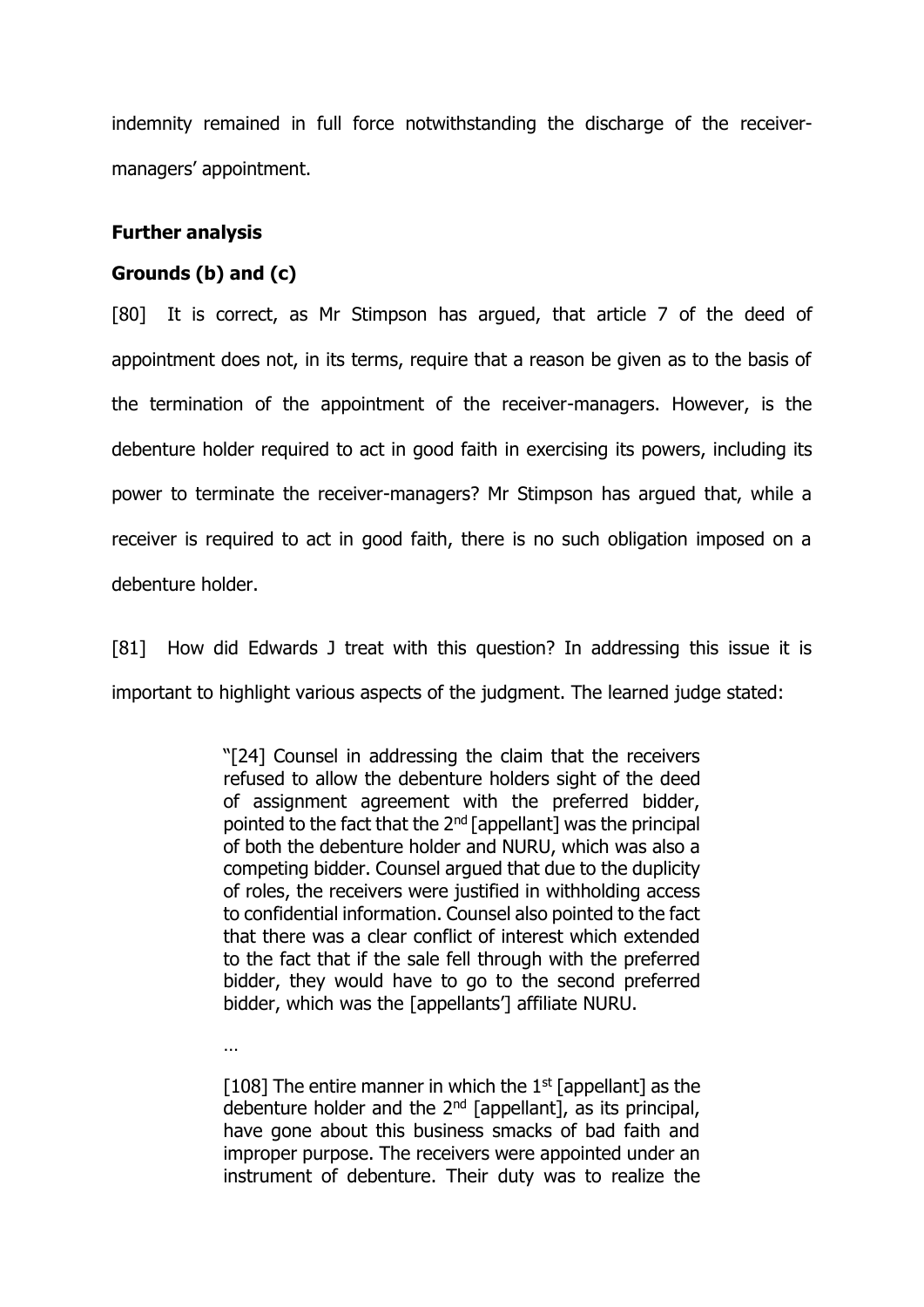asset and if necessary sell it and pay off the debt. Their duty in doing so was to act in good faith and for proper purposes. The [appellants], at every step, have shown that their interest in appointing the receiver was not in having the debt repaid but in actually securing the assets for themselves. This is made clear by their conduct in;

(a) Joining the pool of purchasers;

(b) Insisting on being shown information which it was doubtful they were entitled to see as debenture holders and were certainly not entitled to see as potential purchasers;

(c) Requesting to suspend the sale when this was not in the interest of the debenture holder but only in the interest of NURU as a potential purchaser;

(d) Offering to the company to match the price of the preferred bidder, which was the action of a potential purchaser and not a debenture holder;

(e) Instructing the receivers in May 2017 to move on to the 2<sup>nd</sup> ranked bidder, which was their affiliate company with the third-lowest bid which was not in the interest of the debenture holder but in the interest of a potential purchaser;

(f) Interfering in the sale process being conducted by the receiver-managers;

(g) Terminating the receivers on very questionable grounds; and

(h) Appointing a new receiver-managers in those circumstances.

...

[110] I have concluded on all the evidence that in purporting to terminate the receivers at the point where they had begun to exercise the power of sale, the [appellants] have acted in bad faith and for improper purpose. The receivers owe a duty to the debenture holder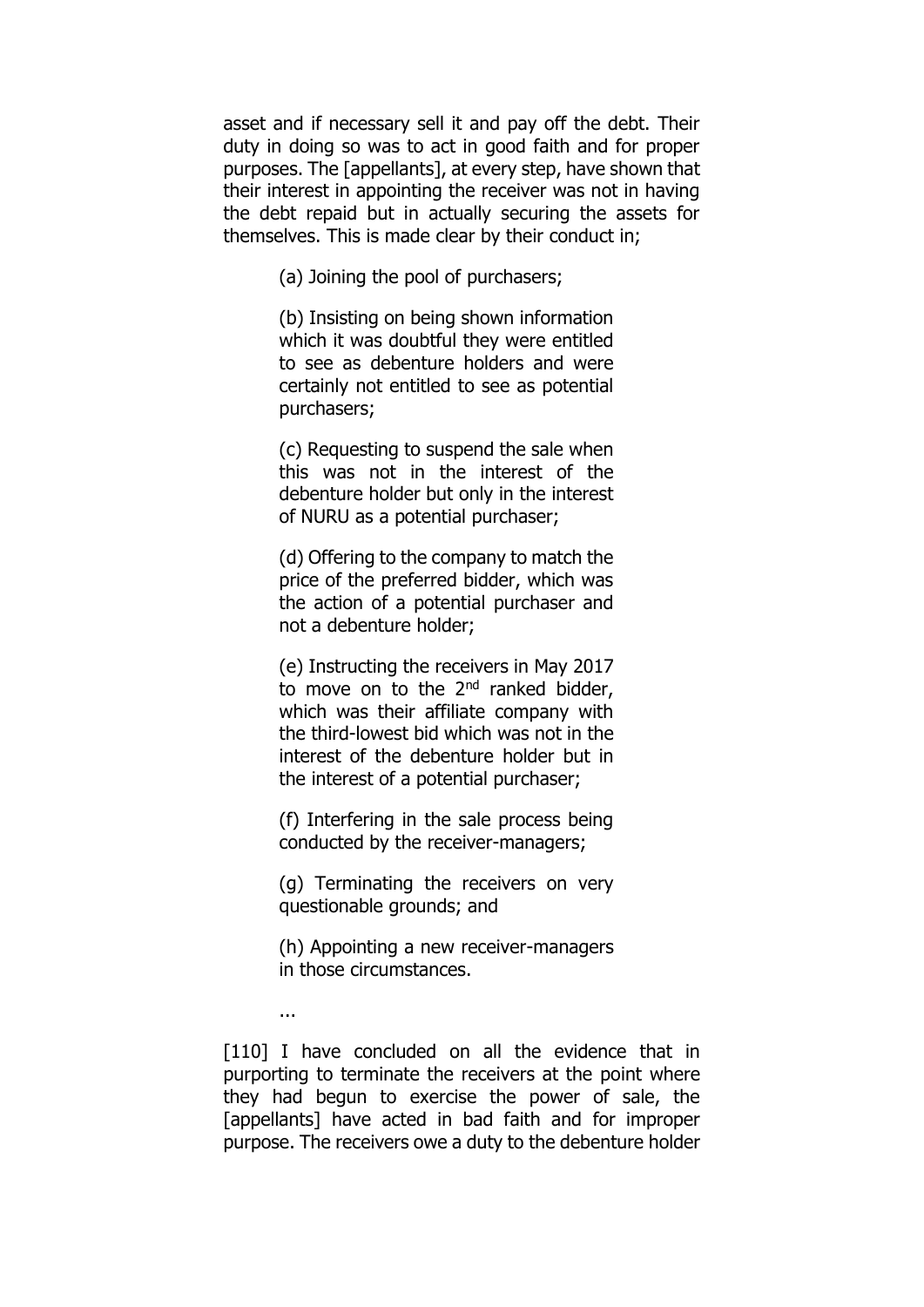but they also owe a duty to the company. The receivers have not breached their duties to either.

[111] The power of sale is exercised when the mortgagee enters into an unconditional contract for sale. The mortgagee effectively exercises the power of sale once he or she enters into a binding contract for the sale of the mortgaged property. See **Forsythe v Blundell** [1973] 129 CLR 477. Once the preferred bidder was selected and informed of his selection the exercise of the power of sale had commenced. Once the contracts are exchanged, the equity of redemption is suspended and it is binding on the mortgagor even before completion. Up until the exchange, the mortgagor's equity of redemption and equitable right to redeem continues to exist. See **Waring (Lord) v London and Manchester Assurance Company (1935) Ch 310** and **Property and Bloodstock Ltd v Emerton (1968) Ch 94.** If the contract for sale is completed, the equity of redemption is terminated.

…

[113] The transaction entered into with the preferred bidder by the receivers was so far progressed at the point of their purported termination, that the mortgagor's power to redeem would have been suspended. Since the execution of the agreement, the power to redeem is now extinguished. Why then should equity allow the debenture holder to terminate the receivers in a manner in which it is clear the interest of the mortgagor was being sacrificed to the interest of a third party? In **Forsythe v Blundell** the court found that the mortgagee had not acted in good faith and had recklessly sacrificed the interest of the mortgagor in the conduct of the sale.

...

[116] In this case the receivers acted properly under the authority conferred on them by the deed of debenture and the deed of appointment in realizing the assets and exercising the power of sale. They chose to do so by a bidding process and accepted a preferred bidder. Their authority to realise the assets and sell was unfettered. They were the agents of the company and not of the debenture holder who appointed them. The convertible debenture specifically so stated. Nothing in the deed of appointment said anything to the contrary. Their expenses and remuneration was to be paid from the company's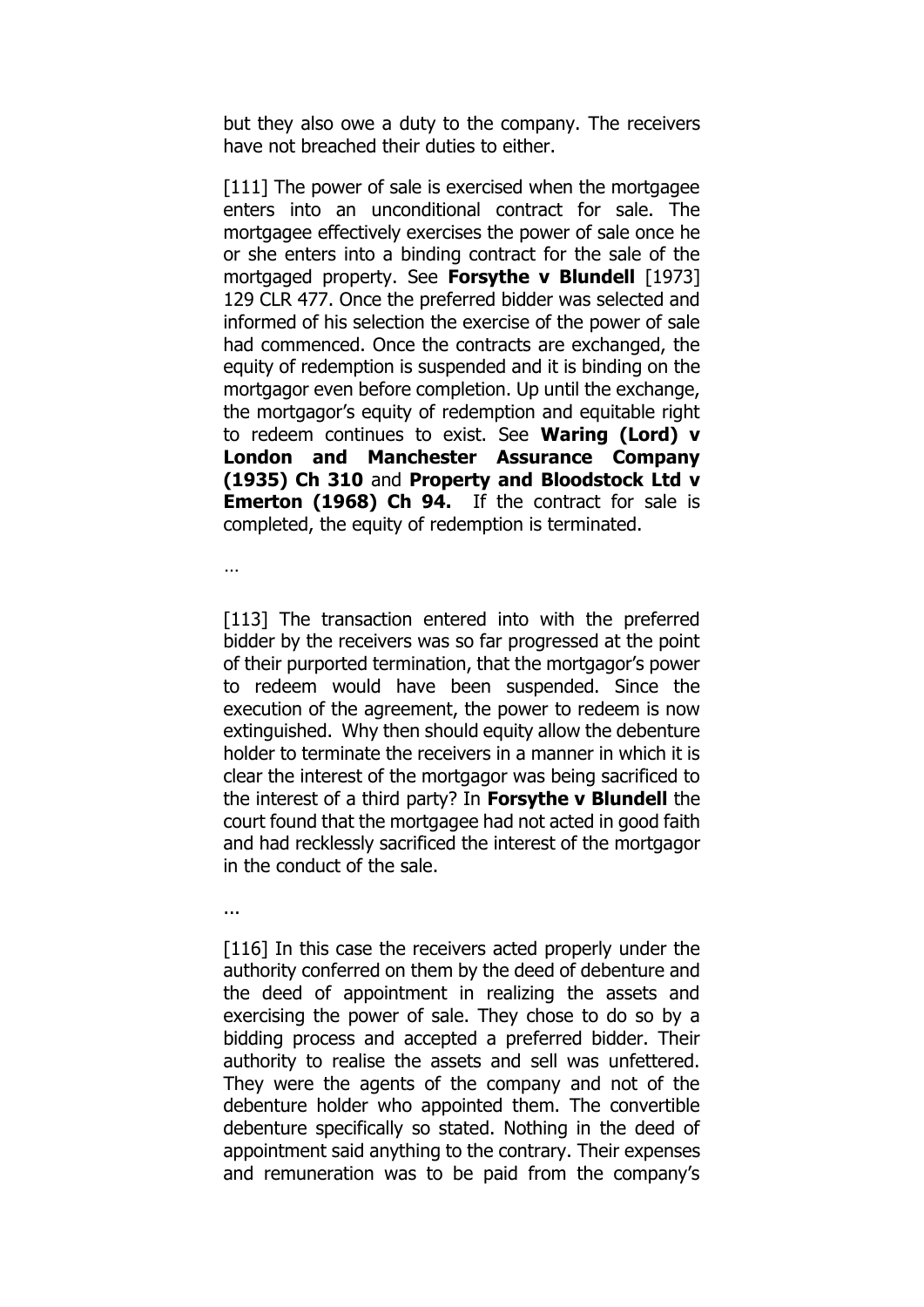coffers. The debenture holder merely appointed them with the consent of the company. The debenture holder also had the power to terminate with the consent of the company, but they had no consent or authority to terminate in bad faith to the detriment of the company and in breach of their duty to the company.

[117] None of the matters complained of by the [appellants] amounted to dishonesty, bad faith or improper purpose by the receivers. I accept the evidence of the receivers as to the manner in which they conducted the sale and the reasons for the delay. **I also accept that the [appellants] only 'lost confidence in the receivers' after NURU lost the bid and the receivers refused to suspend the sale**.

[118] Whether or not the Deed of Assignment Agreement was executed before the purported termination of the receivership is irrelevant for this purpose, because up to the point where the deed had been sent to the preferred bidder for execution, the  $1<sup>st</sup>$  [appellant], as debenture holder, could not terminate the appointment of the receivers; this is because the purpose for which they were appointed, that is, to realize the assets and exercise the power of sale, would have already been far advanced in train. Up to 8 June 2017 when the request for suspension of the sale was made by the debenture holder, the Deed of Assignment Agreement had already been sent to the preferred bidder for execution and the debenture holder was so informed. The termination letter came immediately, thereafter.

[119] The consequences to the receivers' reputations as honourable men, and the financial costs to the company in receivership would be entirely disproportionate, grave and disastrous, if the [appellants] were allowed to do that which they have purported to do. The [appellants] have complained of delay in the sale and paying off the debt, but this complaint is void of sincerity, when the course of action they have undertaken is likely to result in even greater delay; and the costs to be borne lies almost entirely with the company in receivership. It is further evidence that the [appellants'] ultimate goal is not for the debenture holder to be repaid but to own the asset of the company in receivership, whatever the detrimental effect the route to achieving this objective may have on the company. It is clear that they are perfectly willing to wilfully and recklessly sacrifice the interest of the company for the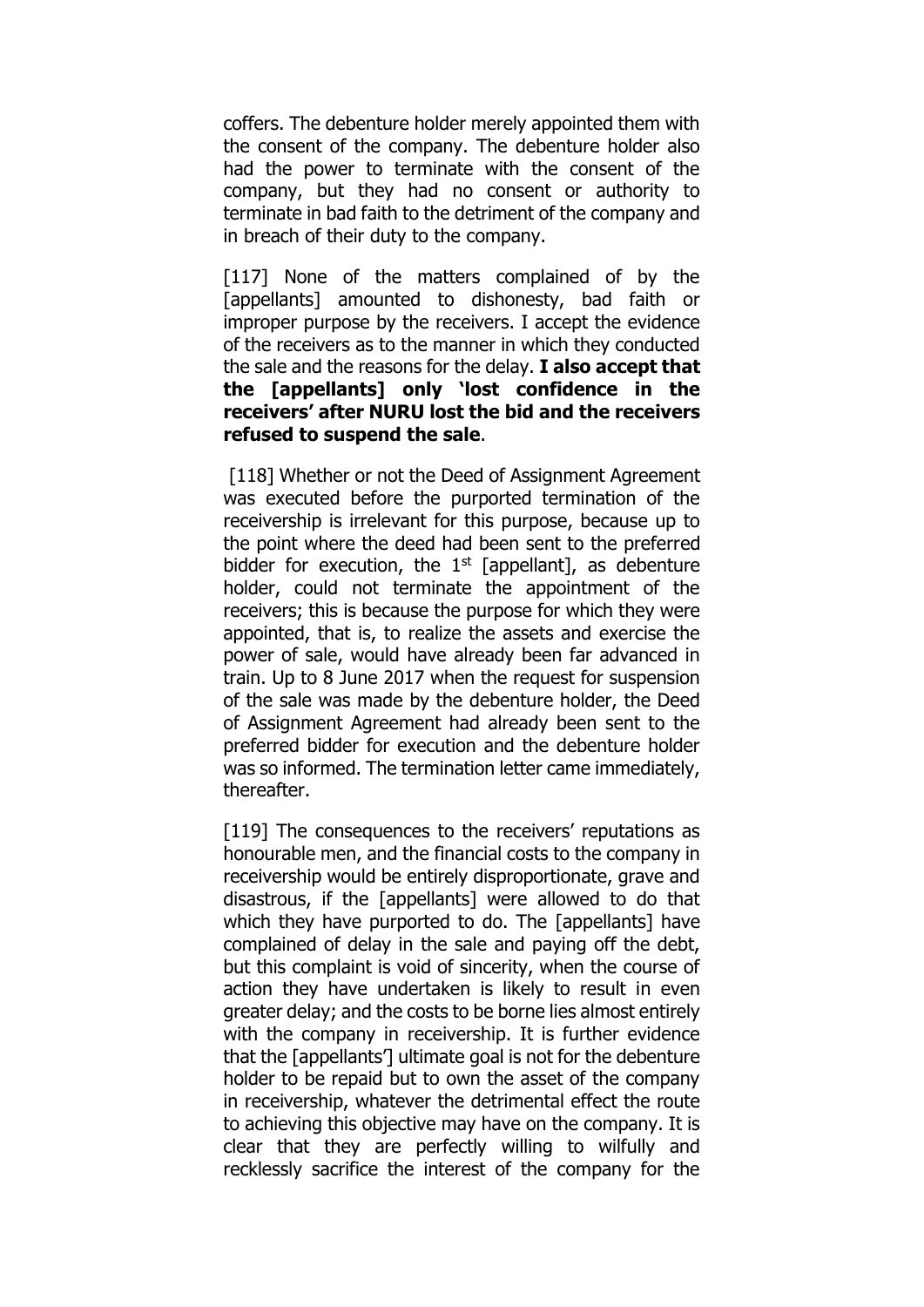purchaser's interest. This, a court of equity will not allow." (Emphasis supplied)

[82] The learned judge in her analysis of the issue also said at the following paragraphs of her judgment:

> [122] The [respondent] had no choice but to make this application and is entitled to succeed. The [appellants] were determined to force them to act in bad faith and to the detriment of the company. All the costs of what the [appellants] were determined to do would have to have been borne by the company in receivership. Any liability for breach of contract with the preferred bidder would have to be borne by the company. The indemnity agreement with the receivers indemnifies them out of the company assets and the debenture holder was liable to pay only to the extent that the sums exceeded what the company was able to pay…"

[83] She then made these conclusions at the following paragraphs:

## "**Conclusion**

[123] A receiver appointed under a debenture expressly stating he is the agent of the company is personally liable for all transactions entered into by him but may be indemnified by the company. Although he is appointed by the debenture holder, he is an agent for the company and owes equitable duties to both the company and the debenture holder who appoints him. The receiver is appointed to realize the assets of the company in receivership with the purpose of repaying the company's debt to the debenture holder. In doing so his duty is to act in good faith and for proper purposes.

[124] The debenture holder, who exercises his power of sale, owes a duty to the mortgagor to use reasonable care to obtain a fair value. His duty is also to act in good faith and for proper purpose of repaying his debt and returning the surplus to the company. The exercise of the power can be challenged on the ground of bad faith, and improper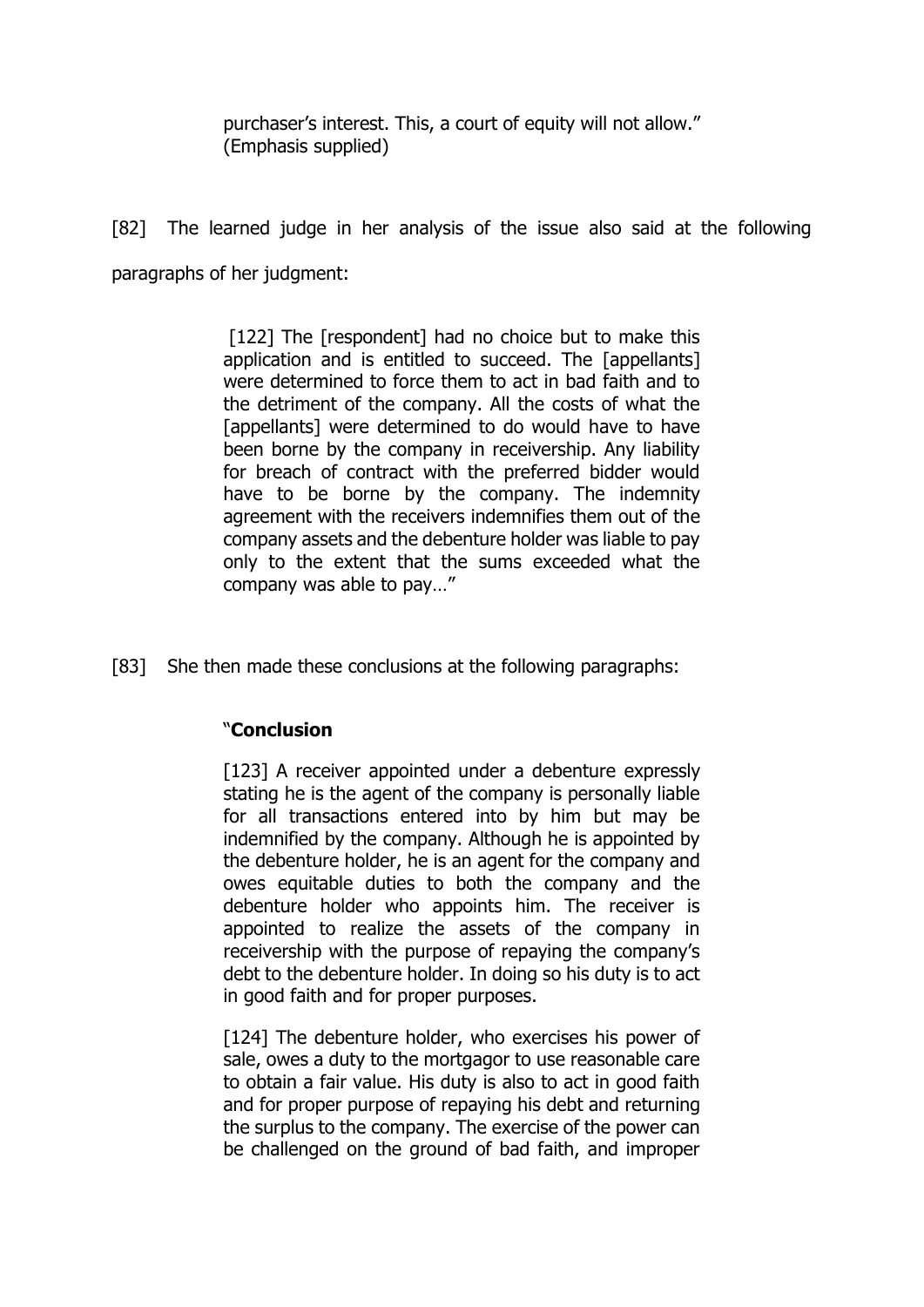purpose. The receiver appointed by the debenture holder owes the same duties.

[125] On the evidence, the clear intent of the **debenture holder, was to own the assets of the company in receivership, rather than to have it sold to repay the debt, and the manner in which they have gone about achieving this end, portrays an element of bad faith and improper purpose**. The refusal to accept that there is a valid preferred bid accepted by the receivers and the termination of the receivers for failing to follow their instructions to suspend the sale to the preferred bidder, as well as claiming that the receivers were in breach of their duty to act honestly and in good faith, is evidence of the defendants' bad faith." (Emphasis supplied)

# **A debenture holder and good faith**

[84] Was Edwards J correct to refer to equitable principles in assessing the conduct

of the debenture holder(s)? Interestingly, both parties relied on the Privy Council case

# of **Downsview Nominees Ltd and Another v First City Corporation Ltd and**

**Another** [1993] AC 295 in support of differing positions on the issue. This was a case

on appeal from the Court of Appeal of New Zealand. The facts of the case are quite

involved. I have found the headnote of the case to be extremely helpful in this regard

and outline it below:

"A company issued a first debenture to a bank and a second debenture to the first plaintiff. Pursuant to its powers under the second debenture the first plaintiff appointed receivers and managers of the company. The first debenture was assigned to the first defendant, which was controlled by the second defendant, who was appointed receiver and manager under that debenture not for the purpose of enforcing the security thereunder but to disrupt the receivership under the second debenture and to prevent the enforcement of the second debenture by the first plaintiff. The receivers appointed by the first plaintiff relinquished control to the second defendant. Four days later the first plaintiff offered to purchase the first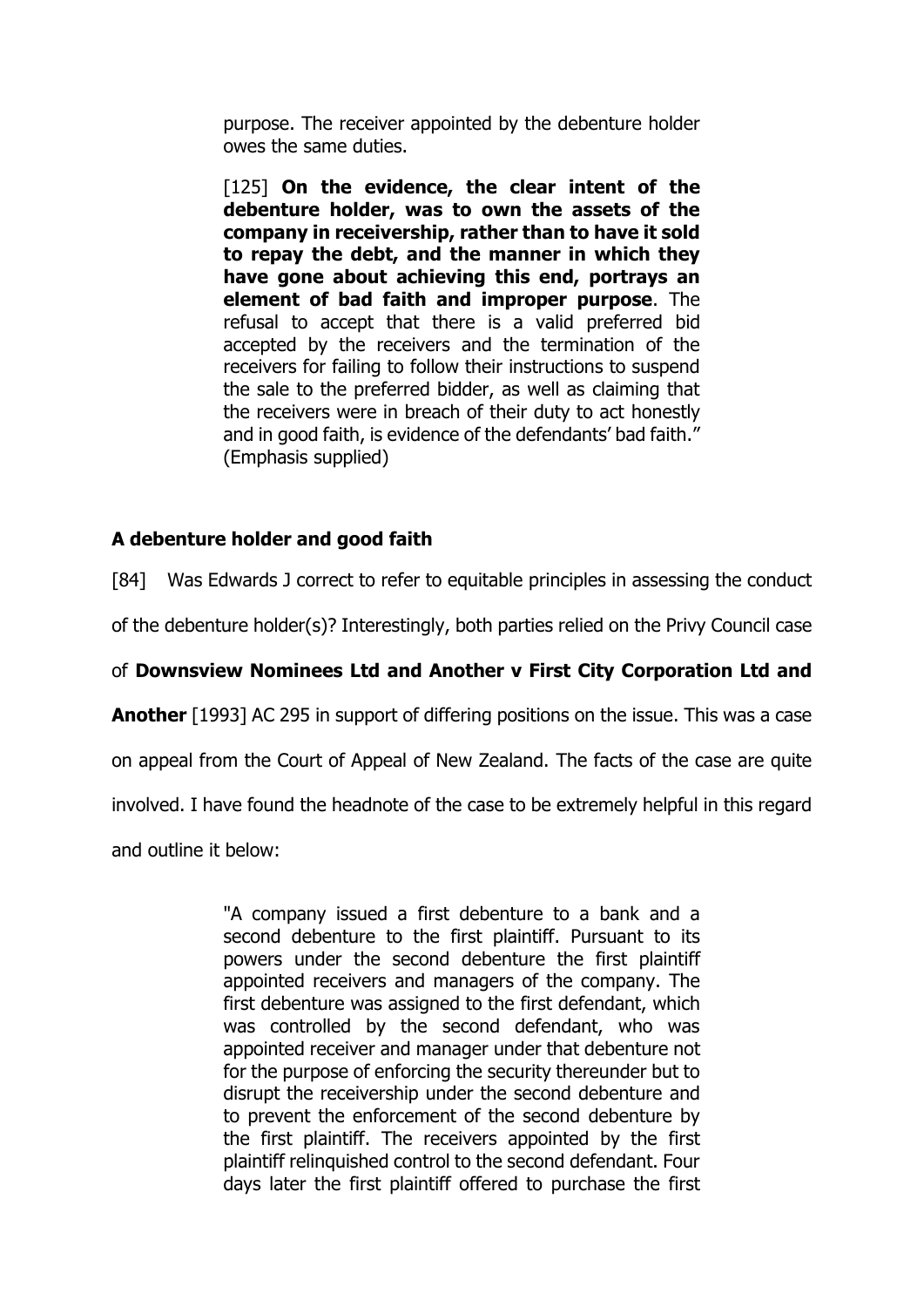debenture from the first defendant at a price equivalent to the amounts outstanding and secured under the debenture, but that offer was not accepted. The company continued trading and during the second defendant's receivership substantial losses were incurred. Eventually, as directed by the court, the first defendant assigned the first debenture to the first plaintiff and the second defendant ceased to act as receiver. The first plaintiff assigned the second debenture to the second plaintiff. In an action by the plaintiffs the judge held that the defendants were liable in negligence for breach of duty to the plaintiffs, and awarded damages against both defendants. The Court of Appeal of New Zealand allowed the defendants' appeal in part and quashed the judge's orders in so far as they related to the first defendant and the second plaintiff.

On the defendants' appeal and the plaintiffs' cross-appeal to the Judicial Committee: -

Held, dismissing the appeal and allowing the cross-appeal, that a mortgagee and a receiver and manager appointed by him owed no general duty in negligence to subsequent encumbrancers or the mortgagor to use reasonable care in the exercise of their powers and in dealing with the assets of the mortgagor; but that **equity imposed on a mortgagee and a receiver and manager specific duties including the duty to exercise their powers in good faith for the purpose of obtaining repayment** although, subject to that duty, the exercise of their powers might cause detrimental consequences to the mortgagor; that **the equitable duty was owed both to the mortgagor and to any subsequent encumbrancer, whether he was a mortgagee, debenture holder or charge holder**; **that, accordingly, since the receivership of the second defendant had been instigated by him for improper purposes and conducted in bad faith, and the first defendant had been in breach of its duty in failing to transfer the first debenture to the first plaintiff when so requested by the first plaintiff, both defendants were liable to both plaintiffs**; **and** that since the proper measure of damages for breach of their equitable duties was the same as that which would have been applicable if they had been liable in negligence, the judge's award of damages would be restored." (Emphasis supplied)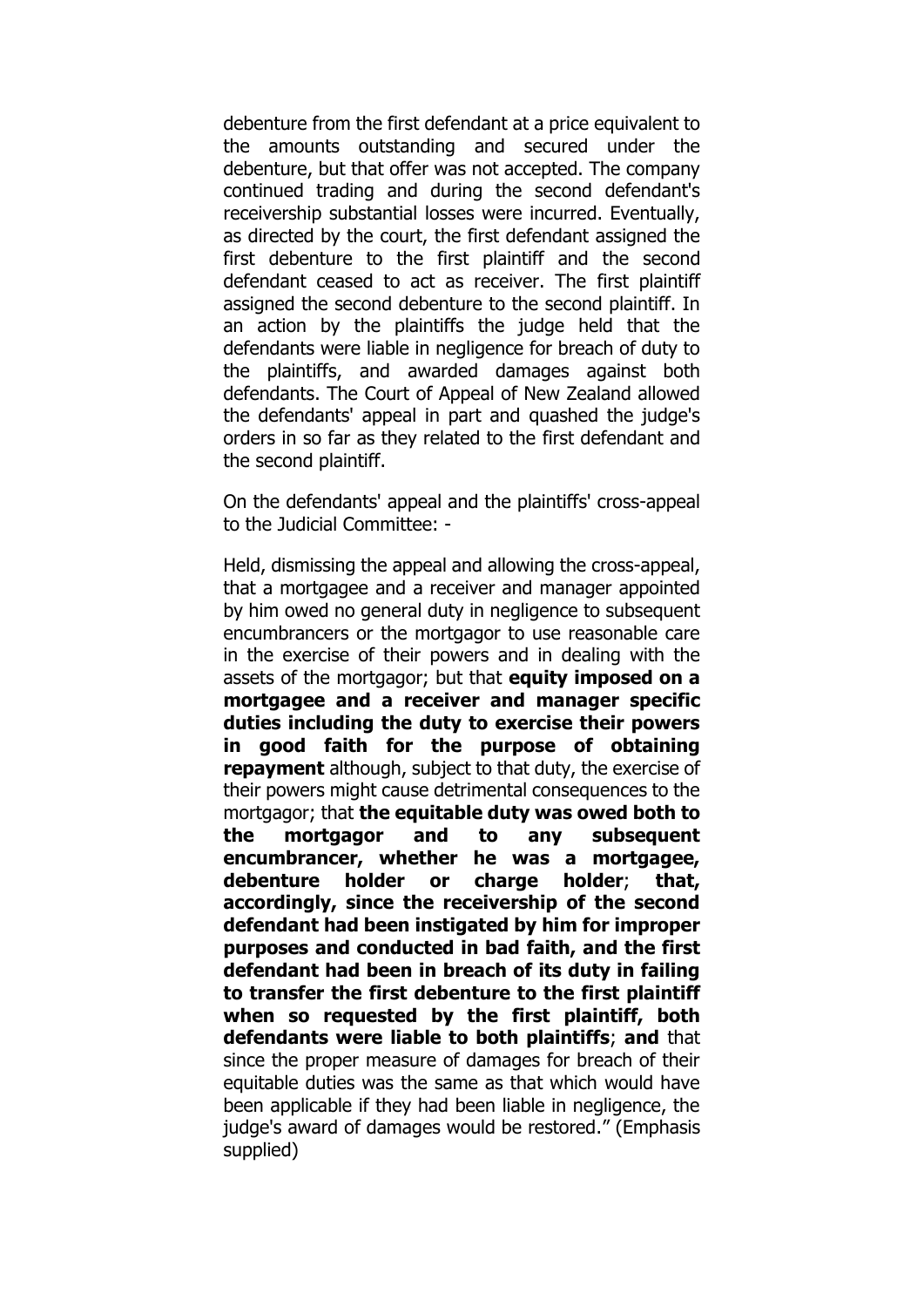The judgment of their Lordships was delivered by Lord Templeman. The appeal required a consideration of the duties, if any, which a first debenture holder and a receiver-manager appointed by a first debenture holder owe to a second debenture holder. Their Lordships, however, also outlined certain general principles which will assist in the resolution of the issues raised in this appeal.

[85] In the course of the hearing, the first and second defendants submitted to their Lordships that they owed no duty to the first plaintiff (the second debenture holder) because the first plaintiff was only a debenture holder and not a mortgagee. Their Lordships described this submission as "untenable". In examining forms of security for the repayment of debts, their Lordships stated at page 311 of the judgment:

> "The security for a debt incurred by a company may take the form of a fixed charge on property or the form of a floating charge which becomes a fixed charge on the assets comprised in the security when the debt becomes due and payable. A security issued by a company is called a debenture **but for present purposes there is no material difference between a mortgage, a charge and a debenture.** Each creates a security for the repayment of a debt." (Emphasis supplied)

[86] The second argument put forward before their Lordships by the first and second defendants was that although a mortgagee owes certain duties to the mortgagor, he owes no duty to any subsequent encumbrancer; so they owed no duty to the first plaintiff. This argument their Lordships also described as "untenable" (see page 311 of the judgment).

[87] Importantly, for the purposes of the instant appeal, their Lordships examined the question of the nature and extent of the duties owed by a mortgagee and a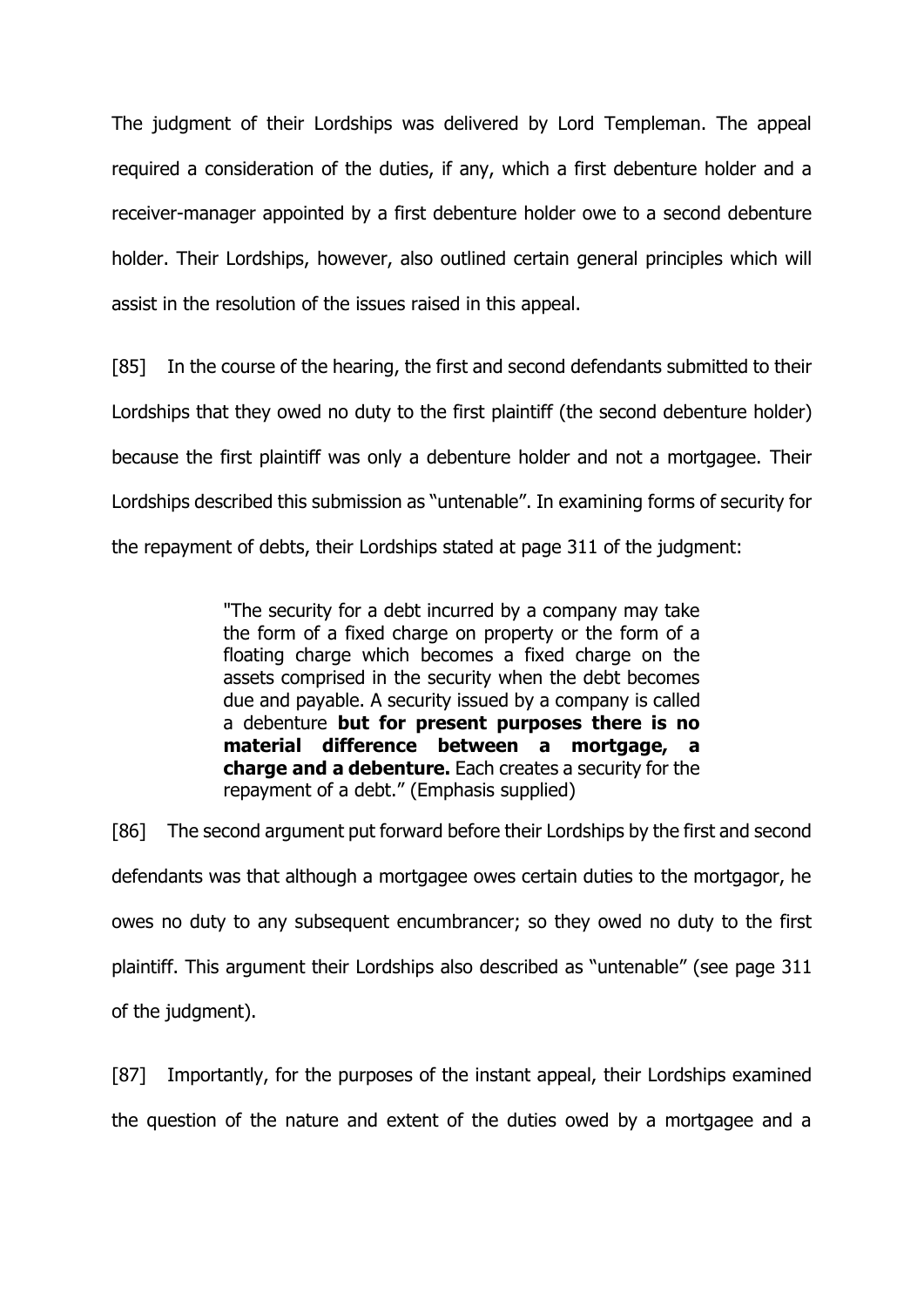receiver and manager respectively to subsequent encumbrancers and the mortgagor.

At page 312, it read:

"Several centuries ago equity evolved principles for the enforcement of mortgages and the protection of borrowers. The most basic principles were, first, **that a mortgage is security for the repayment of a debt and, secondly, that a security for repayment of a debt is only a mortgage.** From these principles flowed two rules, first, that **powers conferred on a mortgagee must be exercised in good faith for the purpose of obtaining repayment** and secondly that, subject to the first rule, powers conferred on a mortgagee may be exercised although the consequences may be disadvantageous to the borrower. **These principles and rules apply also to a receiver and manager appointed by the mortgagee**." (Emphasis supplied)

[88] In examining the considerations which applied to the first defendant, who was

the first debenture holder, the court stated at page 317:

"A mortgagee owes a general duty to subsequent encumbrancers and to the mortgagor to use his powers for the sole purpose of securing repayments of the moneys owing under his mortgage **and a duty to act in good faith.** He also owes the specific duties which equity has imposed on him in the exercise of his powers to go into possession and his powers of sale. It may well be that a mortgagee who appoints a receiver and manager, knowing that the receiver and manager intends to exercise his powers for the purpose of frustrating the activities of the second mortgagee or for some other improper purpose or who fails to revoke the appointment of a receiver and manager when the mortgagee knows that the receiver and manager is abusing his powers, may himself be guilty of bad faith but in the present case this possibility need not be explored." (Emphasis supplied)

[89] Their Lordships emphasised that the first defendant, as first debenture holder,

was liable to the first plaintiff/second debenture holder, because of its breach of duty

in failing to transfer its debenture to the first plaintiff at the end of March 1987. Had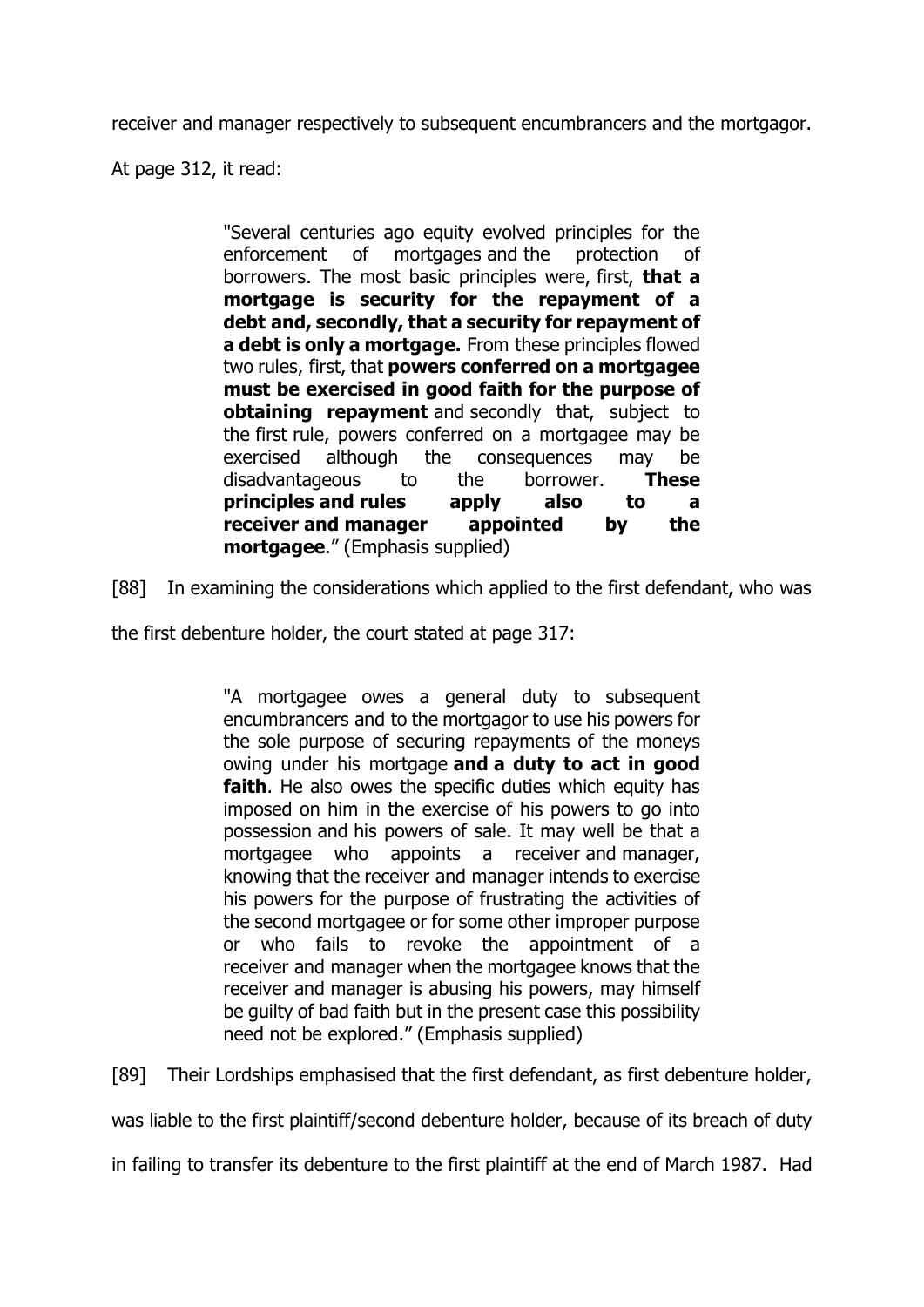this been done, the second defendant whom it had appointed would have ceased to be receiver-manager of the business in question and certain losses would have been avoided.

[90] Their Lordships also indicated that, a mortgagee who appoints a receivermanager knowing that the receiver-manager intends to exercise his powers for an improper purpose, or who fails to revoke the appointment of a receiver-manager who he knows is abusing his powers, may himself (in his capacity as mortgagee) be guilty of bad faith.

[91] The learned editors of the Halsbury's Laws of England Volume 77 (2016) at paragraph 394 have also opined that a mortgagee owes duties in equity to the mortgagor. They state:

> "A mortgagee owes duties in equity to the mortgagor arising out of the particular relationship between them. This duty extends to any subsequent encumbrancer or surety…

> The mortgagee does, however, owe a general duty to exercise his powers in good faith for the purpose of obtaining repayment which flows from the equitable principles for the enforcement of mortgages and the protection of borrowers, that a mortgage is security for the repayment of a debt and that a security for repayment of a debt is only a mortgage. He also owes specific duties once he exercises his powers. It has been said that he owes a duty to act fairly towards the mortgagor."

[92] There are certain principles which are of significance to highlight, arising out of

the **Downsview** case, as well as the views of the editors of Halsbury's Laws of

England. These are:

i. A mortgage is security for the repayment of a debt and a security for repayment of a debt is only a mortgage;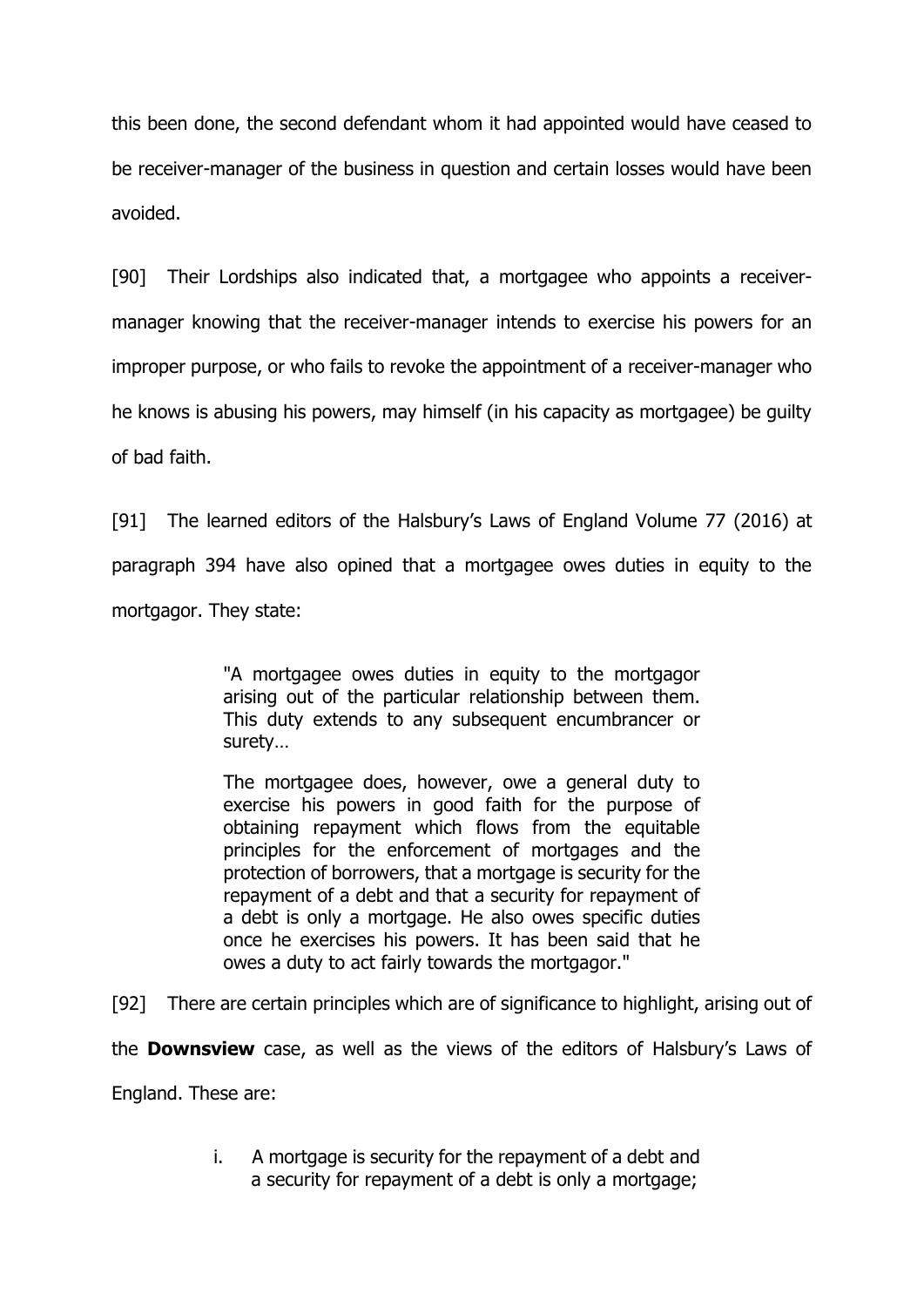- ii. Equity developed certain principles for the enforcement of mortgages and the protection of borrowers;
- iii. A debenture holder is in a similar position as a mortgagee;
- iv. Powers conferred on a mortgagee must be exercised in good faith for the purpose of obtaining repayment; and
- v. A mortgagee owes a general duty to subsequent encumbrancers **and** to the mortgagor to use his powers for the sole purpose of securing repayments of the moneys owing under his mortgage **and has a duty to act in good faith** (emphasis supplied)."

[93] I have taken careful note of the fact that, a refusal by a debenture holder/mortgagee to revoke the appointment of a receiver-manager who is abusing his powers, could possibly be a sign of bad faith, although their Lordships made it clear that they were not required to explore the possibility in the **Downsview** case. In my view, it follows that if a debenture holder revokes or purports to revoke the appointment of a receiver-manager for ulterior motives, and for purposes other than to secure the repayment of the moneys owing under the debenture, it can be found to be a sign of bad faith and can lead to liability, as well as the setting aside of the purported termination.

[94] It is clear from the examination of the legal principles outlined in the **Downsview** case, that Mr Stimpson's submission that equitable principles do not come into play in the exercise of the powers of a debenture holder, including a power to terminate a receiver-manager, is unsustainable. In fact, this submission goes against the grain of long established legal principles which remain current today. To the contrary of his submissions, the principles developed by equity occupy a prominent feature when a debenture holder is exercising its powers for the enforcement of the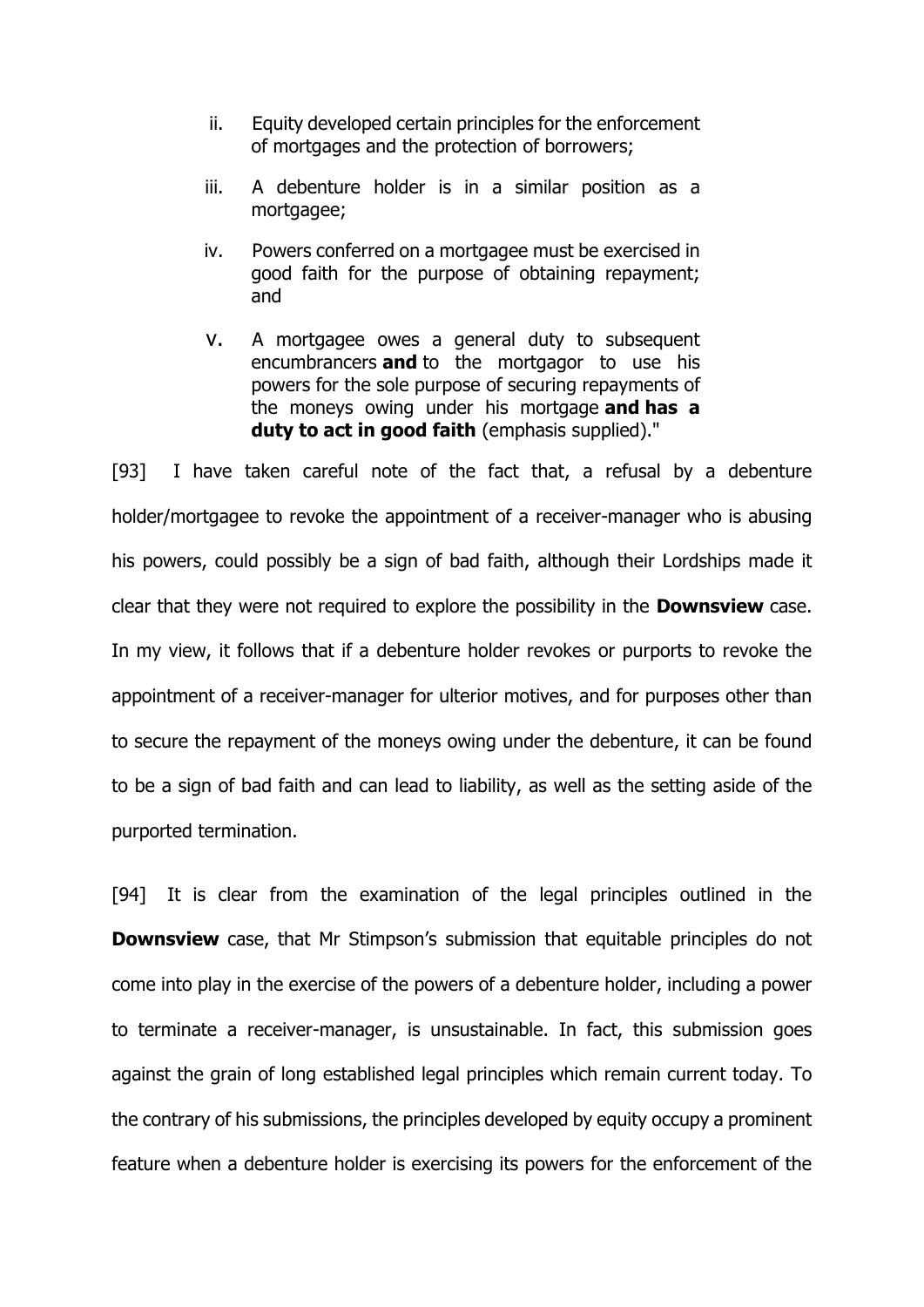security. These principles are overarching and apply regardless of, or in addition to, the provisions of the written contract between the receiver-manager and the debenture holder.

[95] It is therefore my view that the learned judge was correct when she invoked the principles of equity in examining and determining the propriety of Lashmont's termination or purported termination of the receiver-managers. Grounds (b) and (c) as argued, should therefore fail.

[96] In light of the above discussion, and the findings of the learned judge, I agree with counsel for the respondent, that in grounds of appeal (b) and (c), the appellants mischaracterized the decision of the learned judge. As will also have been seen, the appellants' arguments did not focus on asserting that the learned judge had implied terms into the deed of appointment. They instead focused on the issue just recently explored.

#### **Ground (d)**

### **Whether there were issues in dispute which ought to have been resolved by way of cross-examination of the affiants, before Edwards J could have concluded that Lashmont, in seeking to terminate the receiver-managers, had acted in bad faith**

[97] The case of **Chin v Chin** has been relied on by the appellants in support of their submissions that the learned judge erred in relying on disputed facts in the affidavits, that were not tested by way of cross-examination. The case of **Chin v Chin** concerned an appeal from a judgment of this court. The ownership of a renowned company was a main issue in the appeal. The parties in the case had divorced and this had led to property disputes. The evidence before the court was based on affidavits only. In an affidavit sworn on 31 January 1994, Mrs Chin, claimed that she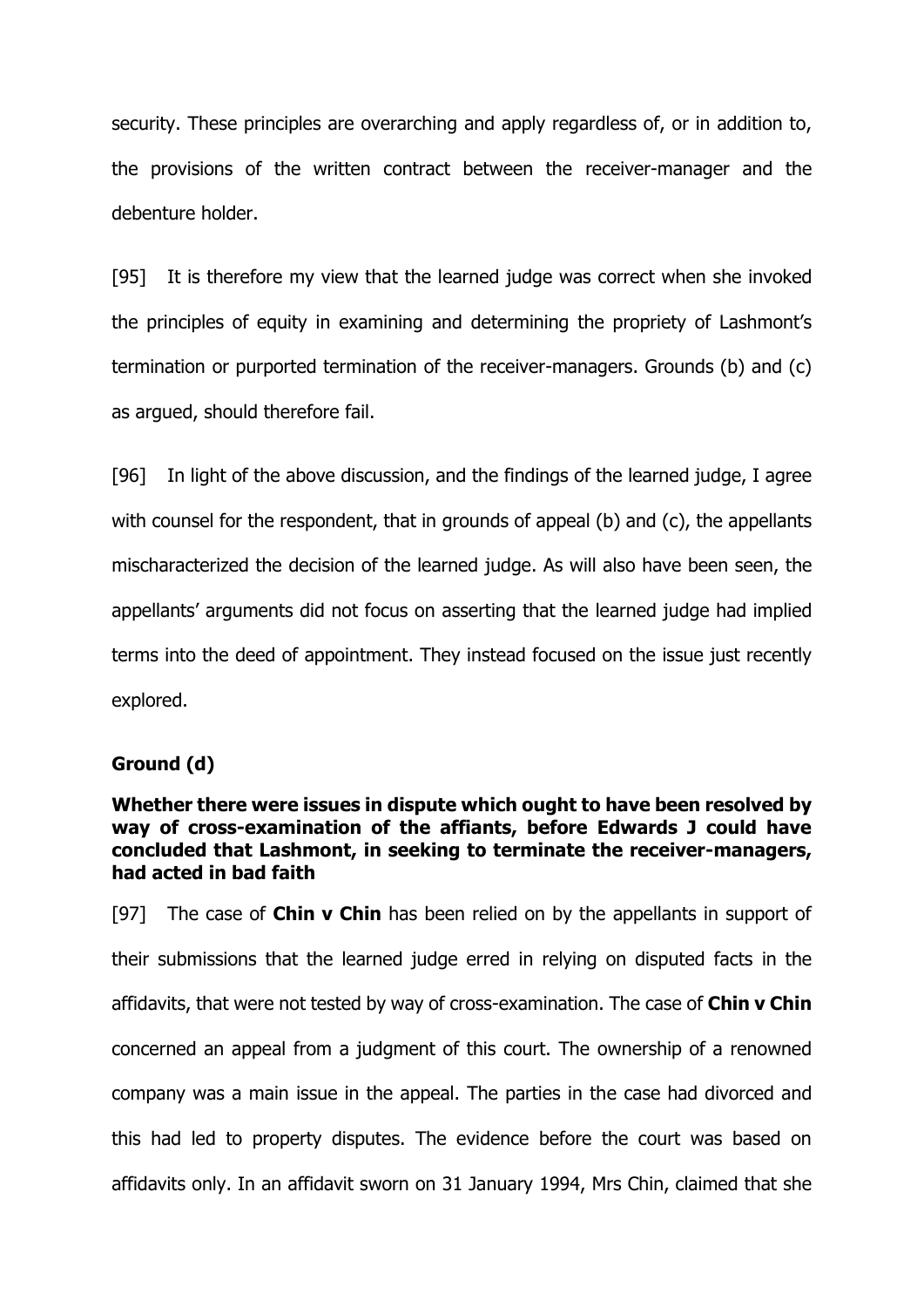was beneficially entitled to one half of the value of the company. She said at paragraph 13; "… at all material times … believed that [her] husband and [herself] were working as joint owners of the company …".

[98] On the other hand, Mr Chin, in an affidavit in response sworn on 2 December 1994 stated that Mrs Chin had been merely an employee of the company. At paragraph 8, he said that he had offered her the position of manager of the company at the same salary she had been receiving from her previous employers. At paragraph 9, he said 249,999 shares in the company had been allotted to him and only one share to Mrs Chin, and she was well aware of this. Further at paragraph 24 he said:

> "… I deny that the Applicant is entitled to one half of the value of Lasco Foods Limited and her only interest is that of a shareholder owning 1 share which I gave to the Applicant."

[99] On 22 June 1995, Mrs Chin responded to this affidavit. In this affidavit she outlined that she and Mr Chin had together taken part in the negotiations that led to the setting up of the company and the acquisition of valuable business contracts. At paragraph 44, she stated that she had never received a salary, but had drawn from the company sums as she would have needed from time to time. She noted at paragraph 22 that; "it was always our intention to own the company equally and for me to operate the company as Managing Director".

[100] Mr Chin then again responded by affidavit sworn on 26 October 1995. He agreed, at paragraphs 5 to 13, that Mrs Chin had been with him at some of the negotiations relating to the setting-up of the company, but said that she had been present simply as the prospective manager of the business rather than as a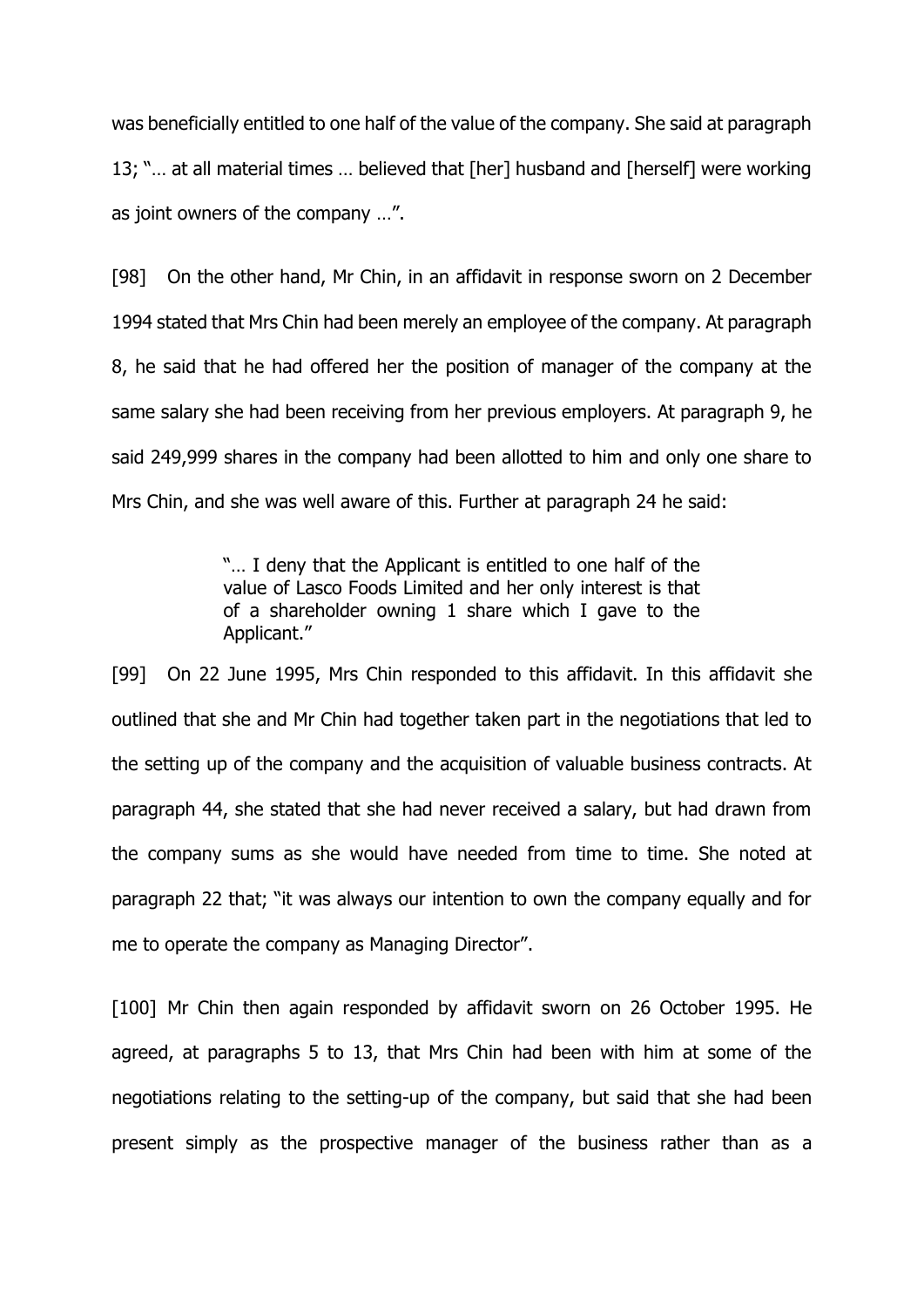prospective joint owner. At paragraph 22, he said that the allotment to him of the additional shares had been authorised by a resolution passed by Mrs Chin and himself at a meeting of the board of directors of the company. And at paragraph 32, that he never at any time had the intention of giving Mrs Chin a shareholding in the company equal to his. She was simply a salaried employee. But at paragraph 34 he stated that; "the Applicant did not actually receive each month a regular monthly salary".

[101] On this issue, I note the conclusion of the Board of the Privy Council. At paragraphs 9, 10, 11 and 14 of the judgment of the court delivered by Lord Scott of Foscote, it was stated:

> "**[9]** The affidavits showed clearly enough that the issue between the parties was whether they had intended that Mrs Chin would be a joint owner of the company with her husband. But when the case came before Panton J for trial he made no finding on that issue. He said, simply:

> > "If there is an error in the allotment of the shares, these proceedings that are before me cannot correct that error."

**[10]** He had in mind s.115 of the Companies Act which enables an application to be made to the court for rectification of the share register. But that was not the issue. **The issue was whether Mrs Chin was beneficially entitled to half of the issued shares…**Perhaps that order could have been made without formally joining the company as a party. Or there were other forms that consequential relief might have taken. **But first it was necessary to decide whether Mrs Chin's claim to be a joint owner of the company was well-founded.**

**[11]** The judge did not decide this critical issue. **He was not in a position to do so for there was no crossexamination of the deponents.** Mrs Chin had given sworn evidence that the intention at the time the company was acquired was that she and her husband would be joint owners. Her evidence was that the company was to be the vehicle for a joint enterprise. Her husband was to put up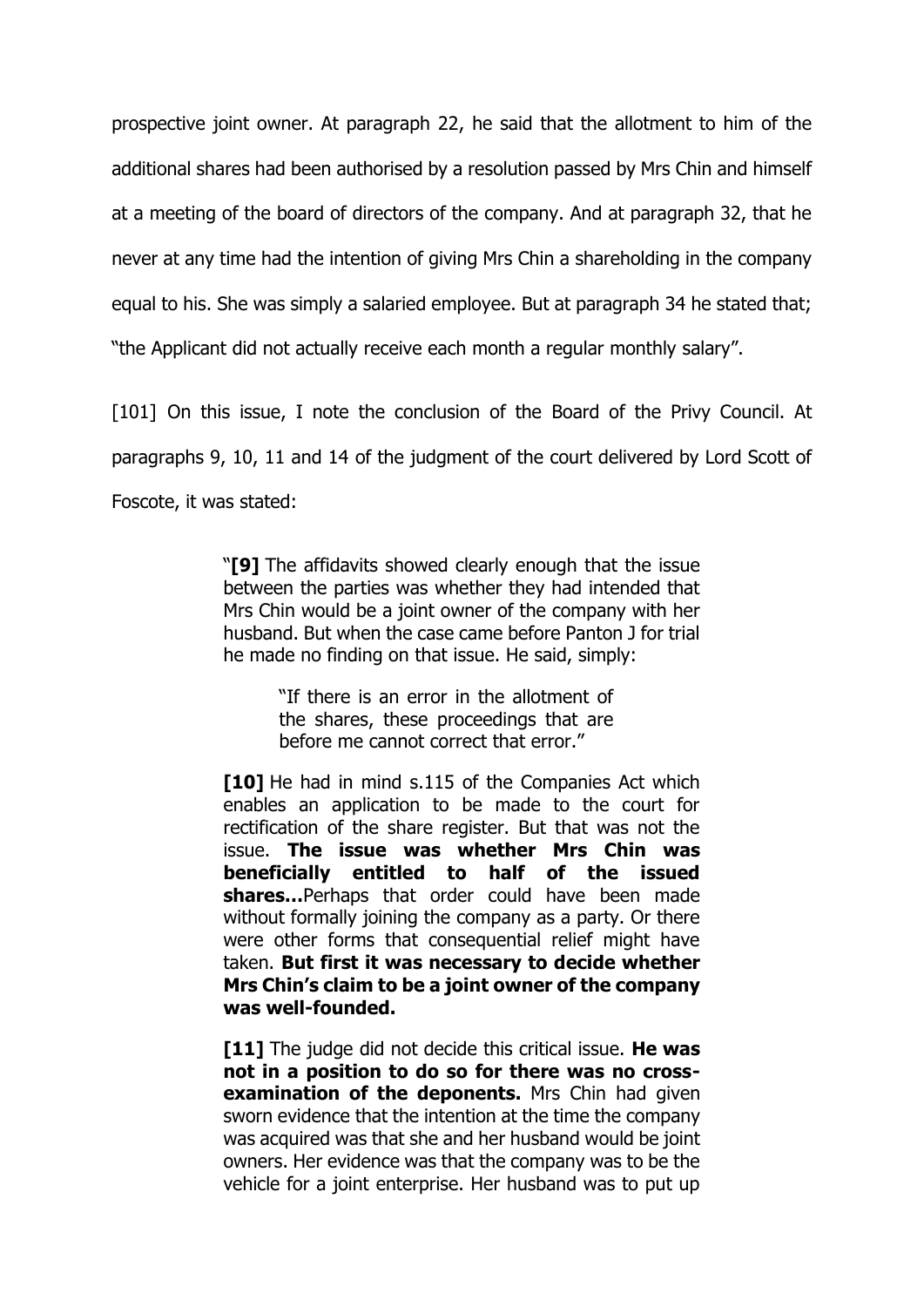the money and she was to be responsible for management. Mr Chin, on the other hand, had given sworn evidence that it had never been the intention that the company should be jointly owned. He had never intended that she should be more than an employed manager. The issue as to joint ownership could not be resolved without the evidence, or at least a significant part of the evidence, of one or other of them being rejected. But the judge never grappled with the conflict of evidence. He did say this:

> 'The evidence of the applicant does not indicate any investment by her in the incorporation of the company or in its operations, other than the fact that she worked for reward for the company; such reward she has already received.'

**[14]** Although the Court of Appeal was, in their Lordships' respectful view, directing its attention to the right issue, **the Court of Appeal, in the absence of any factual findings made at the trial and there having been no cross-examination at the trial, was in no better position than Panton J had been to assess the respective credibility of the parties. The normal and proper function of an appellate court is that of review. An appellate court can, within wellrecognized parameters, correct factual findings made below. But where the necessary factual findings have not been made below and the material on which to make those findings is absent, an appellate court ought not, except perhaps with the consent of the parties, itself embark on the fact-finding exercise. It should remit the case for a re-hearing below**." (Emphasis supplied)

[102] The principle that I have extracted from the case of **Chin v Chin**, is that, where

there are critical issues in dispute to be resolved, and which depend on the credibility

of the witnesses, cross-examination ought to be conducted, failing which the matter

will be remitted to the court below for rehearing. But is this principle applicable in the

circumstances of the case at bar?

…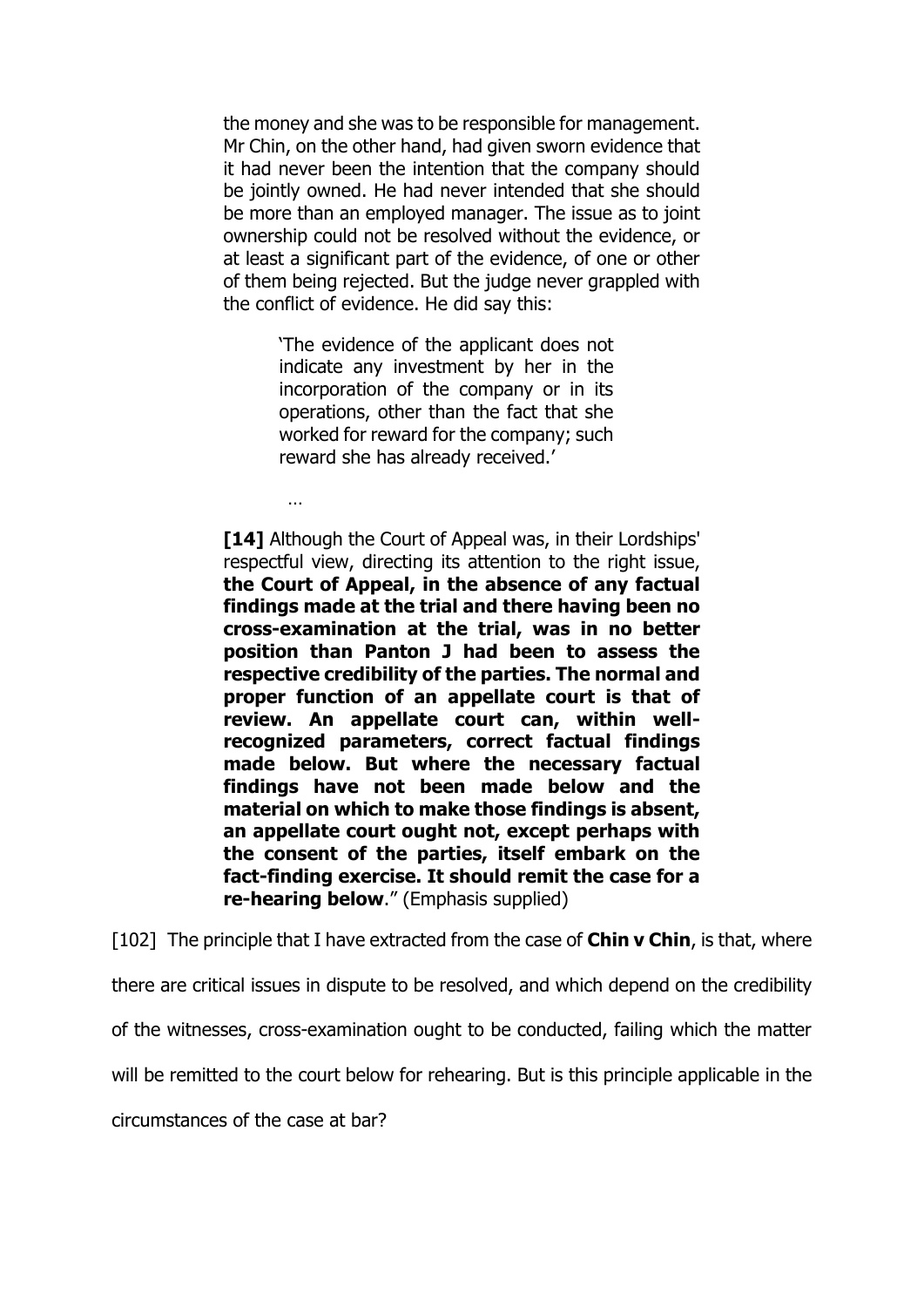[103] It is of importance to outline that rule 30.1(3) of the CPR makes provision for any party in a proceeding to apply for an order for the deponents to attend for crossexamination. It explicitly states:

> "Whenever an affidavit is to be used in evidence, **any party** may apply to the court for an order requiring the deponent to attend to be cross-examined." (Emphasis supplied)

[104] It is my observation that neither party took advantage of this in the proceedings below. When counsel was asked by the court whether the duty rests solely on the learned judge, counsel admitted that the parties also had a duty to seek to test the veracity of the facts before the court.

[105] It cannot be overemphasised that trial judges, in addition to litigants, have a

duty to ensure that, where appropriate, cross-examination is conducted. My learned

sister, McDonald-Bishop JA (Ag) (as she was then) in the case of **Pameleta Marie** 

**Lambie v Estate Leroy Evon Lambie (Deceased)** [2014] JMCA Civ 45, also

examined this principle. She said at the following paragraphs:

## "**The failure to cross-examine**

[38] **It is quite evident that there was a serious dispute as to fact between the parties that could only have been resolved on their credibility and that of their witnesses. This notwithstanding, there was, surprisingly, no cross-examination.** There is nothing on the record of appeal to indicate whether or not this was the choice of the parties that was expressed to the learned trial judge. The absence of cross-examination was, however, observed by the learned trial judge when he indicated in his judgment the difficulty that confronted him in treating with the evidence of the Lambies (see paragraph [52] below). In the circumstances that obtained, cross-examination seemed to have been desirable. It might have assisted in better testing the case presented by each of the parties by providing material that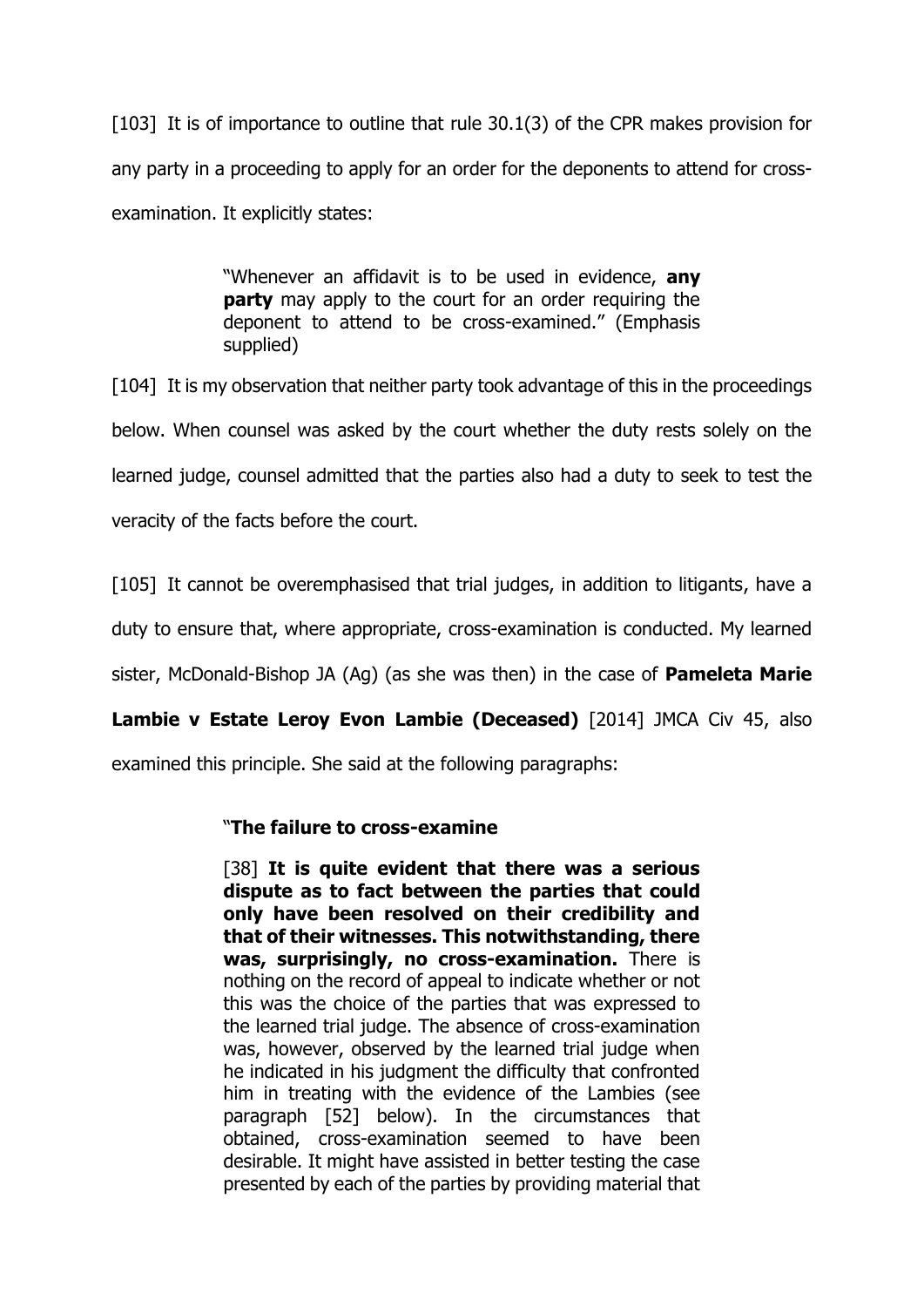could have been useful in assessing their respective credibility.

[39] **Litigants and trial judges, alike, should always give serious consideration to the utility of crossexamination in cases of such nature where there is marked and substantial divergence on the facts.** It would be useful to note in this regard the observations of Rattray P in **Whittaker v Whittaker** (1994) 31 JLR 503, 505 and of their Lordships of the Privy Council in **Lascelles Chin v Audrey Chin** [2001] UKPC 7.

[40] The learned trial judge was, therefore, deprived of valuable assistance in this case by not hearing the affiants even though he saw them. He, nevertheless, in those circumstances, proceeded to decide the case entirely on paper and managed to arrive at his findings of fact and law. It means that this court is in the same position as the learned trial judge with only the paper evidence for consideration.

…

[52] The learned trial judge, after examining the evidence of Mr and Mrs Lambie, noted:

> 'Even though the parties were both present at the hearing for crossexamination it is always difficult to determine the truth when the evidence is so divergent. I found great assistance in the evidence of the supporting witnesses and the documents that were exhibited.'

He then proceeded to examine the evidence of Mr Lambie's witnesses, who themselves, were not cross-examined, and reasoned as follows:

> 'The question of when Mr. Lambie lived at Farringdon was addressed by Mr. Hugh Levy Attorney-at-Law (in his Affidavit filed [sic] November 26, 2007, where he spoke of visiting the Lambies at Farringdon before and after their wedding. Ms. Verona Hoo spoke of attending social gatherings including birthday parties and anniversary celebrations between 1990 and 2005 at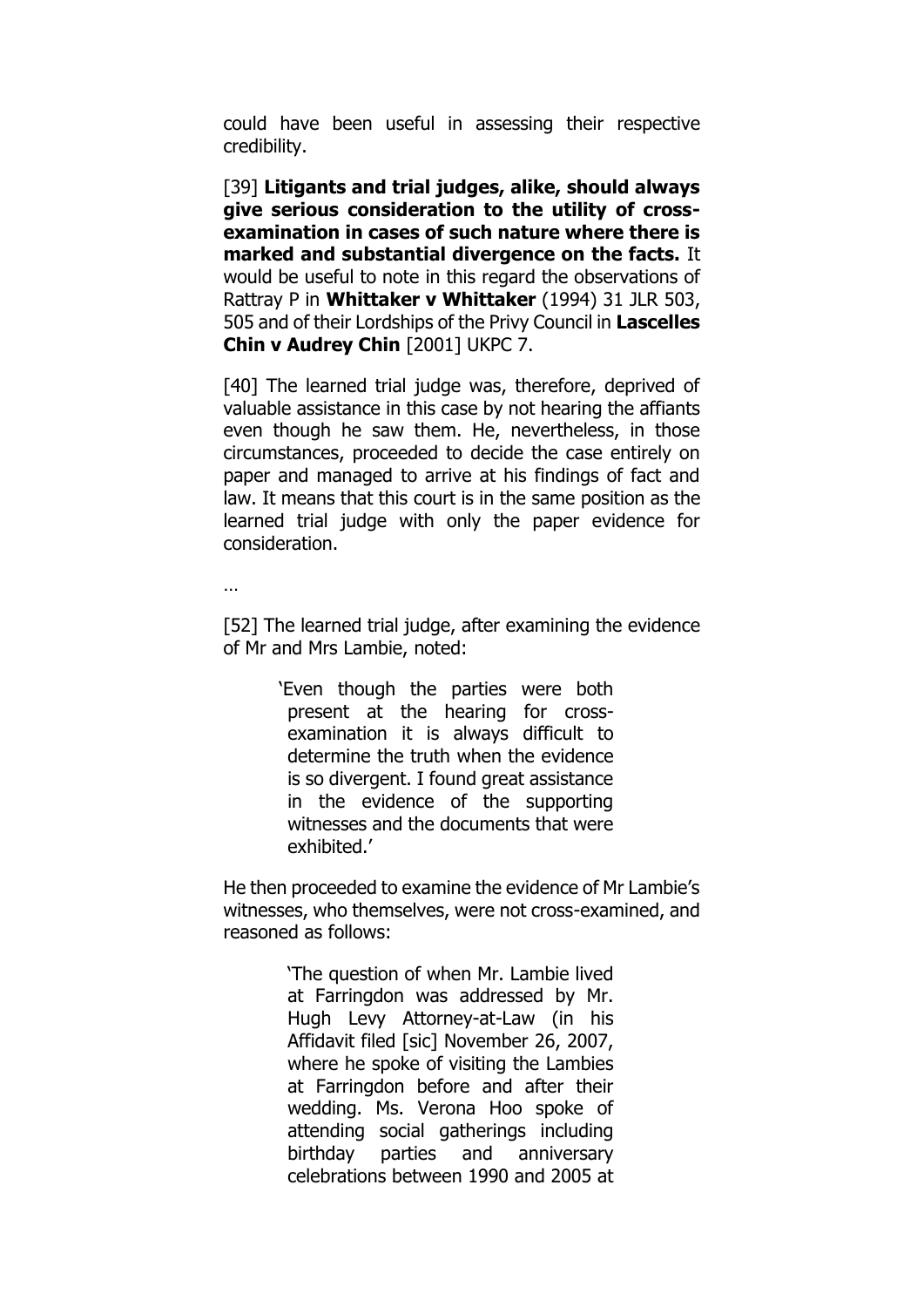Farringdon. Documents such as the Marriage Certificate and letters from the lawyer were addressed to both parties at Farringdon. In fact even Mrs. Lambie's own document, the agreement of October 1995 between the Lambies and Irma Tully which was exhibited in her affidavit of 22nd April 2008 states the joint address of the parties as Farringdon.

In fact, the documents exhibited both in relation to Ms. Tully and a loan obtained from Workers Savings and Loan Bank in 1998 for use in their business, indicate that there was a level of partnership between the parties. As a result on a balance of probabilities, I prefer Mr. Lambie's evidence that Farringdon was the family home.

Consequently, I find that Farringdon was the family home. I accept that the parties lived in that house before and after the marriage. I accept that Mr. Lambie contributed financially and otherwise to the building of the house and it was the principal family residence for the duration of the marriage. I do not accept that the construction and maintenance of the house was Mrs. Lambie's private project and that she had no input from Mr. Lambie.

Having found that Farringdon is the family home the provisions of the Property (Family [sic] Rights of Spouses) Act have to be applied to this case. The fact that Farringdon was owned by Mrs. Lambie before the parties [sic] means that the Court should consider whether this is a proper case for a variation of the equal share rule'." (Emphasis supplied)."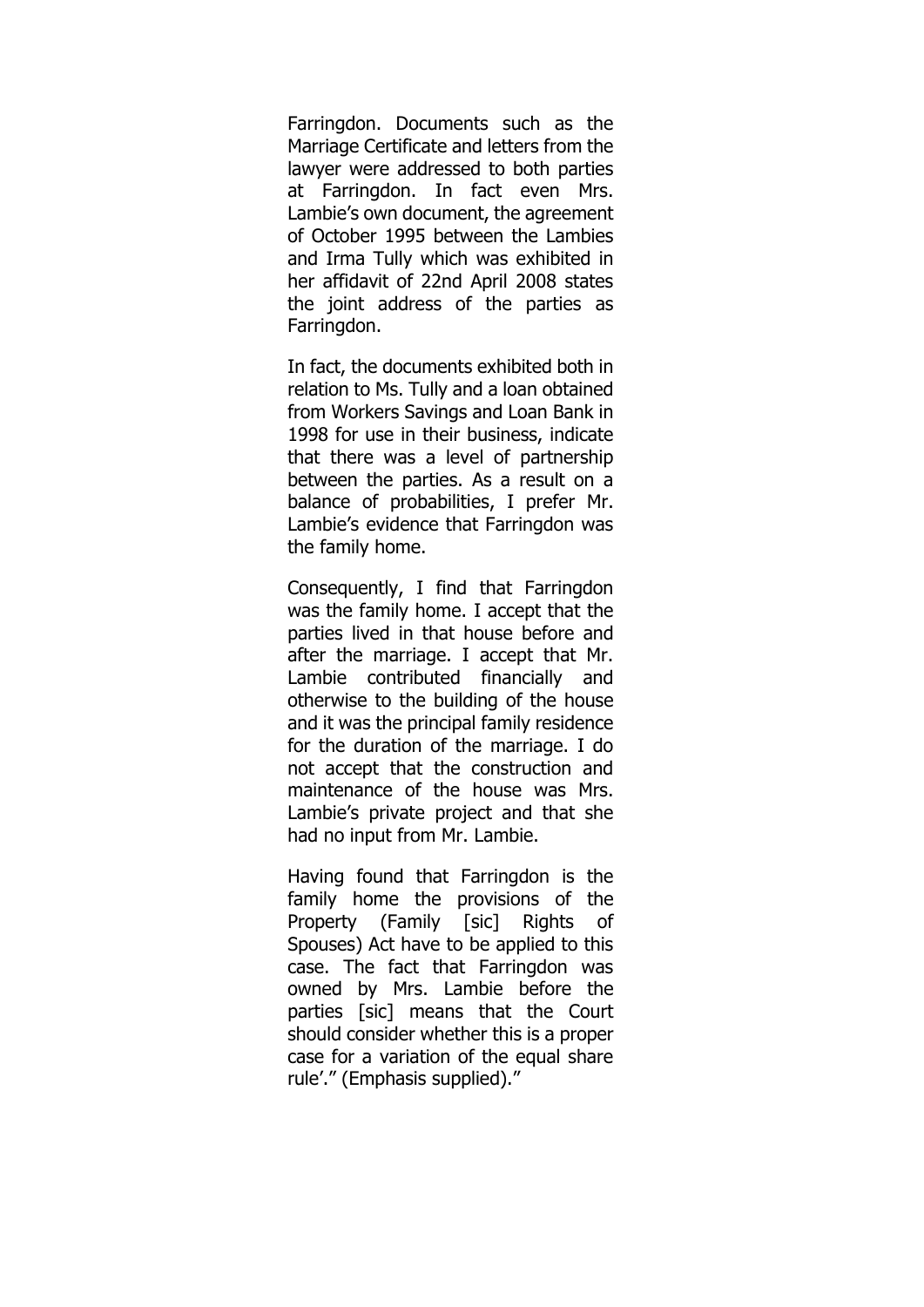[106] Having assessed the case, this court allowed the appeal and remitted the matter to the Supreme Court for re-hearing before another judge. McDonald-Bishop JA (Ag) at paragraph [107] found that:

> "Mr Harris should be given an opportunity to file his response (be it by way of affidavit evidence, submissions or both) and the original parties, that is Mrs Lambie and Mr Lambie's personal representatives, should be at liberty to respond to any evidence adduced by him. Consideration should be given to cross-examination of the affiants although it is recognised that Mr Lambie is no longer available for cross-examination. This issue could be addressed at a case management conference in the court below following the service of processes on Mr Harris, if the parties consider it necessary to do so. This would better facilitate the making of the necessary orders for a fair disposal of the matter at the re-hearing."

[107] Are there similar circumstances as those seen in the **Pameleta Lambie** case evident here? In my view, no. The undisputed evidence before the court is that the debenture holder was desirous to purchase the assets of the company. A competitive bidding process was done, and NURU (a company where the  $2<sup>nd</sup>$  appellant is the principal), participated. At the end of the selection process, NURU was not selected, but another bidder was. Thereafter, the  $2<sup>nd</sup>$  appellant directed the receiver-managers to suspend the sale. The receiver-managers refused and were subsequently terminated by the debenture holder.

[108] In the matter at bar, the learned judge concluded that the appellants acted in bad faith in the manner in which they conducted their business. She concluded further that, at every step they have shown that their interest in appointing the receivermanagers was not in having the debt repaid, but in actually securing the assets for themselves. At paragraph [108] of the learned judge's judgment, she outlined the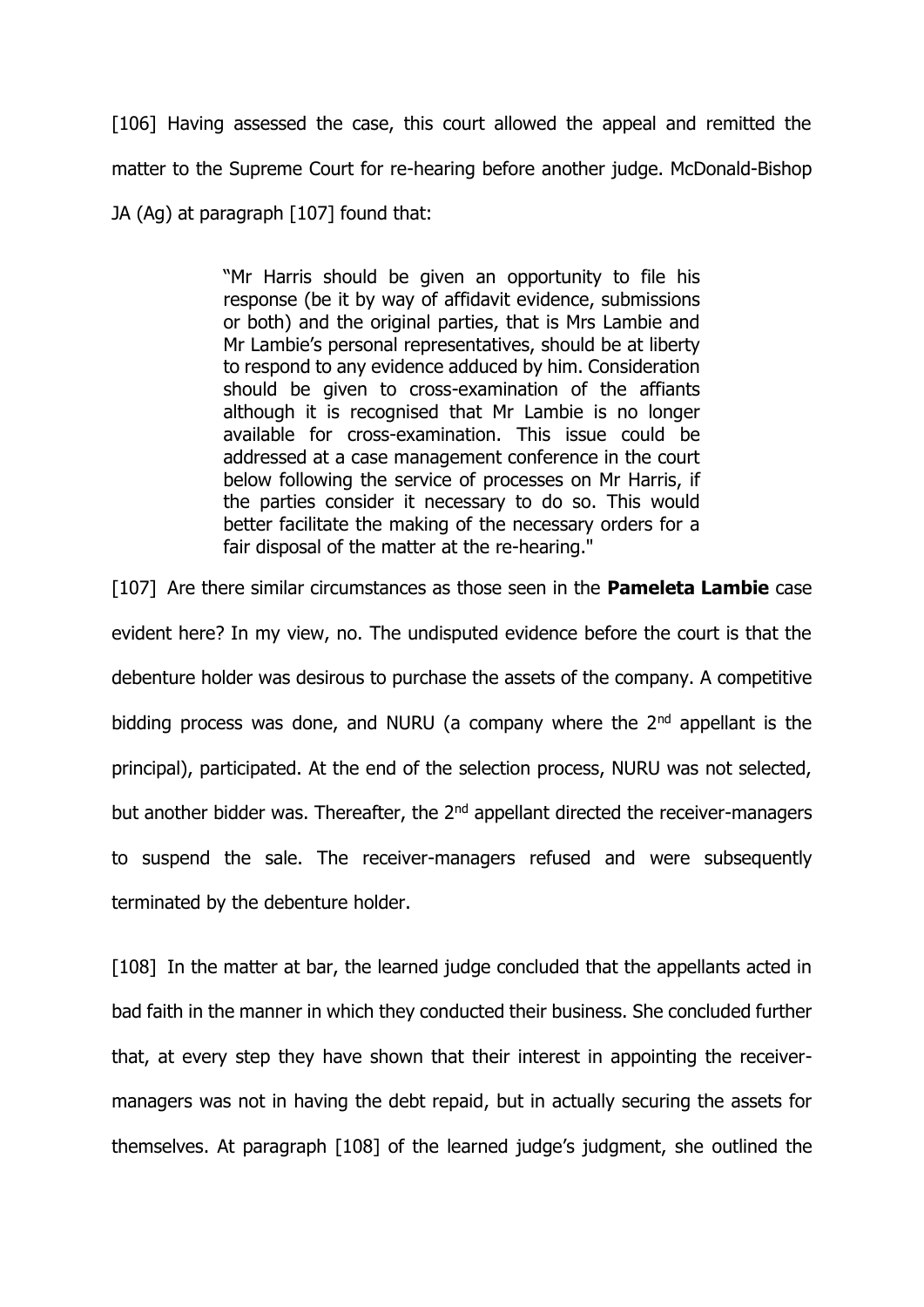conduct of the appellants that amounted to bad faith. These are repeated here for

ease of reference:

"(a) Joining the pool of purchasers;

(b) Insisting on being shown information which it was doubtful they were entitled to see as debenture holders and were certainly not entitled to see as potential purchasers;

(c) Requesting to suspend the sale when this was not in the interest of the debenture holder but only in the interest of NURU as a potential purchaser;

(d) Offering to the company to match the price of the preferred bidder, which was the action of a potential purchaser and not a debenture holder;

(e) Instructing the receivers in May 2017 to move on to the 2nd ranked bidder, which was their affiliate company with the third-lowest bid which was not in the interest of the debenture holder but in the interest of a potential purchaser;

(f) Interfering in the sale process being conducted by the receivers;

(g) Terminating the receivers on very questionable grounds; and

(h) Appointing a new receiver in those circumstances."

[109] It is important to examine each of the above bases of the decision of the

learned judge, so as to determine whether there were issues in dispute which needed

to be resolved by way of cross-examination of the affiants, before she could have

concluded that Lashmont had acted in bad faith.

### **Joining the pool of purchasers**

[110] This was not in dispute. See paragraph 12 of the affidavit of Myles McClymont

filed 12 January 2018 where he deponed that; "it was disclosed in the bid document

submitted by NURU International that I was a principal thereof".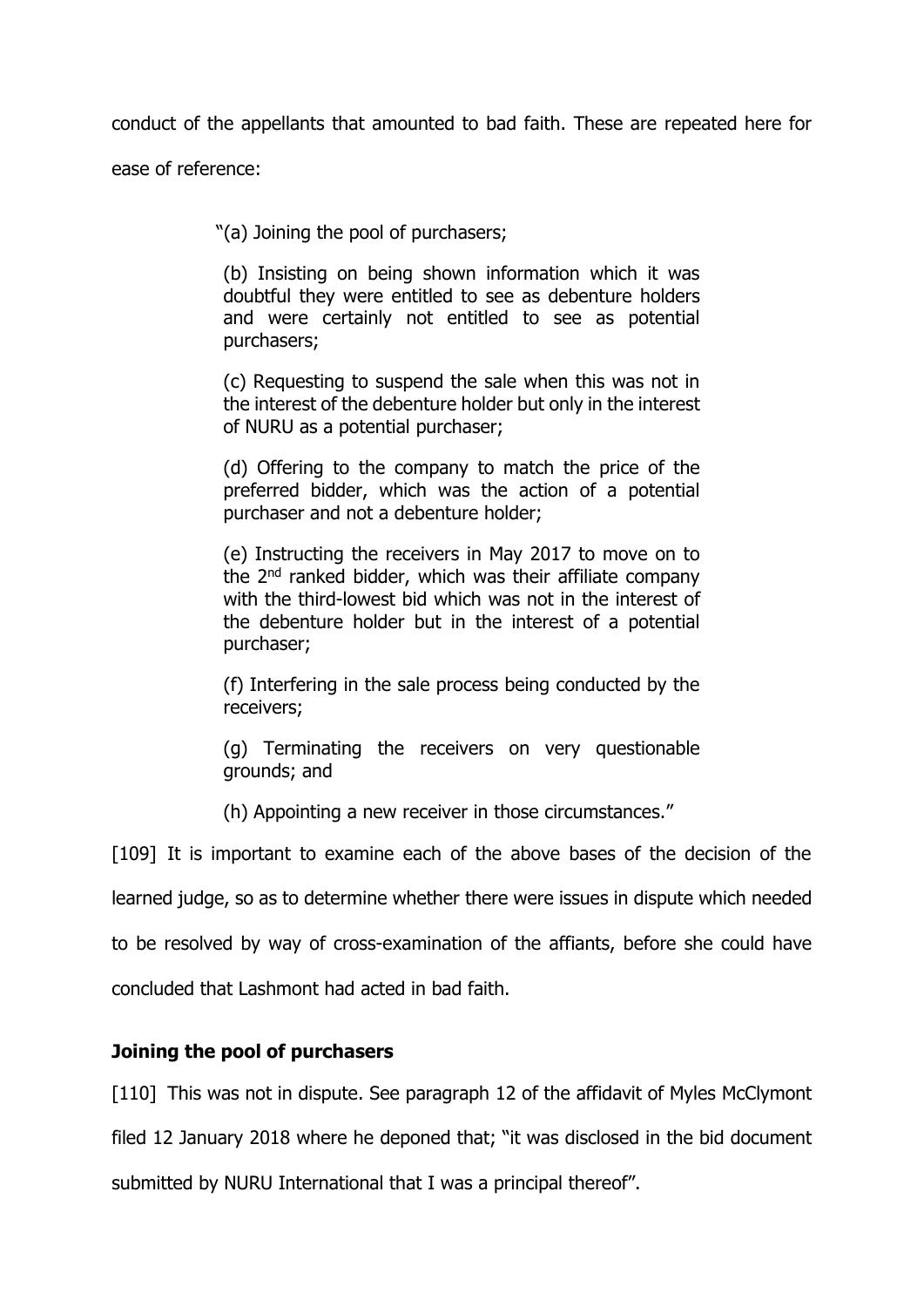## **Insisting on being shown information which it was doubtful they were entitled to see as debenture holders and were certainly not entitled to see as potential purchasers**

[111] There is no dispute that the appellants were insisting on being shown certain information which would normally be restricted from other bidders, but which they were insisting that they be shown in their position as debenture holders. The appellants were clearly in a conflicted position in light of the fact that they had established a company, NURU, with the 2<sup>nd</sup> appellant also as principal, for the purpose of participating in the bidding process being conducted by the receiver-managers (see paragraphs 18, 19, 34 and 35, of the affidavit of Myles McClymont filed 12 January 2018 in respect of Lashmont's requests). In those paragraphs it is indicated that Lashmont made several requests to have sight of the deed of assignment to be signed by the preferred bidder. Lashmont stated that this was to ensure that the documents "did not deviate from any document that had been included in the Information Memorandum inviting bids". Lashmont also said that it needed to see certain crucial information so that they could see proof of the ability of the preferred bidder to complete the transaction as well as the nature of any amendments to the assignment and other agreements so as to prevent a "prejudicing of the bidding process". The comment that the learned judge made in respect of this behaviour was open to her on the facts. Certain of the concerns expressed by the appellants were indeed more relevant to a potential purchaser as against a debenture holder.

### **Requesting to suspend the sale when this was not in the interest of the debenture holder but only in the interest of NURU as a potential purchaser**

[112] There is no dispute that the appellants instructed the receiver-managers to suspend the sale (see paragraph 31 of the affidavit of Myles McClymont filed 12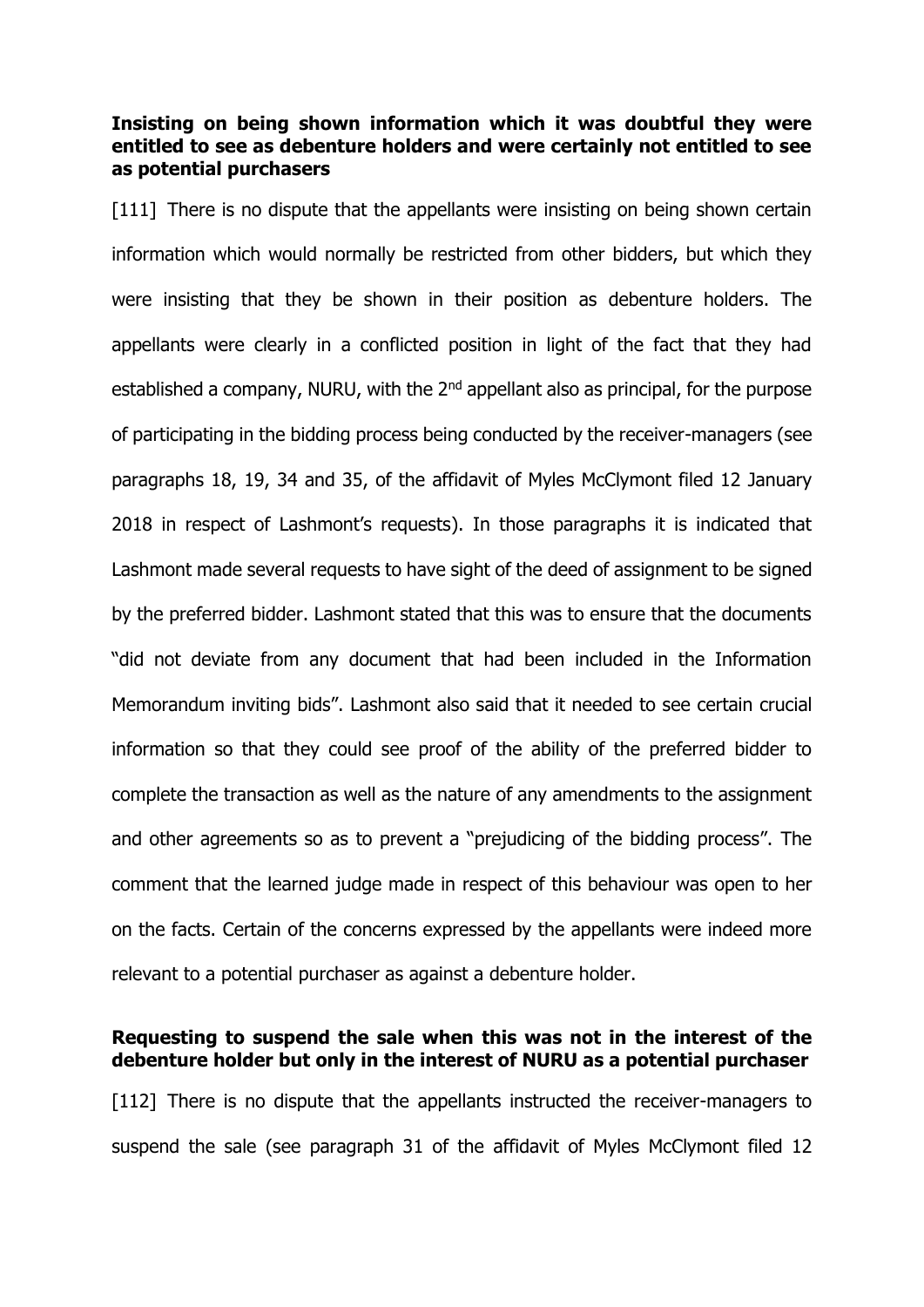January 2018) in which it was stated that "… the request for suspension was made following an update from the [respondent] on June 7, 2017 via email that it was not expected that the agreements would be signed until the following week". The question as to whether at the stage at which the work by the receiver-managers had progressed, this was in the interest of the debenture holder, or NURU as potential purchaser, was a matter in respect of which it was open to the learned judge to draw an inference in light of the proven facts.

## **Offering to the company to match the price of the preferred bidder, which was the action of a potential purchaser and not a debenture holder**

[113] There is no dispute that the appellants indicated to the company that they would match the price offered by the preferred bidder (see paragraph 7 of the affidavit of Myles McClymont filed 26 January 2018 where, in response to the affidavit of Neville Blythe, he stated; "[t]hat there is no desire on our part to acquire the hotel 'without giving due consideration'. That Mr. Blythe knows that his statement is untrue as if it were our desire to depress the sale price we would not have made him a written offer to match the sale price offered by the Preferred Bidder". It was open to the learned judge to find that this action was more in keeping with that of a potential purchaser as against a debenture holder whose interest is to realise the assets.

## **Instructing the receivers in May 2017 to move on to the 2nd ranked bidder, which was their affiliate company with the third-lowest bid which was not in the interest of the debenture holder but in the interest of a potential purchaser**

[114] The appellants instructed the receiver-managers to move on to the  $2<sup>nd</sup>$  ranked bidder which was their affiliate company (see paragraph 24 of the affidavit of Myles McClymont filed 12 January 2018 where he stated; "That in May 2017 when the deed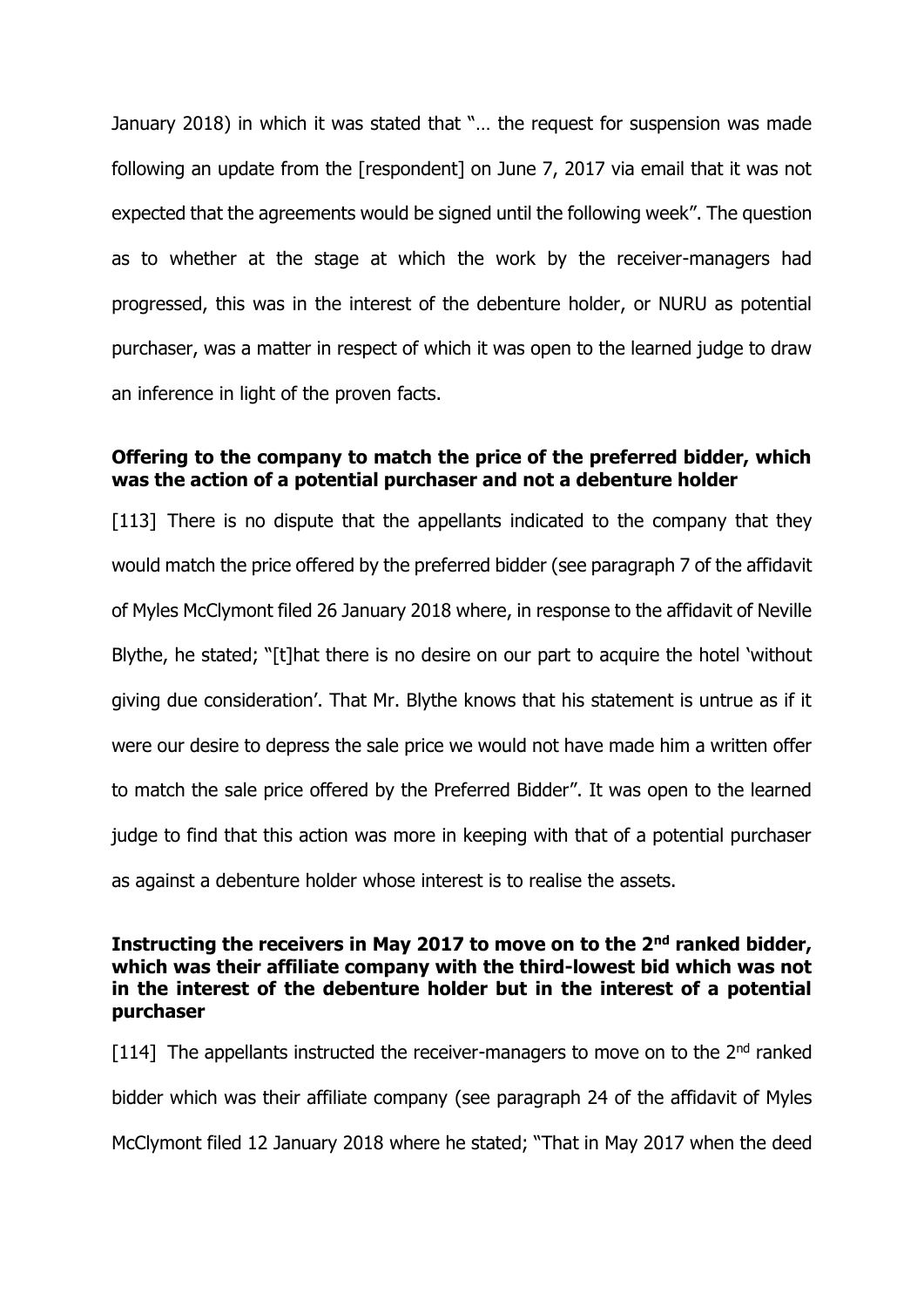of assignment was still unsettled between [the respondent] and the Preferred Bidder and no time frame was provided for completion and the completion date had long passed, we instructed the Receiver-Managers to move on to the 2 or 3 ranked bidder"). It was open to the learned judge to conclude that such a move would not have been in the interest of the debenture holder, but instead in the interest of the potential purchaser and participant in the bidding process-NURU.

## **Interfering in the sale process being conducted by the receivers**

[115] I agree with Mr Gibbs that the actions previously outlined could properly be seen as interference in the sale process. It was open to the learned judge to find that this constituted interference.

# **Terminating the receivers on very questionable grounds and appointing a new receiver in those circumstances**

[116] The appellants outlined various reasons on the basis of which they saw it fit to terminate the receiver-managers (see paragraphs 31, 32, 38, 46 and 47 of the affidavit of Myles McClymont filed 12 January 2018). Lashmont outlined various reasons for terminating the receiver-managers including that the finalization of the agreement was taking too long, it was not satisfied with how the receivers handled the process, the receivers failed to act honestly and in good faith and they had lost confidence in them. At paragraph 47, the  $2<sup>nd</sup>$  appellant indicated that a new receiver had been appointed. The learned judge, on reviewing all the circumstances, concluded that the reasons given were insincere. This was clearly open to her in the circumstances.

[117] Although Mr Stimpson referred to an allegation made by Mr Blythe, which was disputed by Lashmont, the learned judge did not refer to or rely on that allegation in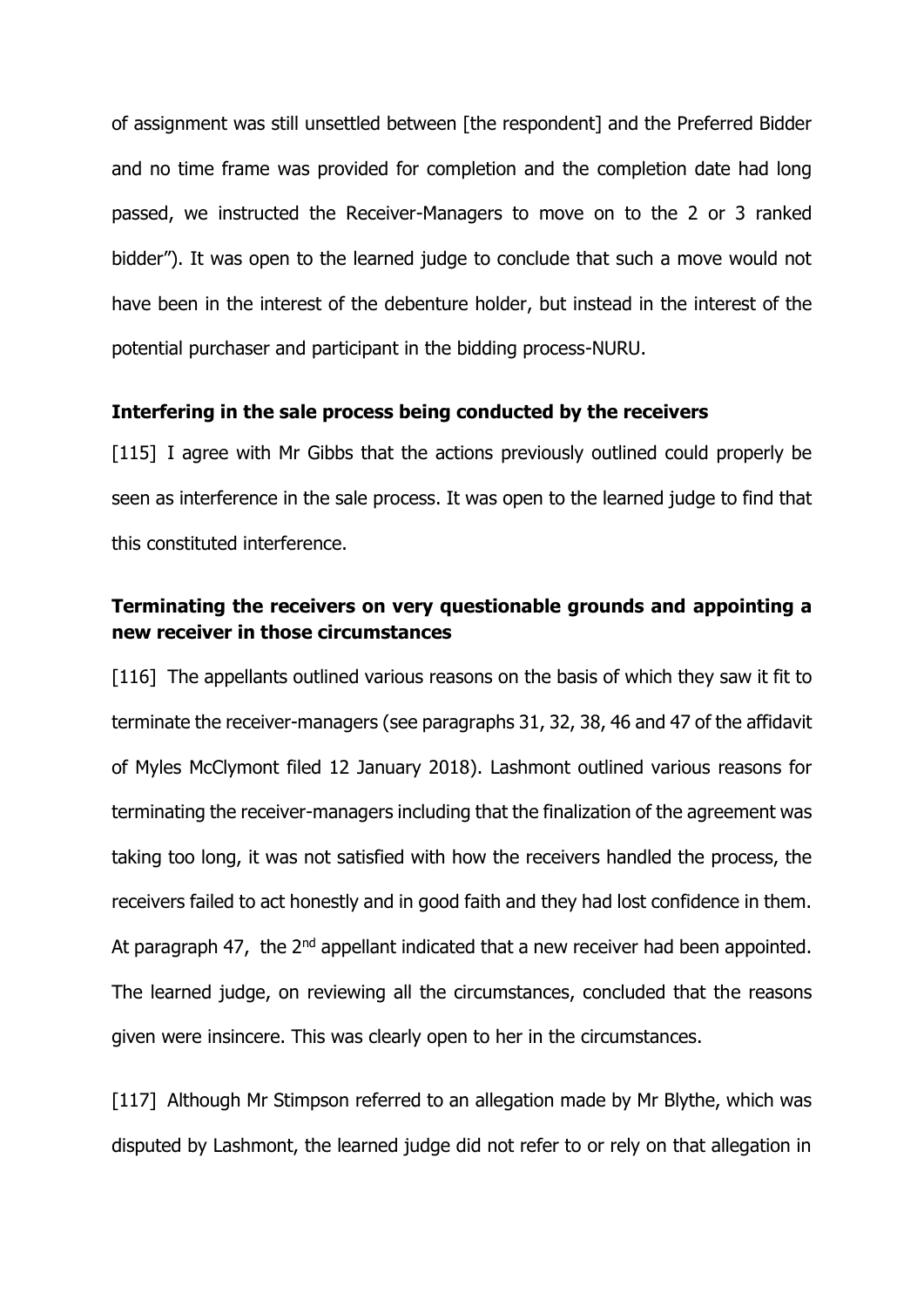her conclusions, that is, that Lashmont was seeking to depress the sale price of the hotel so that they could acquire it at an undervalued price. The learned judge only referred to matters from Mr Blythe's affidavit where they were undisputed by Lashmont (for example the offer made by Lashmont to the company that Lashmont would match the offer made by the preferred bidder and the fact that the hotel property had been up for sale since 2013).

[118] Upon a review of the bases outlined by the learned judge in arriving at her conclusion that Lashmont had acted in bad faith, it will be seen that they were either in respect of undisputed facts or justifiable inferences drawn from proved and undisputed facts. In this matter, there was no need for cross-examination to take place to allow for Edwards J to arrive at the conclusions outlined. The circumstances in this case are therefore distinguishable from those in the **Chin v Chin** and the **Pameleta Lambie** matters.

[119] In addition, there was clearly evidence on the basis of which the learned judge was justified to arrive at the conclusions which she outlined in the matter. As such, it is my view, that this ground of appeal should fail.

#### **The preferred bidder**

[120] In light of the proposed failure of the above grounds of appeal, it is not strictly necessary to go on to consider the position of the preferred bidder although both parties made submissions on the issue. Clause 24 of the debenture is repeated here for ease of reference, in respect of the protection and status of a third party purchaser. It provides: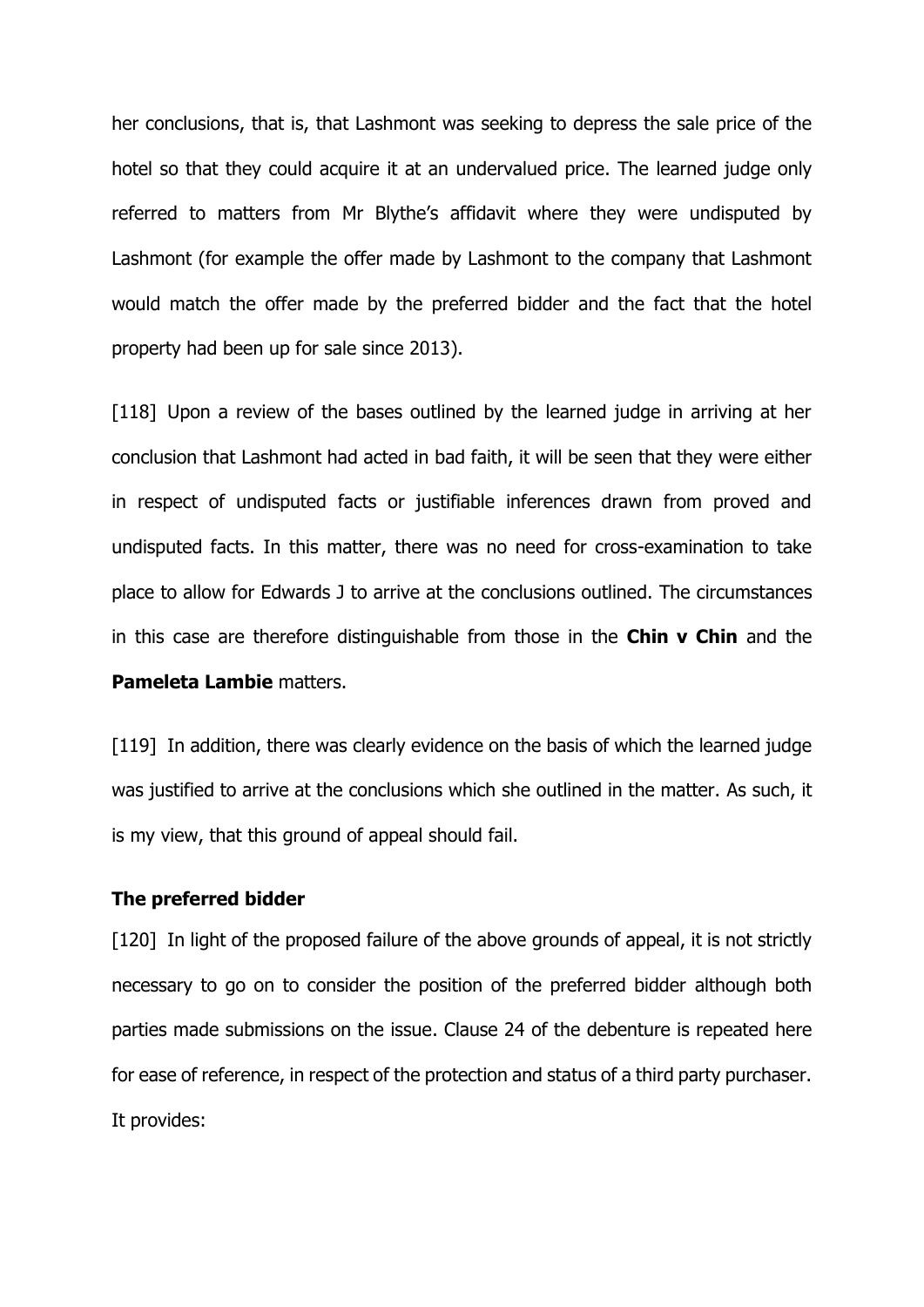"**No purchaser** mortgagor mortgagee or other person or Company **dealing with** NIBJ or **any Receiver and/or Manager** appointed by it… **shall be concerned to enquire whether the power exercised or purported to be exercised has become exercisable or whether any money remains due on the security…or as to the necessity or expediency of the stipulations and conditions subject to which any sale shall have been made or otherwise as to the propriety or regularity of any sale** calling in collection or conversion or to see to the application of any moneys paid to NIBJ or such Receiver and/or Manager **and in the absence of male fides on the part of such purchaser** mortgagor mortgagee or other person or company **such dealings shall be deemed so far as regards the safety and protection of such purchaser** mortgagor mortgagee person or company **to be within the powers hereby conferred and to be valid and effectual** accordingly and the remedy of the Company and its assigns in respect of any impropriety or irregularity whatsoever in the execution of such trusts shall be in damages only." (Emphasis supplied)

[121] It is clear that even if the termination of the receiver-managers by Lashmont had been found to be valid and effective, a third party purchaser, and the transaction entered into, would be protected, unless mala fides is proved on the part of the purchaser. Mr Stimpson is therefore incorrect in his submission that, were the notice of termination to have been found to be effective, the instrument of assignment entered into with the preferred bidder, would have been invalid.

[122] Mr Stimpson also made arguments concerning the status of the transaction with the preferred bidder as at the date of the notice of termination sent to the receiver-managers. In light of the matters addressed above, I agree with the position of the learned judge that it was irrelevant whether a contract of sale had been completed.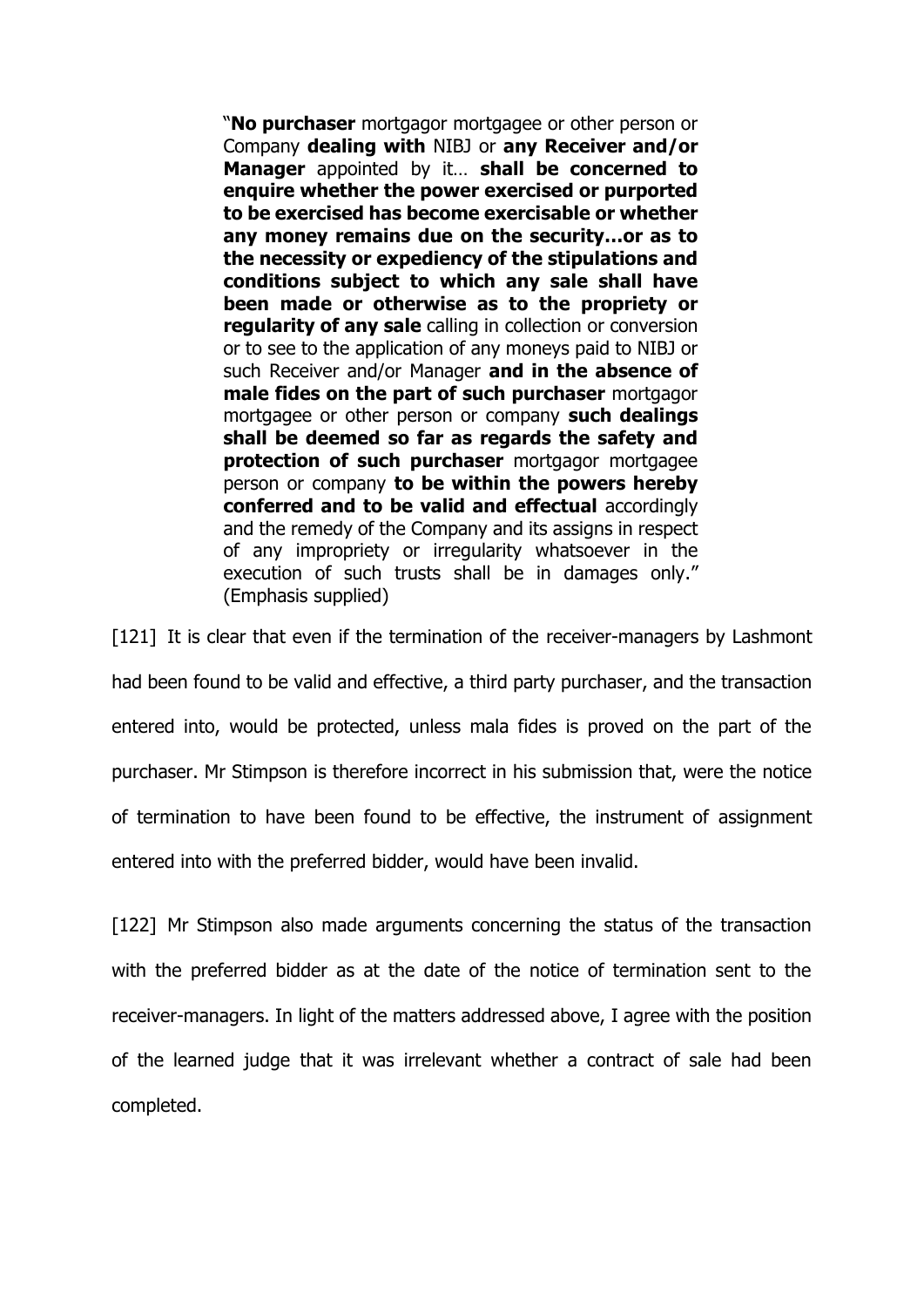#### **Possession of the property**

[123] As I had noted in paragraph [44] above, there is an inconsistency between orders 6 and 7 which were sought by the respondent and granted by Edwards J. On the one hand, order 7 requires Lashmont, the debenture holder, to vacate and quietly yield and fully deliver up its occupation of the leasehold properties as occupier. On the other hand, order 6 attaches a condition. It requires Lashmont to vacate and quietly yield and fully deliver up its occupation of the leasehold properties as occupier and operator for and on behalf of the joint receiver-managers "within thirty (30) days of completion of the sale to the Preferred Bidder". It will be recalled that Lashmont was placed in possession of the hotel property as a result of a short term arrangement by way of a further sub-lease. Lashmont was not in possession of the property by virtue of any right emanating from its status as debenture holder. Mr Gibbs has argued that the leasehold with the appellants has been terminated and so there is no basis on which the appellants should remain in possession of the property. The letter dated 26 October 2017 from the receiver-managers to Lashmont, as previously mentioned, did refer to the fact that the lease agreement had long expired and needed to be reviewed. It therefore appears that, unless a new lease agreement has been subsequently entered with Lashmont, it is again in a holding over situation, the sub-lease agreement having long expired. I agree with the submissions of Mr Gibbs that there is no basis on which Lashmont should remain in possession of the hotel property.

[124] The ambiguity that has been created by orders 6 and 7 needs to be addressed. Rule 2.15 of the Court of Appeal Rules refers to the powers of this court on the hearing of a civil appeal. It states: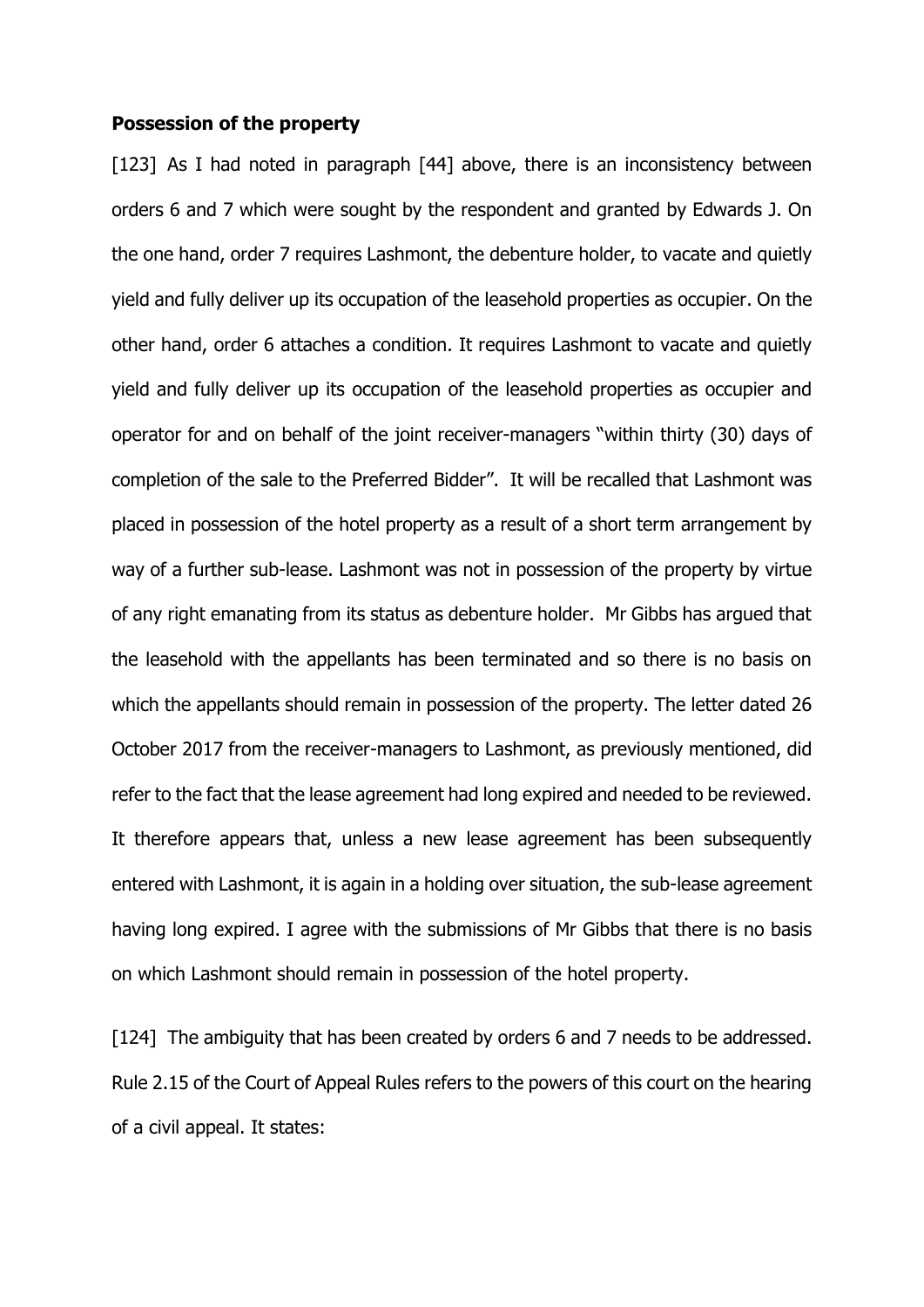"In relation to a civil appeal the court has the powers set out in rule 1.7 and in addition-

> (a) all the powers and duties of the Supreme Court including in particular the powers set out in CPR Part 26; and

- (b) power to-
	- (a) affirm, set aside or vary any judgment made or given by the court below;
	- (b) give any judgment or make any order which, in its opinion, ought to have been made by the court below;
	- $(c)...(q)$

...

(h) make any order or give any direction which is necessary to determine the real question in issue between the parties to the appeal.

(4) The court may exercise its powers in relation to the whole or any part of an order of the court below."

[125] To remove the ambiguity in the order made by Edwards J, I would therefore order that order 6 of the judgment be removed and the appellants, in their capacity as occupier and or operator, should vacate the property forthwith if they have not already done so and certainly within a period not exceeding 30 days from the date of this judgment. Order 7 should therefore remain with the adjustment as indicated.

[126] It is therefore my view that the appeal should be dismissed with costs to the respondent to be agreed or taxed. Furthermore, order 6 of the decision of Edwards J should be deleted.